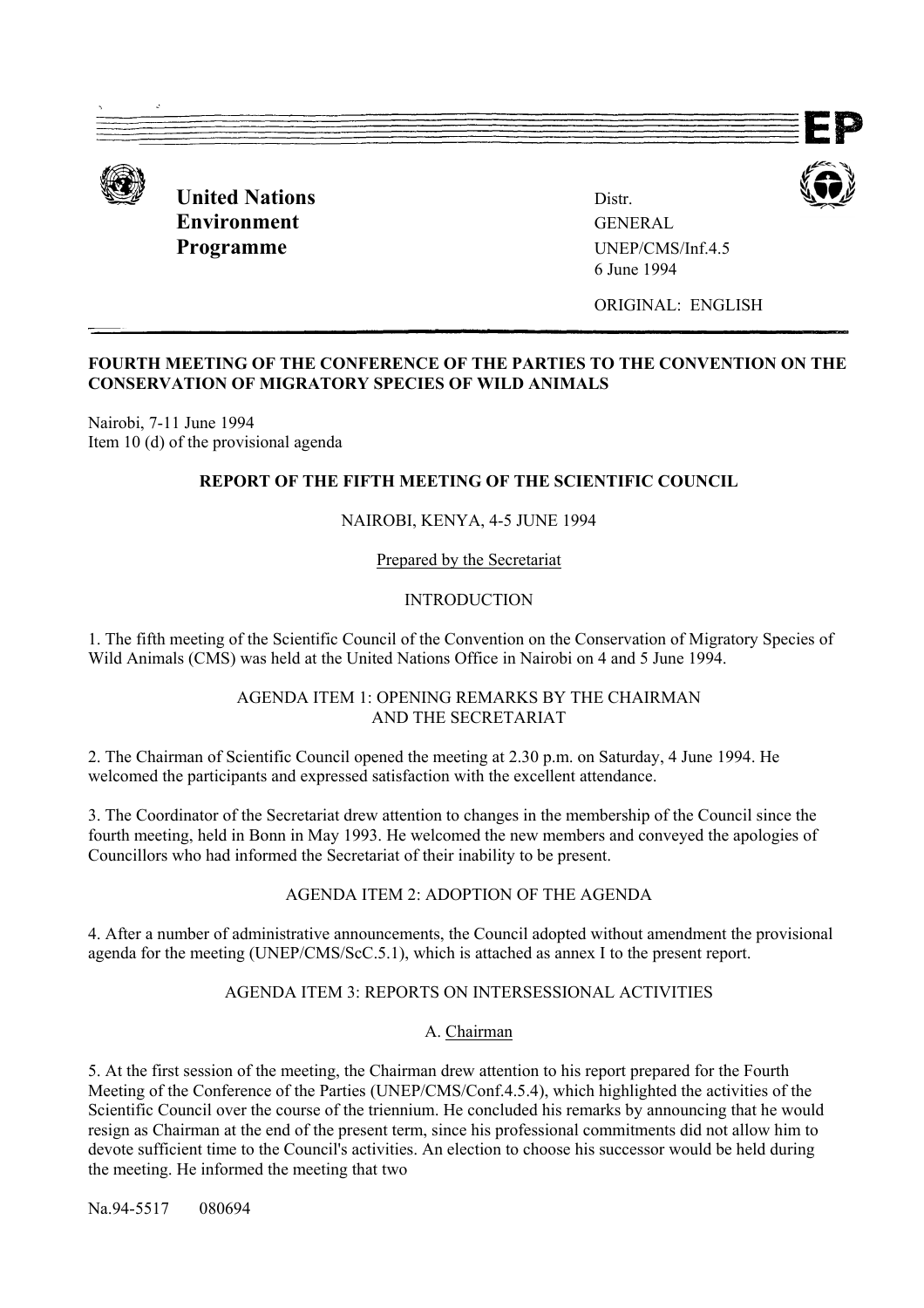Councillors - Dr. Pierre Devillers (Belgium) and Dr. Roberto Schlatter (the Conference -appointed Councillor from Chile) - had been nominated by their peers and had agreed to stand for election. Dr. Michael Ford (United Kingdom) had also been nominated, but had declined to stand.

6. The Secretariat, in consultation with the Chairman, had proposed that a post of Vice-Chair be created to assist the Chair with the coordination of the Council's activities. Ms. Karen Weaver (Australia) had indicated that, if the Council were to decide at this meeting to establish such a post, she would be prepared to accept nomination. The Chairman concluded the discussion by advising Councillors that additional nominations for the posts of Chair and Vice-Chair would be accepted during the meeting. Dr. Pfeffer expressed the view that, given the importance of West and Central Africa for many migratory species, consideration should be given to electing a Councillor from that region.

# B. Secretariat

7. Also at the first session, the Coordinator provided a brief introduction to the report of the Secretariat (UNEP/CMS/Conf.4.5.1), drawing attention to the new Parties to the Convention since the last meeting of the Council and to the work that had been undertaken to further the development of a number of CMS Agreements, notably the draft AfricanEurasian Waterbird Agreement which would be the subject for further discussion at an intergovernmental meeting to be held from 12 to 14 June, also in Nairobi.

# C. Councillors

8. Councillors were then given the opportunity to add their own remarks. Mr. Dey emphasized the importance of involving the former Republics of the Soviet Union in the convention, since many were important range States for migratory species. He indicated that India and the former Soviet Union had concluded a bilateral agreement concerning migratory species and that, if that agreement were to apply also to the newly formed States, the question of possible linkages with CMS warranted examination. The Coordinator explained that the Strategy for the Future Development of the Convention (UNEP/CMS/Conf.4.11) included suggestions on enhancing the membership of CMS and that considerable efforts had already been made to encourage these particular countries to join the Convention.

# AGENDA ITEM 4: MATTERS TO BE DISCUSSED AT THE FOURTH MEETING OF THE CONFERENCE OF THE PARTIES

# A. Proposals for amendment of Appendices I and II of the Convention

9. At the first session of the meeting, the Council began its consideration of the summary prepared by the Secretariat of the proposals before the Conference to include four additional species in Appendix I and another 92 species in Appendix II (UNEP/CMS/Conf.4.12). The Chairman proposed that the Council first review each of the Appendix I proposals in turn, with a view to formulating a recommendation as to whether or not, in the Council's view, the species concerned met the criteria for listing in Appendix I.

10. Dr. Ford drew the Council's attention to one of the columns in the summary, in which it appeared a determination had been made of the conservation status of each of the species (endangered or unfavourable) and, in the case of species proposed for listing in Appendix II, whether or not the species would benefit significantly from conservation measures applied within the framework of an international Agreement. Replying to Dr. Ford's request for an explanation as to the basis for this apparent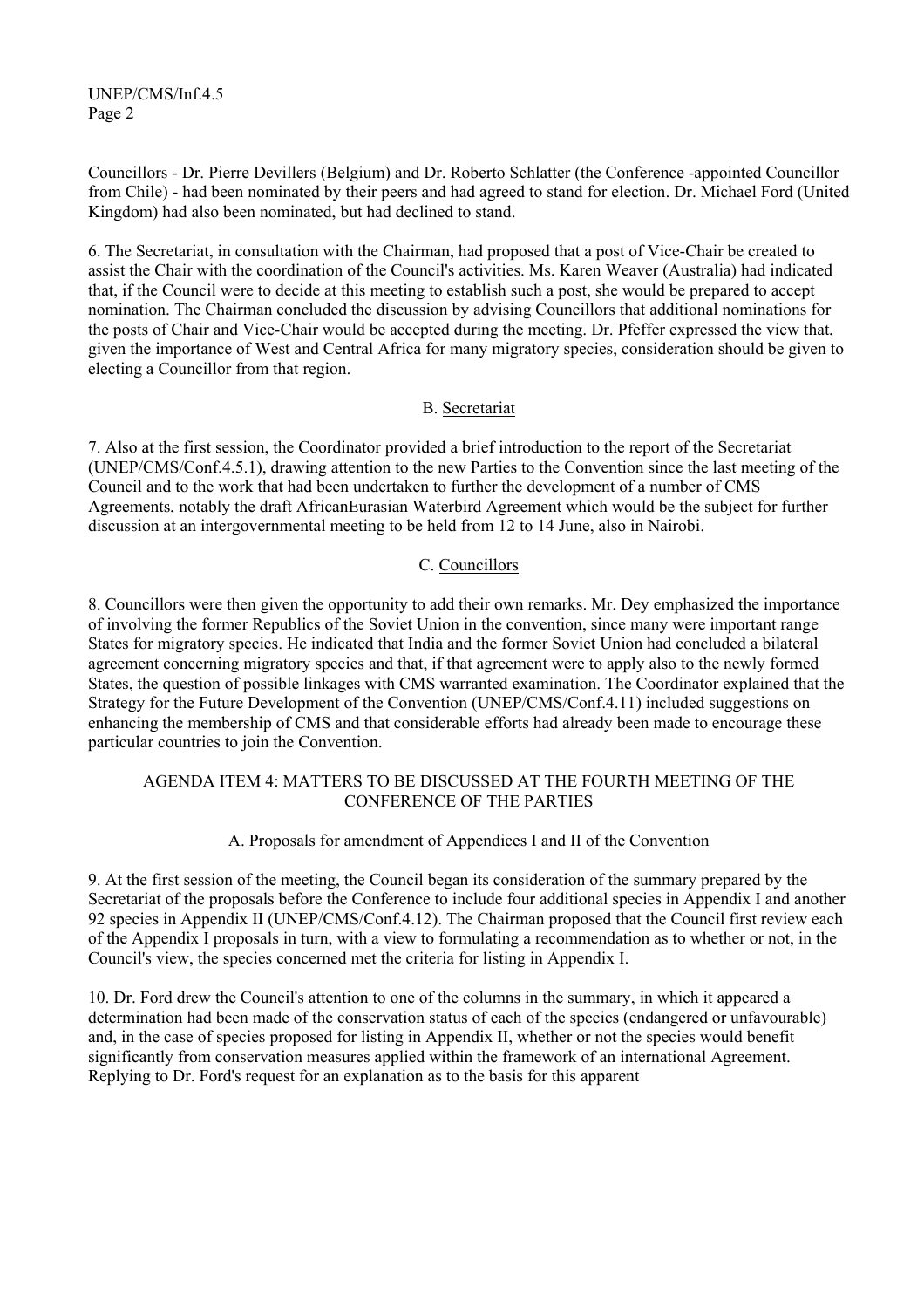determination, the Secretariat clarified that the column represented the criteria which, in its view, the species concerned should fulfil if the Council were to recommend its listing in Appendix I or II and, eventually, if its inclusion were to be agreed by the Conference of the Parties. Thus, the column in question did not, in fact, represent a determination of the conservation status of the species, rather it merely served to indicate the possible justification for listing a given species. Dr. Ford expressed satisfaction with that explanation and recommended that the clarification also be given to the Conference of the Parties at the time the proposals were to be introduced.

11. Dr. Pfeffer and Dr. Beudels, both members of a working group on Sahelo-Saharan mammals established at the fourth meeting of the Council, briefly introduced the first proposal under consideration: to list Oryx dammah in Appendix I. Dr. Ford questioned whether the species, which had been so drastically reduced in number, could still be considered "migratory" in the sense of the Convention and therefore to meet one of the criteria for listing. Noting that, according to his information, the distribution of *Oryx dammah* appeared to be restricted to Chad - which was not a Party to the Convention - he pointed out that the strict obligations imposed by an Appendix I listing would not be binding. Furthermore, he noted that *Oryx dammah* had not benefited at all by its inclusion in Appendix II, since no steps had been taken to develop an Agreement for the species.

12. A number of Councillors provided information which indicated that the *Oryx dammah* does, in fact, occur outside of Chad, and that it does exhibit seasonal migrations. Dr. Bel Hadj Kacem reported that the species had been successfully reintroduced in Tunisia and emphasized the need for surveys to determine its presence elsewhere in the wild. Mr. Traore reported that since the early 1980s there had been no reliable indicators of the presence of the species in Mali; however, it was possible, indeed probable, that individuals were returning to Mali since insecurity in parts of the country had reduced poaching pressure. Dr. Beudels, referring to the findings of the working group, reported that the species was in fact migratory and that although the wild population was probably restricted to Niger and Chad, its potential range was much larger and would benefit from a network of protected areas. Dr. Pfeffer considered that the species warranted listing in Appendix I on account of its highly endangered status, irrespective of whether or not Chad was a Party to the Convention. Dr. Sylla supported this view, noting that the presence at this meeting of an observer from Chad could be interpreted as an expression of its interest and that the listing in Appendix I would help to create a greater awareness of the plight of this species. Dr. Ayeni considered that such a listing could help to mobilize the resources needed to reintroduce and protect the species. The observer from Chad stated that the procedures within her country for ratification of CMS had been started and that Chad would welcome any decisions arising from the meeting, indicating that her Government would have no objection to the listing of *Oryx dammah* in Appendix I.

13. The Chairman summarized the discussion by noting that the meeting had reached a consensus that *Oryx dammah* is highly endangered and migratory, thus qualifying the species for inclusion in Appendix I. The Council agreed that this recommendation should be forwarded to the Conference of the Parties.

14. The Conference-appointed expert on waterbirds, Dr. Moser, introduced the proposal (No. I/3) of the Government of Spain to include *Oxyura leucocephala* in Appendix I. He pointed out that the proposal had arisen from a workshop organized in 1993 to discuss the problem of hybridization of this species with *Oxyura jamaicensis*, an introduced species. Dr. Moser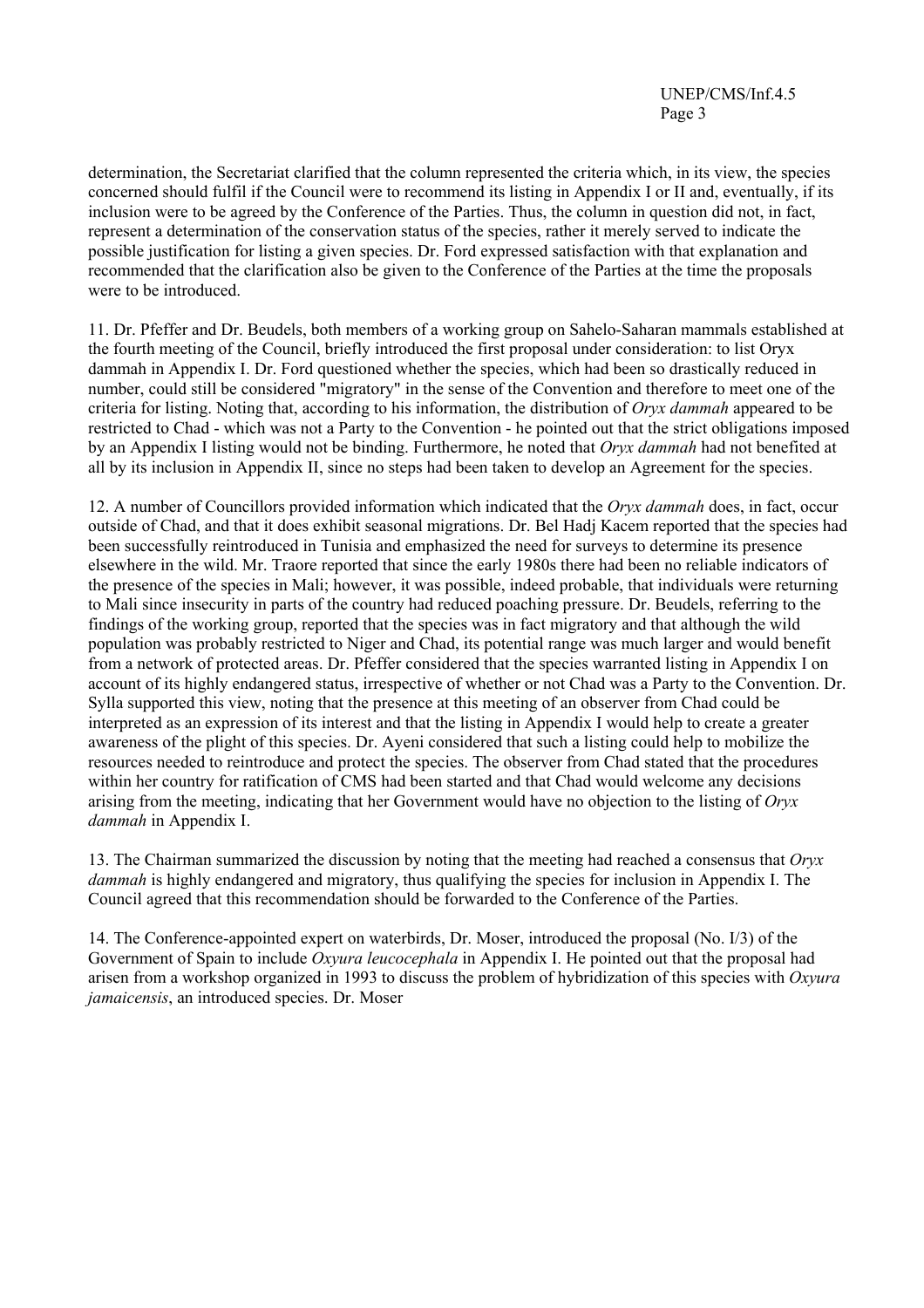explained that *Oxyura leucocephala* and *Oxyura jamaicensis* were two distinct species which nonetheless could and did hybridize, and produce fertile offspring. He expressed the view that the Bonn Convention had a strong potential to coordinate activities in favour of *Oxyura leucocephala*, noting that an Action Plan had already been developed for the European portion of its distribution, and that another plan was being elaborated to cover the remainder of its range. Mr. Rao supported the inclusion of the species in Appendix I, noting that in addition to the problem of hybridization, it was also threatened by illegal hunting and habitat destruction. The Chairman recalled that the Scientific Council had endorsed the suggestion made at its fourth meeting, held in Bonn in May 1993, that such a proposal be submitted to the Conference of the Parties; he therefore concluded that the proposal had the support of the Council.

15. Dr. Bankovics (Hungary) introduced the Hungarian proposal (No. I/4) to add the Middle-European population of *Otis tarda* to Appendix I. The species had been listed in Appendix II in 1985, but no Agreement had yet been developed. The population concerned had continued to decline dramatically - as a result of habitat changes and agricultural land use - to the extent that the species had disappeared from most of the European breeding area. Of a total European population of 14,000, the Middle-European population was currently estimated at about 1,400 birds. Dr. Bankovics explained that individuals normally did not migrate from Hungary and other countries, except in severe winters. The species was, however, a regular migrant from Russia, where it encountered the greatest threat. Dr. Ford questioned whether the criteria for listing a. species in Appendix II had been fulfilled, and expressed concern about the lack of specificity in the annotation attached to the proposal. He expressed concern that the listing of the species had been of no consequence, and suggested that Council urge Range States to conclude an Agreement. In summarizing the discussion, the Chairman noted that there were no objections in principle to recommending the listing of the population concerned in Appendix I, but he requested certain Councillors to devise an improved annotation in order to reflect better the Range States that would be covered by the listing.

16. Dr. Ford introduced the rationale behind the United Kingdom proposal (No.II/1) to include *Tadarida teniotis* in Appendix II. The species was the only one occurring in Europe not covered by the European Bats AGREEMENT, and its listing in Appendix II would facilitate its eventual inclusion. Dr. Ford pointed out that the proposal was not limited geographically to the range of the existing AGREEMENT since, in the United Kingdom's view, the species merited protection throughout its range. The Council decided to recommend that the species be listed in Appendix II accordingly.

17. Dr. Nowak and Dr. Moser introduced the proposals (Nos. II/14 to II/105) to list 92 waterbirds in Appendix II. The proposals had been prepared by the International Waterfowl and Wetlands Research Bureau and which had been sponsored by the Government of Germany as a service to the Convention. All the species, subspecies and populations reflected in the proposals were intended to be covered by the proposed African-Eurasian Migratory Waterbird Agreement (AEWA). If the AEWA were to have the status of an Article IV (3) AGREEMENT, it would be necessary to add the 92 waterbirds to those already listed in Appendix II in order to arrive at the full complement of 212 waterbirds to which the Agreement was intended to apply. The omission of any of the taxa proposed for inclusion would alter the character of the AEWA to that of an Article IV (4) agreement.

18. The Coordinator referred to the basic criteria for listing species in Appendix II which, he pointed out, was reserved for species with an unfavourable conservation status or which would benefit significantly from international cooperation. It was pointed out that while some of the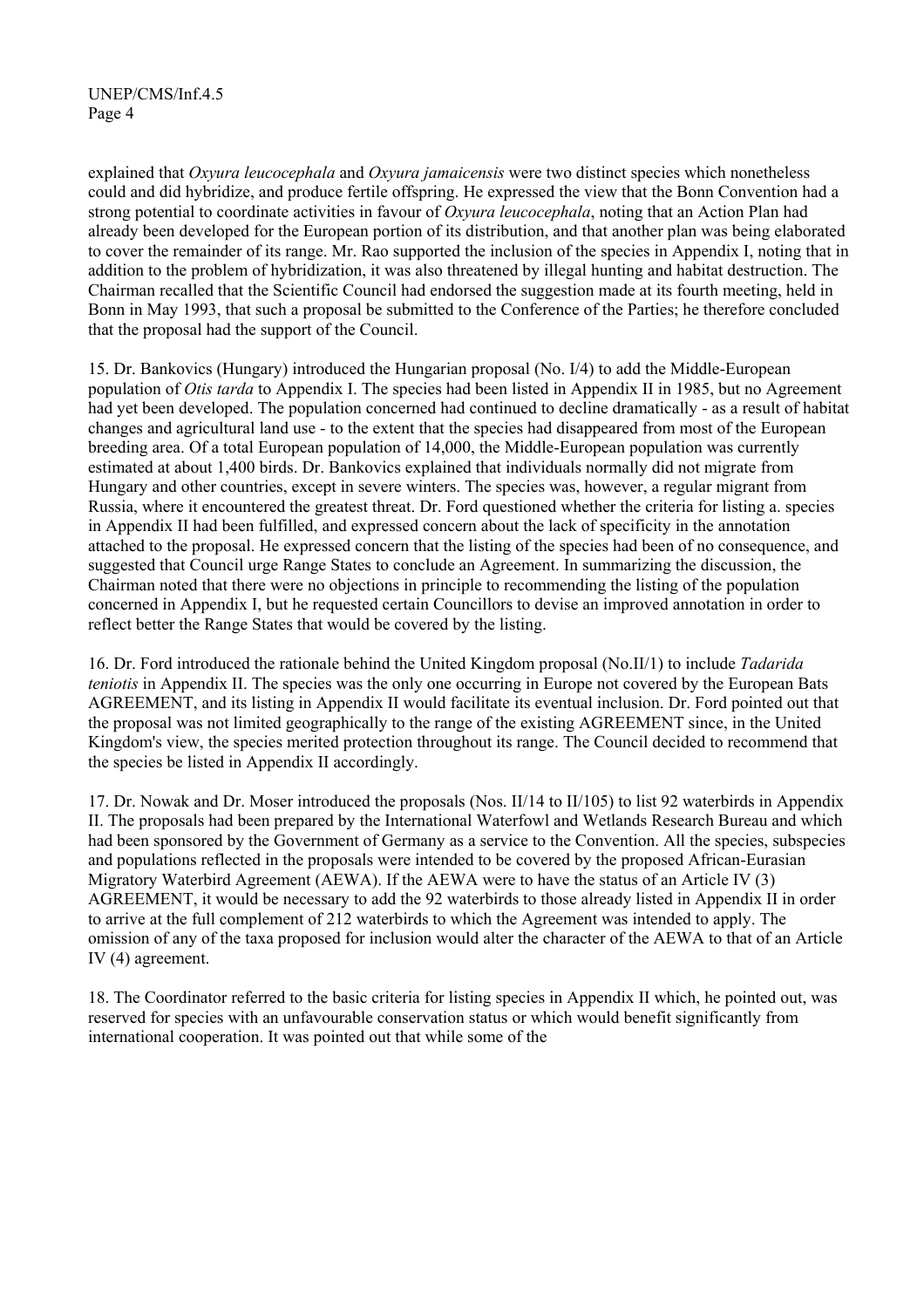waterbirds in the proposal did not have an unfavourable conservation status, the draft Agreement embraced the so-called "precautionary principle", which took account of the potential for the conservation status of a given species to move from favourable to unfavourable in a relatively short time. He said that the exclusion from Appendix II of the 42 waterbirds with a favourable conservation status would preclude the possibility of management and control measures within the framework of CMS for abundant species, such as some of the cormorants that were the object of a draft recommendation proposed by Denmark. Furthermore, he said that a possible discrepancy might arise between the CMS Appendices and the species covered by the AEWA should the negotiators of that draft Agreement decide that the Agreement should cover all of the species in question.

19. The Chairman invited Councillors to review the migratory status and the conservation status of the various taxa proposed for inclusion. Thereafter, consideration would be given to a proposal by Australia to amend the geographic coverage of one of the proposals. The Council would then take up a draft recommendation submitted by Denmark on the conservation and management of cormorants.

20. Although the Council reached a consensus that all of the taxa concerned were migratory within the meaning of the Convention, there was a wide divergence of views concerning the merits of including all of the species, subspecies or populations in Appendix II. The following points were among those raised by individual Councillors during the course of the discussion. Some had reservations about certain annotations that had been made to narrow the coverage of the listings to particular populations. Dr. Ford pointed out that some of the taxa warranted inclusion for their entire range, not only for the area covered by the AEWA. He expressed concern that the proposals were being made to amend the Convention to suit an Agreement that had yet to be formally negotiated, let alone concluded. If all 92 proposals were accepted, only to have some of the 212 waterbirds excluded from the AEWA during subsequent negotiations, Appendix II would include inappropriate listings and would be out of step with the Agreement. Several Councillors indicated that the proposed inclusion of species known to be abundant - to the point of being considered pest species in need of culling - would make it difficult for the set of proposals to be accepted in its entirety. Some expressed concern about the precedent that might set for future listings and the implications it might have for the image of the Convention. Dr. Edelstam suggested that taxa to be covered by the Agreement be listed in a stepwise manner, beginning with those for which Action Plans had already been prepared (e.g., the Anatidae) and then proceeding to other groups.

21. As no consensus could be reached at the first session of the meeting on how to treat the 42 waterbirds listed as having a favourable conservation status, the Council agreed that a working group should be formed (consisting of Dr. Beudels, Dr. Edelstam, Dr. Moser, Dr. Nowak and Dr. Weaver, the Chairman and the Secretariat) to formulate a recommendation for the Council's consideration the following day.

22. At the second session of the meeting, held on 5 June 1994, the Chairman reported on the results of the ad hoc working group that had met the previous evening to review the proposals to list 92 species, subspecies or populations of waterbirds in Appendix II, and invited any comments. The working group recommended that the Scientific Council support the inclusion in Appendix II of 50 species identified as having an unfavourable conservation status, and that the remaining 42 species - considered to have a favourable conservation status but subject to sport or subsistence hunting or management action - be put forward for consideration by the next meeting of the Conference of the Parties. The working group considered that Parties should be invited to provide further information in relation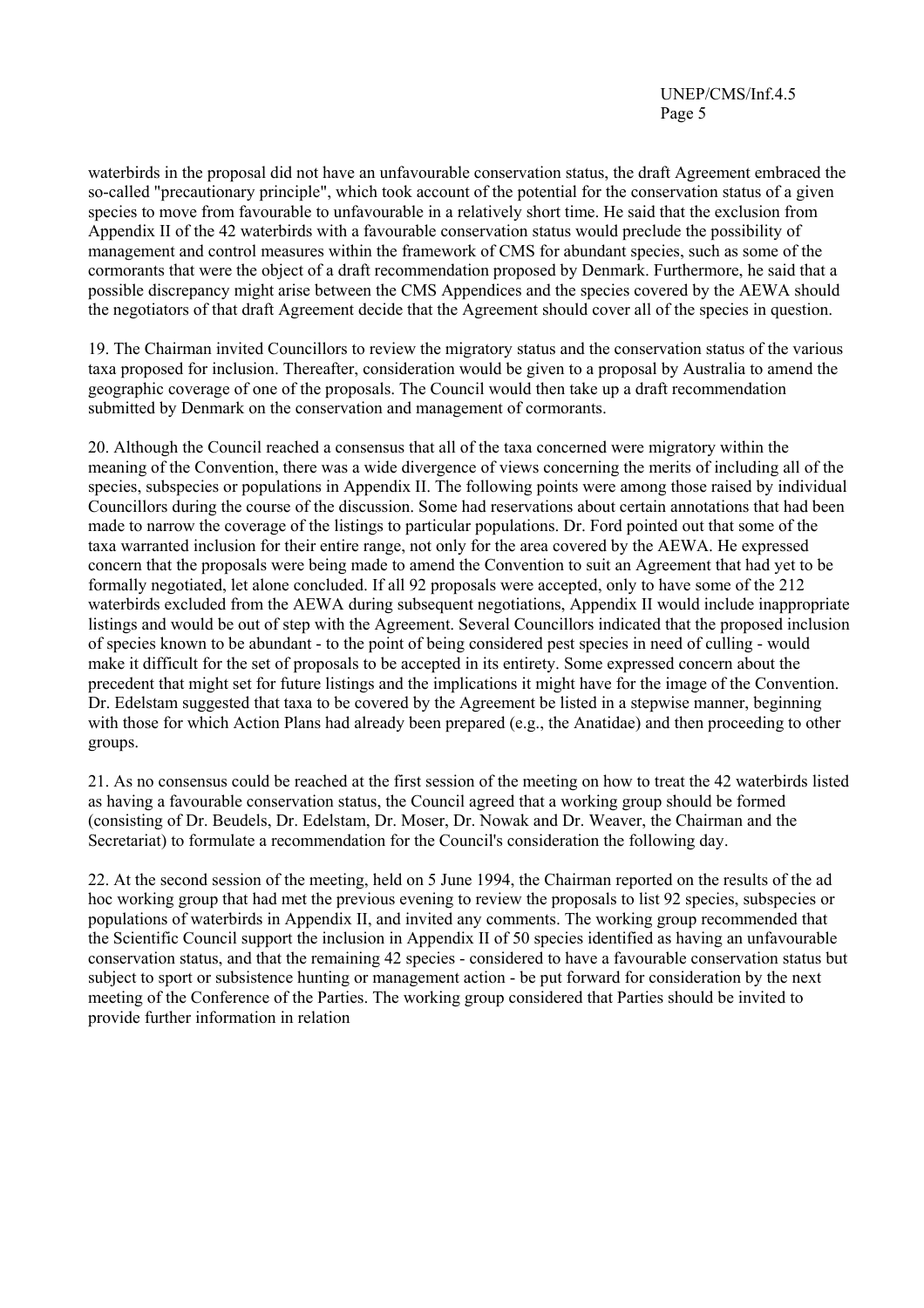to the remaining 42 species.

23. Mr. Dey noted the importance of ensuring that the species concerned were indeed migratory, and not merely oscillating across national borders; of determining ranges of population estimates; and examining commercial threats to species. Dr. Moser confirmed that at least the first two points had already been carefully reviewed, and that the 42 species recommended for consideration at the next meeting of the Conference of the Parties should be subject to regular monitoring in order to identify any potential threats.

24. Dr. Moser drew attention to one species, *Crex crex*, which had not been included in the original 92 proposals, as there was some question as to whether it is considered to be wetland-dependent. The species, which is a long-distant migrant, has been declining very rapidly throughout its range. Several Range States had suggested that it be proposed for listing in Appendix II with a view to including it in the African-Eurasian Waterbird Agreement. The question that needed to be addressed was whether or not the Conference of the Parties would be in a position to consider a proposal that had not been previously circulated in accordance with the provisions of the Convention.

25. The Coordinator clarified that, while the text of the Convention took precedence, rule 11 of the rules of procedure of the Conference of the Parties could be invoked by the presiding officer with the agreement of all of the Parties, to allow for the consideration of this proposal. Several Councillors considered that such special consideration was warranted on scientific grounds.

26. The Chairman summarized the discussion concerning *Crex crex* noting that the species was clearly migratory and had a very unfavourable conservation status, and that the Council supported its inclusion in Appendix II.

27. The Chairman then sought the Council's endorsement of the recommendation of the ad hoc working group concerning the treatment of the other 92 waterbird proposals. Dr. Ford reiterated his concern that certain annotations to the list of species should be deleted so as not to limit geographically the applicability of the listing in Appendix II. The Chairman expressed sympathy with the intervention that had been made, but concluded that, in view of the limited amount of time and information available, it would not be feasible to undertake the necessary review.

28. The Chairman then turned to a proposal by Australia to amend the geographic coverage of one of the species proposed by Germany. Australia proposed that the geographic coverage of *Sterna albifrons albifrons* and *S. a. guineae* should be expanded to incorporate populations of the subspecies *S. a. sinensis* which occurs in Australia and throughout the Asian-Australasian region.

29. Ms. Weaver recalled that the German proposal had been compiled in an effort to have all species subject to the proposed African-Eurasian Waterbird Agreement (AEWA) listed in Appendix II. However, no geographical limitation had been proposed for the subspecies of *S. albifrons* and therefore it would be appropriate to expand the proposal to include the third subspecies, *S. a. sinensis*. Dr. Ford suggested that the problem of whether or not to expand the proposal could be overcome simply by listing the whole species *S. albifrons* in Appendix II. The meeting agreed with that suggestion.

30. The Council then decided to recommend to the Conference of the Parties that: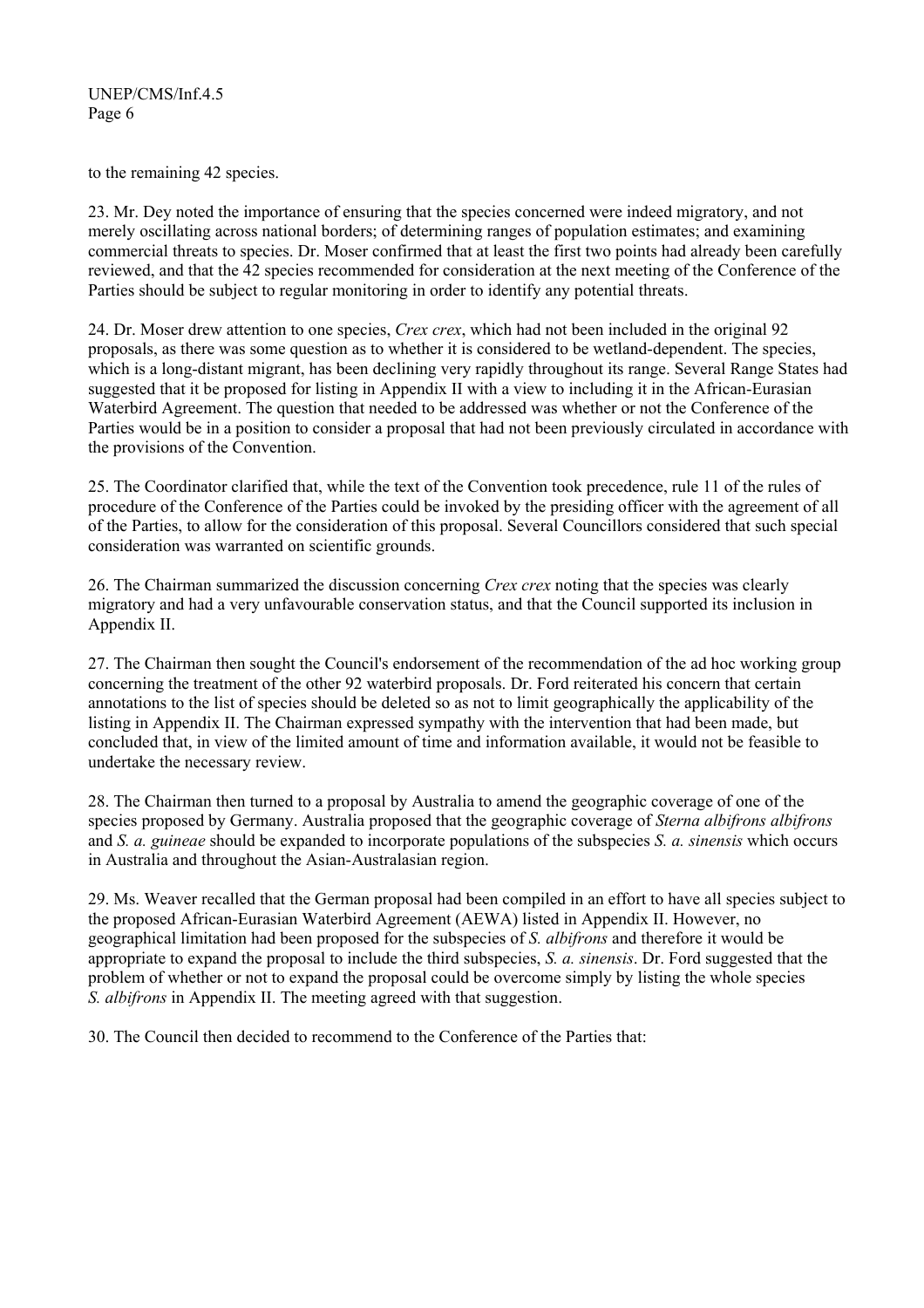(a) The other 50 species, subspecies or populations of waterbirds identified as having an unfavourable conservation status (see annex 2 to the present report) be included in Appendix II;

(b) The remaining 42 species considered to have a favourable conservation status but to be subject to sport or subsistence hunting or management action (see annex 3 to the present report) be put forward for consideration by the fifth meeting of the Conference of the Parties; and

(c) All Parties should be invited to provide further information in relation to those 42 species.

# B. Review reports on selected Appendix I species

31. At the second session of the meeting, on 5 June, the Secretariat reported that it had received review reports on *Chlamydotis undulata* from only a small number of Range States. It had not been possible for the Secretariat to pursue the activity further due to its limited resources, but it undertook to try to obtain additional reports after the meeting and to circulate them to the members of a working group that had been established at the fourth meeting of the Council to deal with this species. In response to a query from Dr. Rao as to the status of an Agreement on the houbara bustard, the Secretariat reported that the latest information it had received from Saudi Arabia on the matter was contained in Conference document UNEP/CMS/Conf.4.8.

32. Dr. Nowak reported that a research and management project concerning *Numenius tenuirostris* had been conducted over the past three years, the results of which would be published by the end of 1994. Among other things, new findings had been made on the migration route of the species in Ukraine, the Balkan States, and north Africa. A biotope protection project had been started in Greece and Italy. Illegal hunting still appeared to be an important factor in the reduction of the species in recent years. It was estimated that only 100-300 individuals still existed. The UNEP/CMS Secretariat had developed a Memorandum of Understanding for the protection of the species, a draft of which had been sent to national authorities of the 27 Range States. Six States (Algeria, Austria, Hungary, Italy, Tunisia and Ukraine) had responded positively. The intention was to request the Range States concerned to adopt the memorandum during the fourth meeting of the Conference of the Parties. On a separate matter, Dr. Nowak reported that no further information was available on *Dendroica kirtlandii.* 

33. Dr. Edelstam reported that there had been some unexpected sightings recently of *Bos sauveli*, which was thought to survive in Cambodia in very small groups. He hoped that more information would made available once an American specialist carrying out survey work in the region summarized his most recent findings. Dr. Pfeffer added that a French mission undertaken in Cambodia had not observed any kouprey in the course of aerial surveys, but that there were reports of up to 200 individuals still in existence.

34. Dr. Colin Limpus, a marine turtle expert from Australia, was then invited by the Chairman to summarize the information available on Indo-Pacific marine turtles.

35. Dr. Limpus informed the meeting that major changes in marine turtle research had taken place in the past five years. The development and application of genetic techniques for stock identification had allowed scientists to conclude that populations of turtle within a single species need to be treated, in management terms, as if they were separate species.

Data obtained from long-term tagging studies showed that the life-history strategy of turtles includes delayed sexual maturity, with reproductive age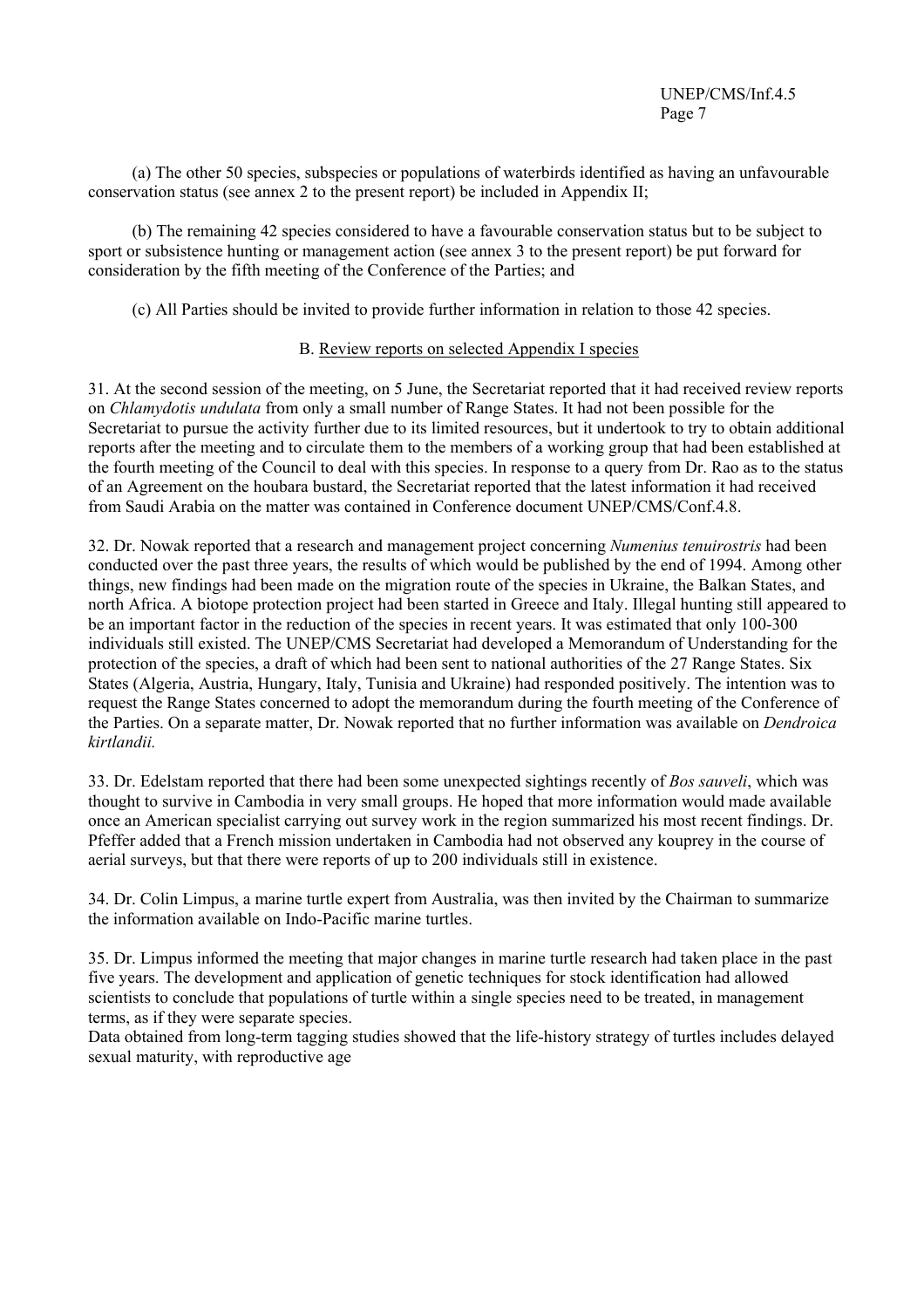not being reached until they were approximately 30-50 years of age. Both tagging and genetic studies had revealed that the migration of turtles occurred over vast distances and was greater than originally anticipated. Dr. Limpus indicated that there was even evidence of trans-Pacific migration of Loggerhead turtles *(Dermochelys coriacea).* 

36. Dr. Limpus noted that turtle was a staple source of food for most indigenous people throughout the Indo-Pacific region and often the only source of red meat available. Successful management of those species would require taking into consideration the various cultural values placed on turtles throughout the region. He emphasized that given the life-history strategy of those species, any harvest of adults must necessarily be small, and management must be approached from a sustainable-utilization point of view.

37. Dr. Limpus reported that most marine turtle populations were in decline in the Indo-Pacific region. In some cases, the decline over the previous 50 years approached 50-90 per cent of the estimated population. He suggested that a major education campaign was needed to overcome a serious problem in the conservation and management of turtles - namely, the failure to communicate to local managers and users of the resource information on the decline in turtle numbers as well as conservation measures that could easily be put in place.

38. Having referred to the work of the South Pacific Regional Environment Programme (SPREP) which had developed and implemented a Regional Marine Turtle Conservation Programme for the South Pacific region, Dr. Limpus also indicated that several countries in the region had recently enacted legislation to protect turtles from trade. In December 1993, a meeting of the countries of the Association of South-East Asian Nations (ASEAN) had taken place in the Philippines with the primary objective of examining turtle conservation. Dr Limpus considered that there was a need to unify co-operative efforts throughout the range of the various species and that CMS could provide such an umbrella.

39. Mr. Dey noted the difficulty in identifying those indigenous people who were utilizing turtles and in allocating to them rights for collecting or harvesting. He also drew attention to the mandatory use of turtleexclusion devices (TEDS) by vessels approaching known rookeries in India, but noted that enforcement of such regulations was difficult.

40. Dr. Limpus reported that there had been many attempts over a long period of time to successfully ranch turtles, but that no venture had yet been commercially viable because of the large costs involved in- rearing turtles. An additional difficulty associated with turtle ranching was the current impossibility of distinguishing between ranched and wild caught turtles.

41. Mr. Bangoura (Guinea) informed the Council that Guinea had an abundance of marine turtles but suffered the same sorts of population declines that were described by Dr. Limpus. Guinea had created a programme to raise public awareness and to protect eggs and hatchlings. With limited means available, it had not been able to Prioritize conservation measures with respect to indigenous use. Dr. Limpus explained that in Australia such prioritization was very difficult to achieve mainly because it was not only Australia's indigenous people who were utilizing turtles breeding in Australia: up to 90 per cent of the turtles harvested in Papua New Guinea originated in Australia.

42. Dr. Limpus drew attention to the fact that the results of management decisions taken now would not be known for at least 30-50 years. He considered that the best solution to the problem of conserving marine turtles would be to seek collaborative, international management of that shared resource.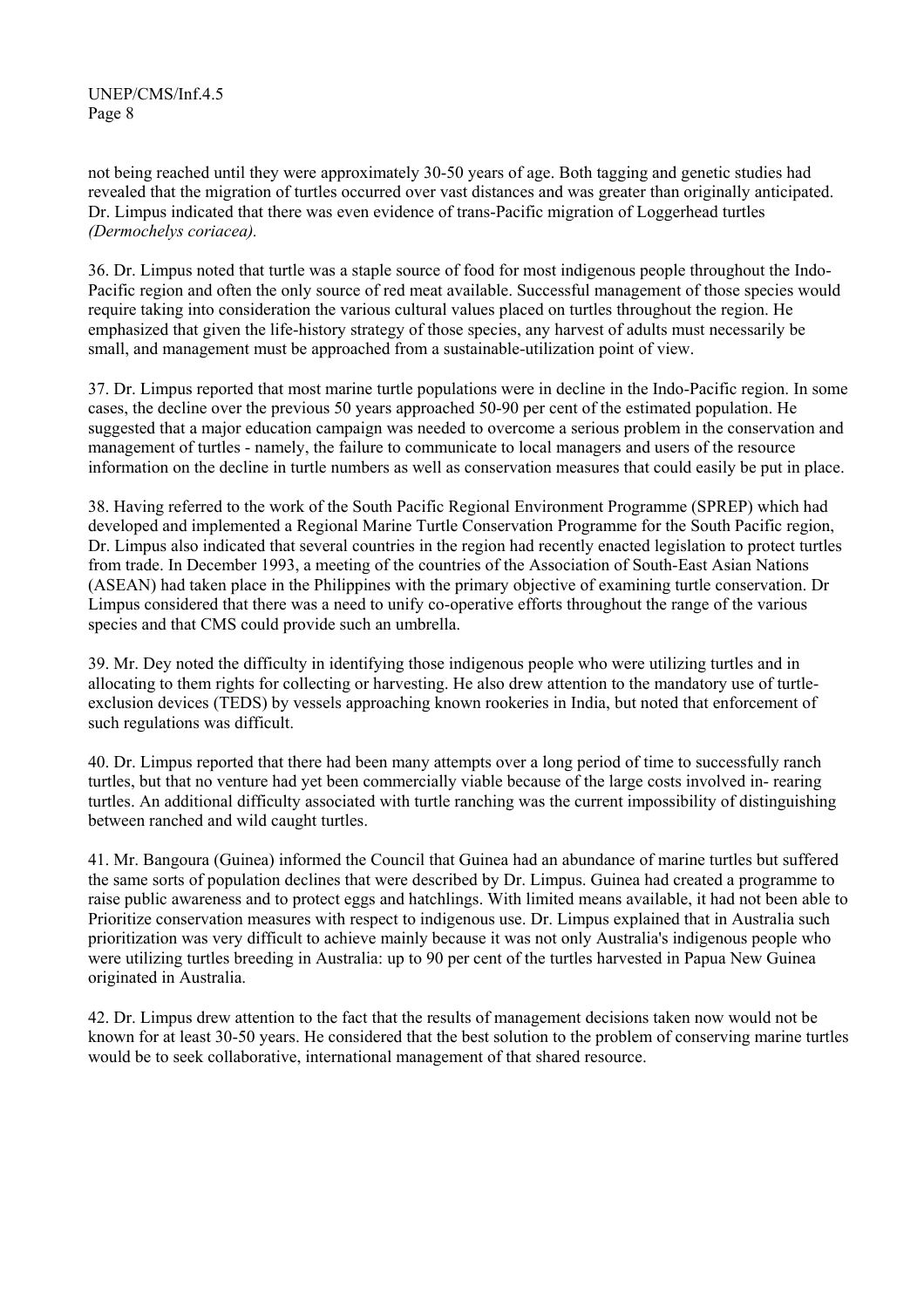43. The Chairman summarized discussion by noting that the problems facing this group were indeed significant. Ms. Weaver confirmed that Australia would continue to work on the conservation of this taxon and stated that marine turtles would remain as a priority species in the next triennium.

44. Sahelo-Saharan ungulates. The meeting considered document UNEP/CMS/ScC.5/CRP.1, concerning a draft action plan for Saharo-Sahelian ungulates, together with review reports for several of these species (UNEP/CMS/ScC.5/CRP.2), which had been prepared by a working group established by the Council at its fourth meeting (see annex 5). The Chairman concluded that there was general agreement among Scientific Councillors on these documents, and that minor revisions to take into account comments received could be made at a later date.

45. Dr. Beudels subsequently returned briefly to the draft Concerted Action Plan for Appendix I species under Resolution 3.2 paragraph 4, concerning the Saharo-Sahelian ungulates (UNEP/CMS/ScC.5/CRP.1) She sought clarification on the status of the document as there were some errors in the text which required correction. The Chairman concluded that a number of corrections were indeed necessary in the text of the document but that there was no objection by the meeting to its principal recommendations. Therefore, it was considered that the Action Plan should still be put before the Conference of Parties as a recommendation from Scientific Council, and the drafters should undertake to make the necessary corrections.

# C. Draft resolutions/recommendations on other matters

46. At the second session of the meeting, on 5 June, the observer from Denmark introduced a draft recommendation on the conservation and management of cormorants in the African-Eurasian region (UNEP/CMS/Rec.4.1). Commenting on the previous debate, he said that it was important, notwithstanding the recommendation which had been prepared, to include the great cormorant (*Phalacrocorox carbo sinensis*) in Appendix II, as there was heavy pressure in Denmark to control and regulate that subspecies because of its rapid increase in numbers. He considered that an Appendix II listing would allow for the necessary international cooperation in that regard. A number of Councillors questioned why such cooperation could not still be continued in the absence of a formal listing of the subspecies in Appendix II. Dr. Ford drew attention to Article VII, paragraph 5 (e), of the Convention which allowed the Conference of the Parties to "make recommendations to the Parties for improving the conservation status of migratory species ... ". He interpreted that provision as applying to migratory species in general, and not being restricted to those listed in the CMS Appendices. The Chairman concurred with the view that the recommendation on cormorants could be considered within the framework of CMS and, in the absence of any further comment, concluded that the Council agreed that the draft recommendation be forwarded unamended to the Conference of the Parties, with the endorsement of the Council.

47. The Council then turned its attention to a series of recommendations on conservation measures for various species or groups of species.

48. Research on small cetaceans (UNEP/CMS/Rec., 4.2). Dr. Perrin, the conference-appointed expert on small cetaceans introduced the draft recommendation, explaining that it was directed at addressing the extreme paucity of data on this group throughout the Southeast-Asia/Indo-Malay region. The Council endorsed the draft recommendation for forwarding to the Conference of the Parties after making one minor amendment to paragraph 2 in order to indicate the correct number of small cetacean species or populations currently listed in Appendix II (i.e., 27). The draft as endorsed by the Council is attached as annex 6 to the present report.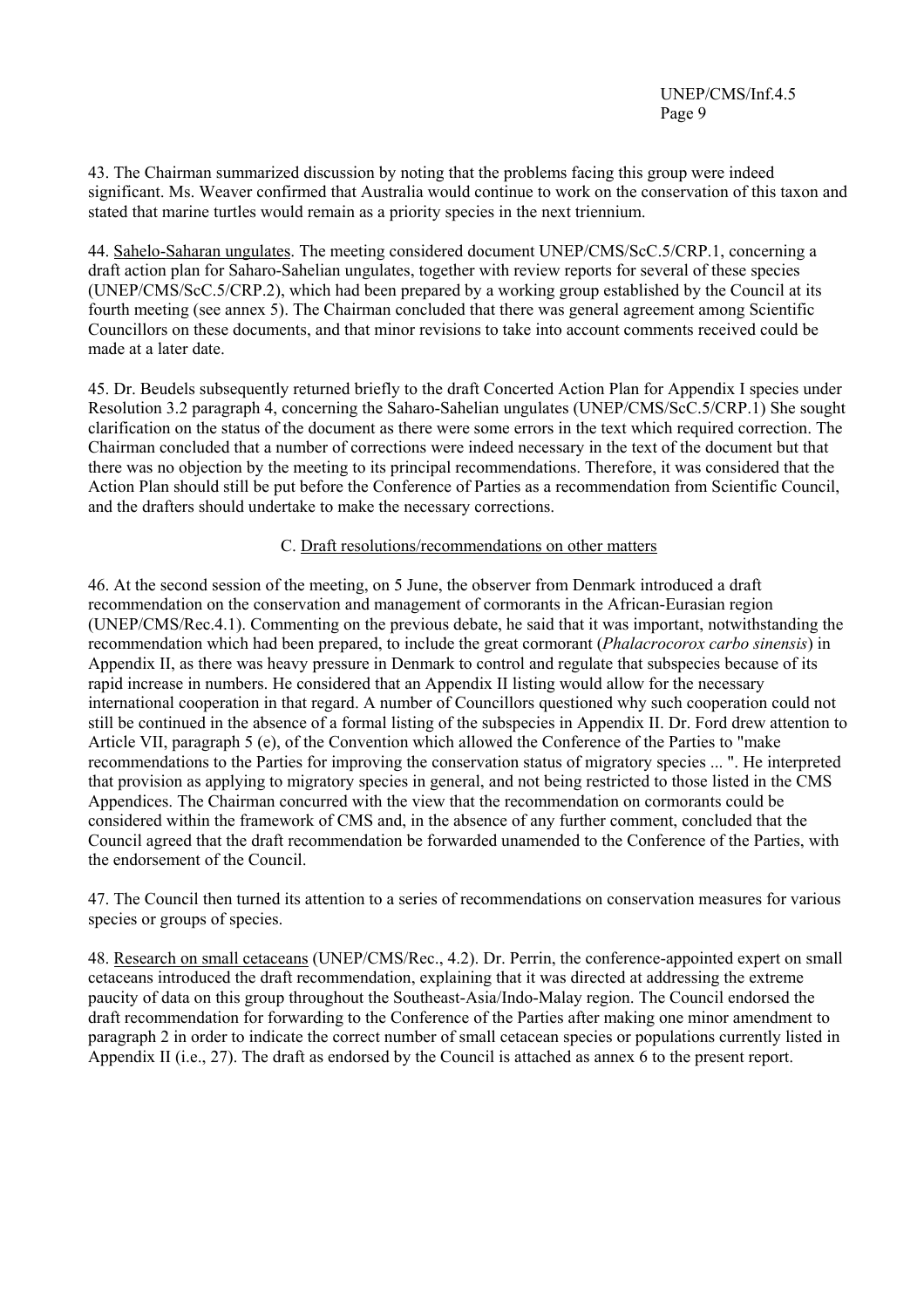49. Conservation measures for Appendix I species. A draft working paper prepared by Mr Dey was circulated for the Council's consideration. In it, he described a number of specific actions that Parties should be urged to take with respect to species listed in Appendix I. Dr. Ford drew the attention of the Council to the fact that some of the measures outlined in the paper were already contained within the text of the Convention and that others had been expanded upon in various resolutions adopted at meetings of the Conference of Parties. He indicated that while he agreed conceptually with the direction of Mr. Dey's working paper, more work would need to be done on the wording of the document.

50. The Chairman suggested that the redrafted version be combined with the recommendations made by the Scientific Council at its fourth meeting (see Annex 7 of the report of that meeting). The Council agreed to accept the principles contained within the paper, noting that the text would need to be revised before it was considered by the Conference of the Parties as a draft resolution. The working paper as submitted by Mr. Day and in the original language is attached to the present report as annex 7.

51. Institutional Arrangements. The Council considered the paper on institutional arrangements (UNEP/CMS/Conf.4.14), which raised three issues of importance to the functioning of the Scientific Council: (i) the frequency of meetings of the Council; (ii) the possibility for Parties to appoint an alternate Scientific Councillor; and (iii) the establishment of a position of Vice-Chair.

52. The Council acknowledged that its fourth meeting (Bonn, May, 1993), which had been held between sessions of the Conference of the Parties, had been highly successful both with respect to the number of participants attending and in the renewed focus given to the programme of activities of the individual Councillors. The Council therefore supported the proposal that intersessional meetings of the Council should be held in order to enhance its effectiveness.

53. There followed a lengthy discussion on the appointment of alternate Scientific Councillors. Dr. Ayeni pointed out that there would need to be considerable liaison between the appointed Scientific Councillor and his or her alternate. This would be particularly important if, for example, the appointed Councillor were from a government body and the alternate were from an academic institution. Dr. Sylla suggested that such liaison would be an internal matter to be decided on by each Party if it chose to appoint an alternate Scientific Councillor. The Chairman concluded the discussion noting the support of the Council for the recommendations made in document UNEP/CMS/Conf.4.14.

54. Arrangements for the Scientific Council. The Chairman then invited comments on draft resolution 4.5 concerning arrangements for the Scientific Council. Dr. Ford suggested that the preamble could be shortened, and pointed out an apparent inconsistency in that the Scientific Council had not asked the Conference of Parties to take note of the creation of the position of Chair of the Council and yet was asking it to note the decision to create a position of Vice-Chair.

55. The last issue to be agreed in principle was the establishment of a post of Vice-Chair. The Secretariat presented a number of arguments in favour of the creation of such a position, and several Councillors agreed on the importance of having a Vice-Chair to assist with the coordination of the Council's growing activities and to serve as an alternate as the need arose. A number of Councillors considered that additional resources needed to be made available for the Vice-Chair to carry out the necessary functions. The Secretariat painted out that Conference resolution 3.4 (Geneva, 1991), concerning funding arrangements for the Council, did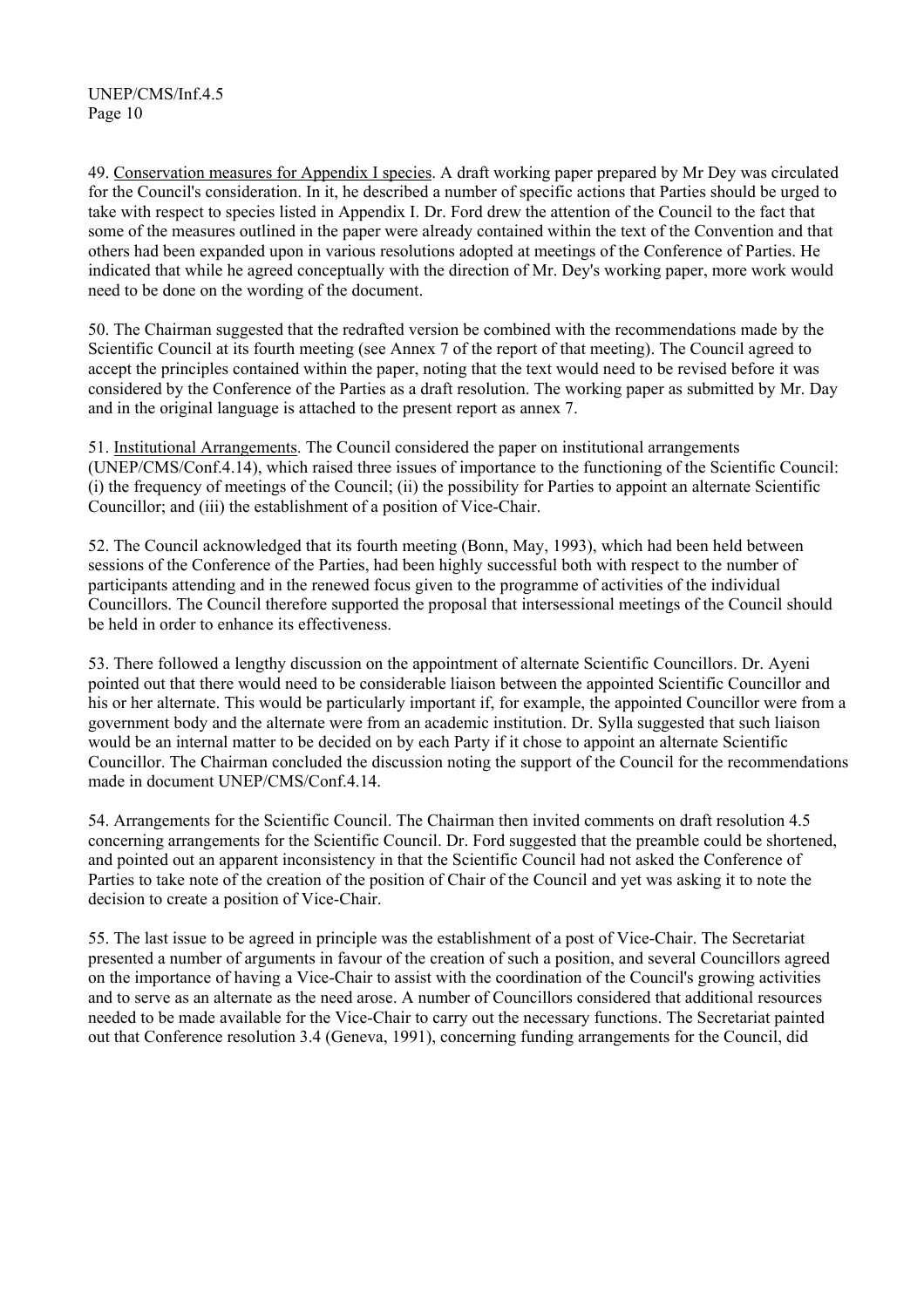provide for financial assistance for developing countries in relation to attendance at meetings, and that this would continue to apply in case a candidate from a developing country were to be elected. A number of Councillors, alluding to a comparable precedent that had been established in other organizations expressed the view that if the Chair were to be a representative of a developed country, the post of Vice-Chair should be filled by a candidate from a developing country.

56. The Chairman noted the consensus that had been reached on the need for the creation of the post of Vice-Chair, and invited further nominations for both the Chair and Vice-Chair. He suggested that the Secretariat be asked to prepare rules of procedure for the Scientific Council before the next meeting, which would address the other issues that had been raised during the course of the discussion. On behalf of a number of Councillors who had already held consultations on the post of Vice-Chair, Dr. Sylla nominated Dr. Ngog for the position, a nomination later confirmed in writing. In accepting the nomination, Dr. Ngog expressed his view that additional financial support would be necessary for the Vice-Chair to perform effectively.

57. The Chairman then invited comments on draft resolution 4.5 concerning arrangements for the Scientific Council. Dr. Ford suggested that the preamble could be shortened, and pointed out an apparent inconsistency in that the Scientific Council had not asked the Conference of Parties to take note of the creation of the position of Chair of the Council and yet was asking it to note the decision to create a position of Vice-Chair.

58. The Coordinator of the Secretariat explained that if any decision taken by the Scientific Council were to have potential financial implications for the Convention budget, provision for additional expenditures would have to be endorsed by the Conference of Parties. The appointment of a Vice-Chair could, in fact, result in the need for additional resources.

59. The Chairman also pointed out that resolution 1.4 (Bonn, 1985) made it clear that the Scientific Council was to meet in conjunction with the Conference of Parties. The recommendation of the Scientific Council to meet at least once intersessionally would necessitate a reconsideration of resolution 1.4, and would require the approval of the Conference of Parties.

60. There was lengthy discussion about the wording of the penultimate paragraph of the draft resolution concerning the appointment of alternate Scientific Councillors. Dr. Pfeffer sought clarification as to whether the intent of this paragraph was to appoint a permanent alternate or whether a different alternate could be provided for each meeting depending on the major topics of discussion. The Chairman reminded the meeting that the Scientific Council had agreed at its fourth meeting that the alternate Scientific Councillor should be a permanent appointee in order to ensure continuity in the coverage of the issues discussed at its meetings.

61. Mr. Rao suggested that the paragraph in question be altered so as to reflect the intent of the fourth meeting of the Scientific Council, *viz* that the alternate Scientific Councillor be a permanent appointment. After further discussion the meeting agreed on the following wording of the second last paragraph: "Invites the Parties to nominate a permanent alternative Scientific Councillor authorized to participate in meetings of the Scientific Council if the regular Scientific Councillor cannot attend."

62. The text of the draft resolution, as amended by the Council, is attached as annex 8 to the present report.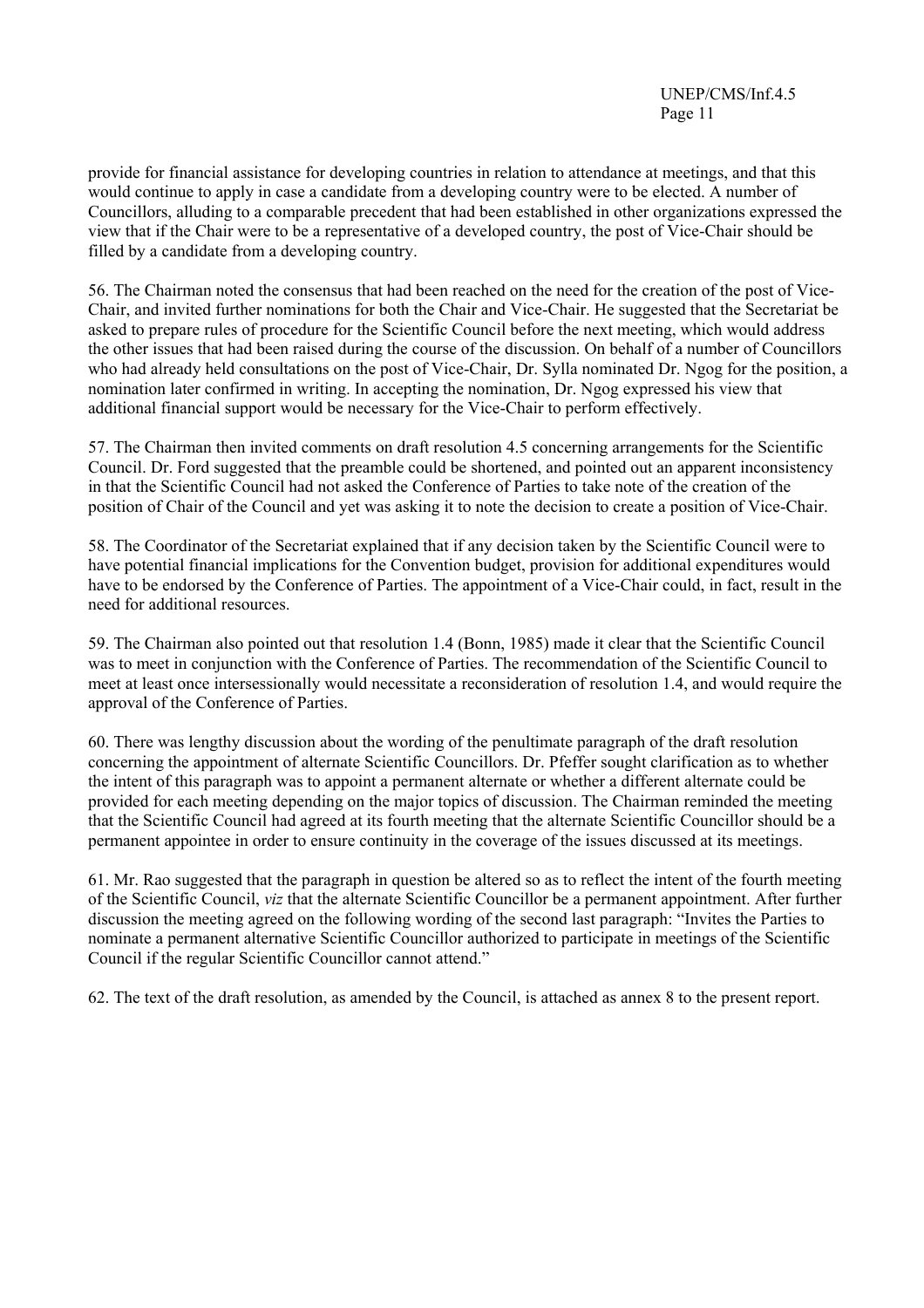# D. Reports by Parties

63. The Secretariat introduced item 4 (d) by pointing out that the current record of receipt of Party reports was disappointing, with only 12 out of 42 Parties having submitted a report prior to the meeting. Updating the information contained in document UNEP/CMS/Conf. 4.7, Annex 1 (Rev. 1), the Secretariat informed the meeting that more reports had been received from India, Israel, Norway, Sri Lanka, and Sweden. The Secretariat stressed that such a small number of reports made it difficult to make a meaningful analysis of the implementation of the Convention.

64. As document UNEP/CMS/Conf.4.7 was not yet available, the Secretariat drew attention to the assessment of the implementation of the Convention contained in Chapter 2 of the Strategy for the Future Development of the Convention (UNEP/CMS/Conf. 4.11). Table 6 of that document gave the conservation status of species listed in Appendix I, based on information received from Parties. Information was available for only a small number of species, such as cetaceans, marine turtles and the white-tailed eagle (*Haliaeetus albicilla*). Table 7 examined the direct actions taken by Parties for the benefit of Appendix I species. The analysis revealed the availability of a limited amount of information for the same taxonomic groups as well as for *Monachus monachus*. Table 8 listed the activities to conserve migratory species some of which were not necessarily listed in Appendix II. The Secretariat noted that the amount of information available from Parties in this regard was encouraging. Also very impressive was the information provided in Party reports on surveys, research and monitoring activities undertaken with respect to migratory species.

65. Dr. Schlatter observed that of the reports submitted for the fourth meeting of the Conference of Parties, none was from a developing country. He included his own country in this observation. Dr. Schlatter questioned whether this meant that developing countries had not been successful in the implementation of the Convention and suggested that the Secretariat play a more active role in urging all Parties to implement the Convention. Mr. Dey remarked that absence of a report did not necessarily mean that the Convention had not been implemented in a particular country. The observer from Tunisia considered that a reminder from the Secretariat to all Parties would help to increase the number of Party reports lodged. The Secretariat pointed out that two reminders had been sent in the course of preparations for the fourth meeting of the Conference of **Parties** 

66. The Secretariat reminded the Council that a format for the submission of country reports had been adopted on a trial basis by the third meeting of the Conference of the Parties and suggested that the Conference consider whether or not this format was adequate or required some revision. it was explained that Party reports should be channelled through the CMS Focal Point of each Party, thereby giving them official status. The Chairman stated that the various comments made on the subject would be incorporated into the report of the meeting.

#### AGENDA ITEM 5: MATTERS ARISING FROM THE FOURTH MEETING OF THE SCIENTIFIC COUNCIL

# A. Report on artificial barriers to migration

67. The Chairman drew attention to document UNEP/CMS/ScC.5.3, entitled "The significance of artificial barriers to migration across international borders". He suggested that, in view of the number of items still to be discussed, comments on the paper be directed to him in writing.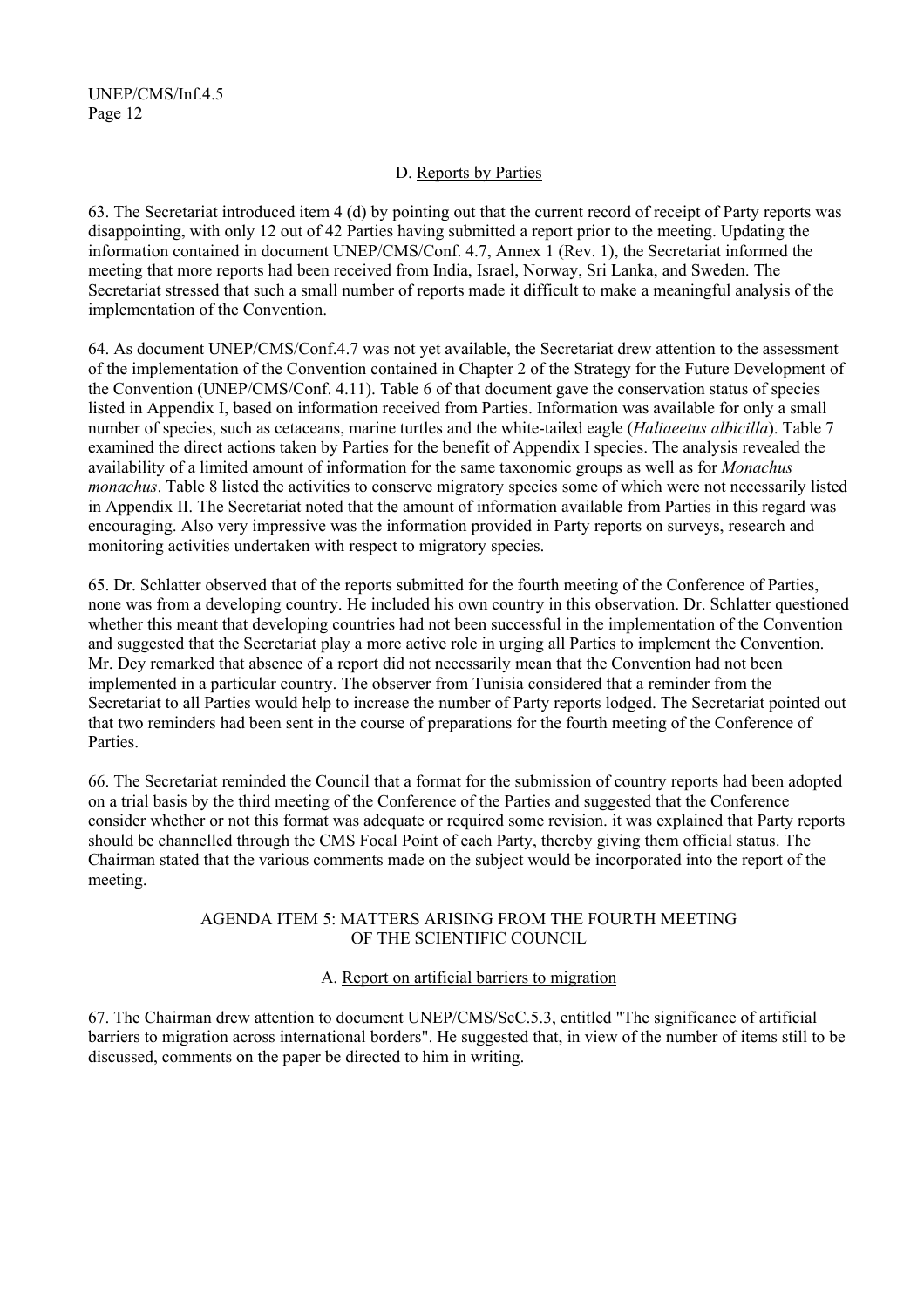# B. Progress made by working groups/Councillors on other matters

68. Albatrosses. Ms. Weaver provided an overview of the progress made on conservation measures for the albatross. She reported that while Australia had intended to propose the listing in either Appendix I or II of all species of albatross, there had not been adequate consultation both with other Range States and within Australia for that to be possible at the fourth meeting of the Conference. She pointed out that the necessary background documentation had nonetheless been prepared for the proposal and had been sent to Scientific Councillors for their information. In addition, Ms Weaver referred to a forthcoming international conference on the conservation of albatross to be held in Tasmania, Australia, in August 1995. The CMS working group on albatross hoped to take advantage of this meeting to hold discussions on progress towards an Agreement on the conservation of this taxon.

69. Dr. Vaz-Ferreira, provided details of research conducted in Uruguay which showed that it was possible significantly to reduce albatross mortality associated with long-line tuna fishing by using such methods as setting the long-lines at night, using weighted hooks to allow the bait to sink more quickly out of reach of the birds, and casting the discarded bait away from the side of the boat on which the lines were hauled in. in Uruguay, observers had been placed on vessels conducting long-line tuna fishing. Mortality was reduced from approximately 150 albatross per day to between 1 and 10 albatross per day by instituting and enforcing the above measures.

70. The Chairman concluded that work on albatross was progressing well and that the working group should aim to have the text of an Agreement as well as the proposals to list the species ready for the fifth meeting of the Conference of Parties.

71. Dr. Schlatter summarized the activities undertaken on *Chloephaga rubidiceps* (Ruddy-headed goose), noting that the work on that endangered species was encouraging.

72. Small cetaceans. A background paper (UNEP/CMS /ScC. 5. 4) on "Small marine cetaceans of the Southeast Asia/Indo-Malay region" had been prepared by Dr. Perrin, the Conference-appointed expert on small cetaceans. Dr. Perrin spoke on the paper, informing the Council that it was clear from the limited amount of information available that there were many problems facing small cetaceans in the region. The Chairman appointed a small working group to examine more closely the regional actions recommended by Dr. Perrin in his background paper. Members of the working group are Australia and the United Kingdom, and a request will be made to include representation from the Philippines and Portugal.

73. Categories of threat. At its fourth meeting, the Scientific Council had discussed whether it was appropriate for CMS to continue to be linked through Conference resolution 2.2 (Geneva, 1988) to a definition of "endangered" for those species listed in Appendix I, developed by the World Conservation union (IUCN). Subsequently, Dr. Ford prepared a paper (UNEP/CMS/ScC.5.5) outlining options for the Scientific Council to consider with a view to providing guidelines to the Conference of Parties on the application of the term.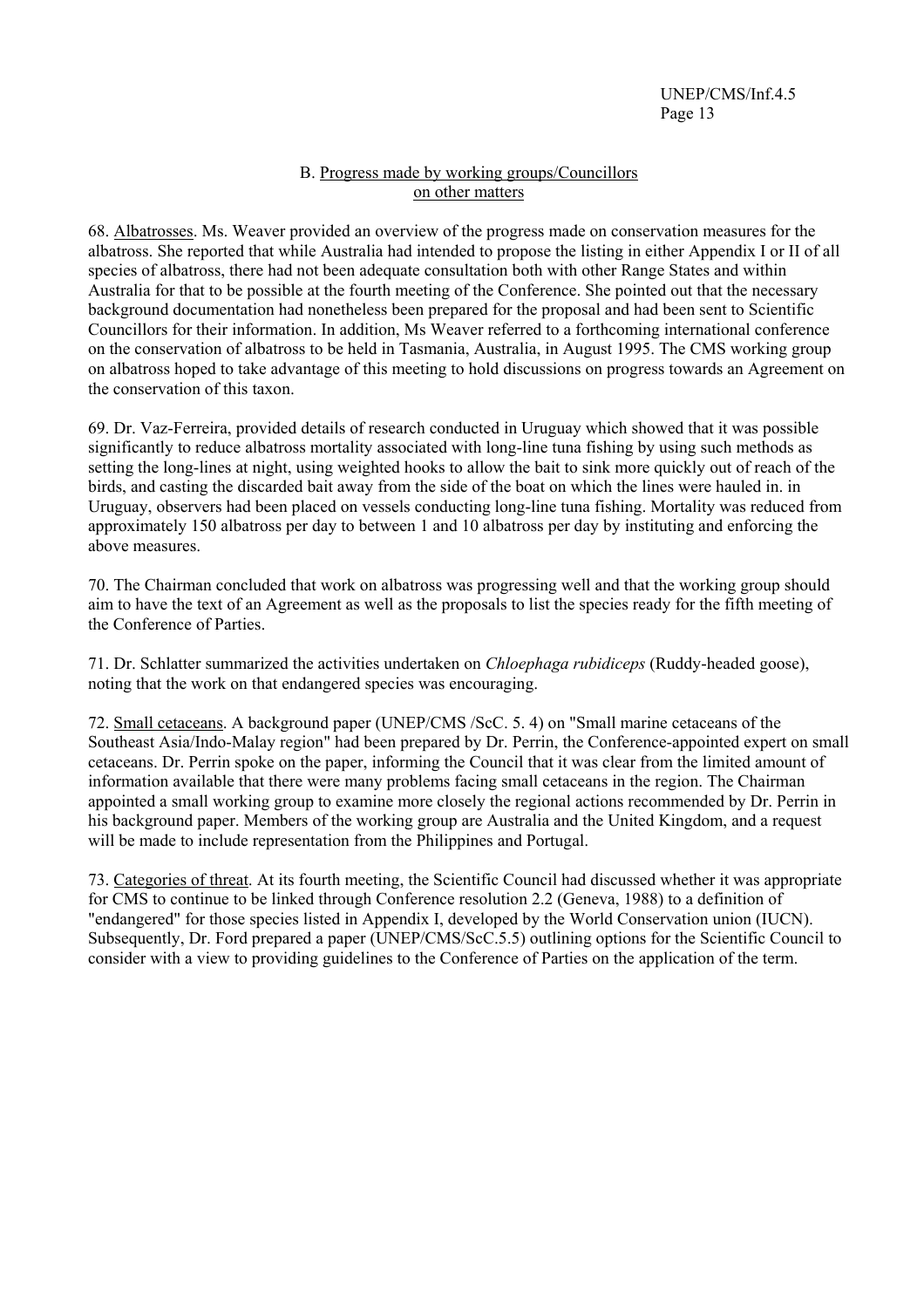74. Dr. Ayeni noted that the categories of threat used by IUCN were also used by other conventions related to environmental or species conservation and management. He noted that an anomalous situation could arise whereby a species might be listed as endangered by one convention but not by another, Mr. Dey pointed out that the IUCN Categories of Threat were actually being prepared under a consultancy contract with the Convention on International Trade in Endangered Species of Wild Fauna and Flora (CITES).

75. Dr. Ngog suggested that, as with other conventions such as CITES, there would be a need for CMS to quantify the extent to which a species is endangered and that advantage should be taken of the opportunity presented by research currently underway to quantify the Categories of Threat. Mr. Rao considered that it would be premature to act on any of the active options suggested in Dr. Ford's paper until IUCN had finally decided an its own definitions. Ms. Weaver supported these statements, noting that the CMS strategy paper (UNEP/CMS /Conf .4. 11.) indicated that CMS would need to liaise more actively with other conventions of a similar nature and that the existence of a different definition of the term endangered could be detrimental to collaborative initiatives. Dr. Ford pointed out, however, that there was a possibility of IUCN reaching a decision on definitions of its Categories of Threat before the Scientific Council had had a chance to meet to discuss them. Therefore, CMS would be linked to a definition without the benefit of advice from its Scientific Council.

76. In summarizing the discussion, the Chairman suggested that there was no need to take further action until the IUCN Categories of Threat had been determined and that discussion on this matter should continue at a future meeting of the Scientific Council.

### AGENDA ITEM 6: MATTERS CONCERNING DRAFT AGREEMENTS CURRENTLY UNDER DEVELOPMENT

# A. African-Eurasian Migratory Waterbird Agreement (AEWA)

77. The Coordinator of the Secretariat provided a historical perspective to the development of the AEWA, noting that the Secretariat had made a considerable input to the development of the Agreement. He drew attention to the first informal intergovernmental meeting to discuss the Agreement, which was scheduled to take place immediately following the fourth meeting of the Conference of Parties. He hoped that a revision of the draft Agreement could be produced and circulated by the end of 1994 and that a formal negotiating meeting of the Range States concerned could take place in the second or third quarter of 1995. The Chairman congratulated all concerned with the progress on the development on what would be the most ambitious Agreement under CMS.

# B. Asia-Pacific Migratory Waterbird Agreement

78. The Secretariat summarized the status of this Agreement and referred the Council to document UNEP/CMS/Conf.4.8 for the historical development of the Agreement. The Secretariat had not undertaken further work on the Agreement over the past year due to insufficient resources and other priorities. There was a need to revise the draft Agreement in order to harmonize it with the AEWA before arranging further discussions among the Range States concerned.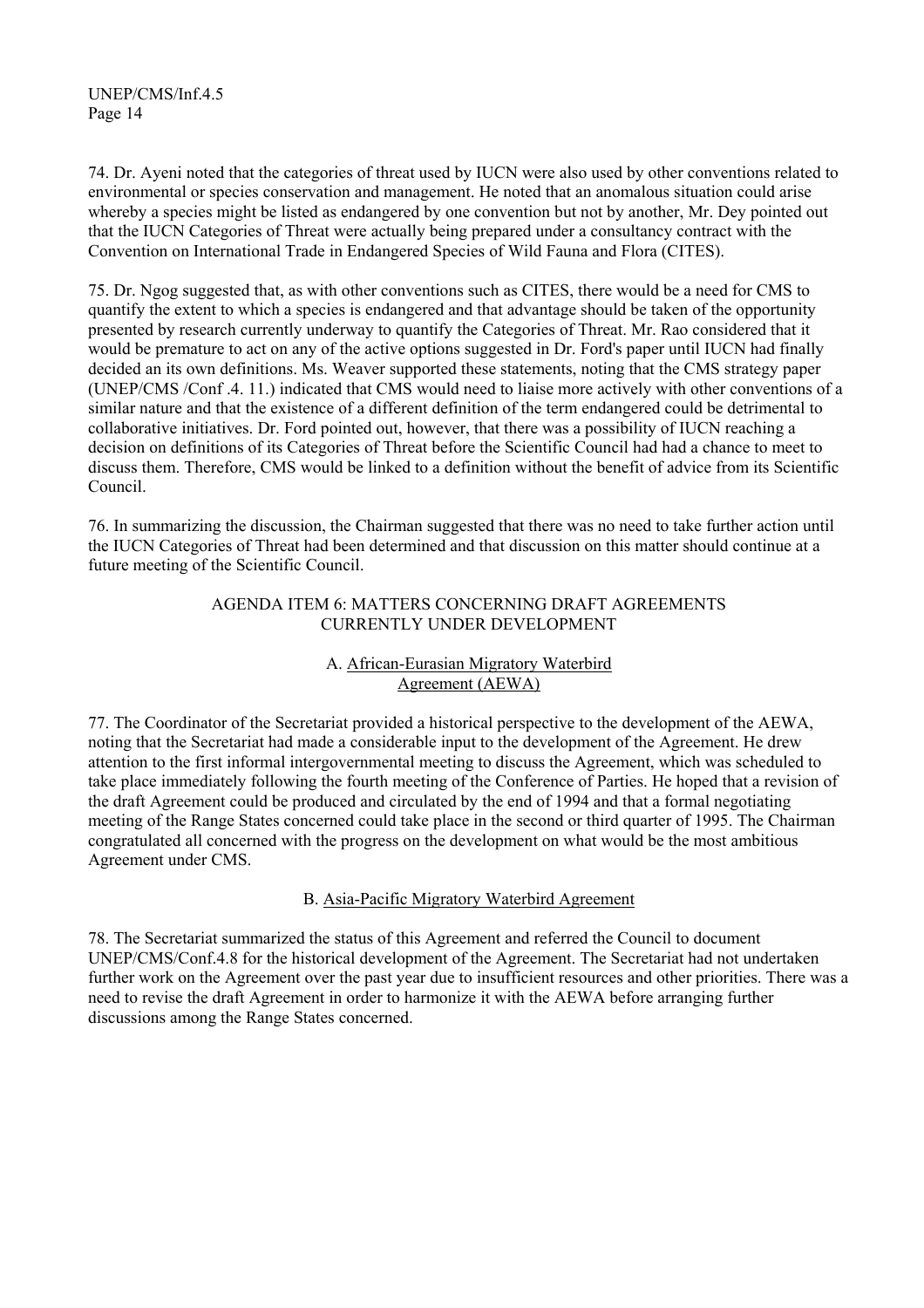# C. Mediterranean/Black Sea Small Cetaceans Agreement (ASCOMABS)

79. The Secretariat informed the Scientific Council of the progress that had been made on the Mediterranean/Black Sea Small Cetaceans Agreement (ASCOMABS), which had been discussed informally in a meeting of several of the Range States in October 1992. Work on revising the text had been delayed to other commitments; however, there might be another opportunity for Range States to discuss a new draft later in 1994.

# D. Slender-billed curlew memorandum of understanding

80. The Secretariat introduced the draft memorandum of understanding which had been circulated in its original language for incorporation into the report of the meeting (see annex 9 thereto).

81. According to the latest scientific reports, only 100-300 individuals are still in existence. The breeding, wintering and migrating range of this species covers 27 States in south-west Asia, southern Europe and northern Africa. The Secretariat emphasized that in order to make the most concerted efforts possible to protect this species from extinction, it would be necessary to coordinate efforts internationally. The Secretariat had prepared an Action Plan for all of the 27 Range States and had integrated this plan in the Memorandum of Understanding to be submitted to the relevant national authorities for signature.

82. The Scientific Council urged all Range States to accept the Memorandum of Understanding and to carry out all necessary steps to save the species from extinction.

# E. Siberian crane memorandum of understanding

83. The Secretariat introduced item 4 (e) by summarizing the perilous status of the western and central Asian populations of Siberian crane. The situation had become even more critical in 1994 in view of the fact that none of the birds of the central population was observed in their traditional wintering ground in India.

84. A draft memorandum of understanding on conservation measures to be taken by the Range States concerned was developed at the fourth meeting of the Council. Further discussion and revision of the document had taken place at the meeting of the Conference of Parties to the Ramsar Convention (Kushiro, June 1993). The memorandum of understanding had been signed at the Kushiro meeting by two Range States, Pakistan and the Russia Federation, of which Pakistan is also a Party to the CMS. The Government of the Islamic Republic of Iran had subsequently signed the Agreement in November 1993. The Government of India was still considering the implications of the revisions to the document incorporated during the Kushiro discussions and had not yet signed. Mr. Dey indicated that it was likely that the Indian Government would be in a position to sign in August 1994, subject to some reservations.

85. Under the terms of the memorandum of understanding, the Russian Federation was to develop a comprehensive conservation plan by July 1994. The immediate priority for further work was to have the plan developed in detail and implemented after consultation among the Range States concerned. Mr. Dey reported that experimental captive breeding of the species continued, and that six chicks, bred by the International Crane Foundation, had been released into the wild in India (two of which still survive).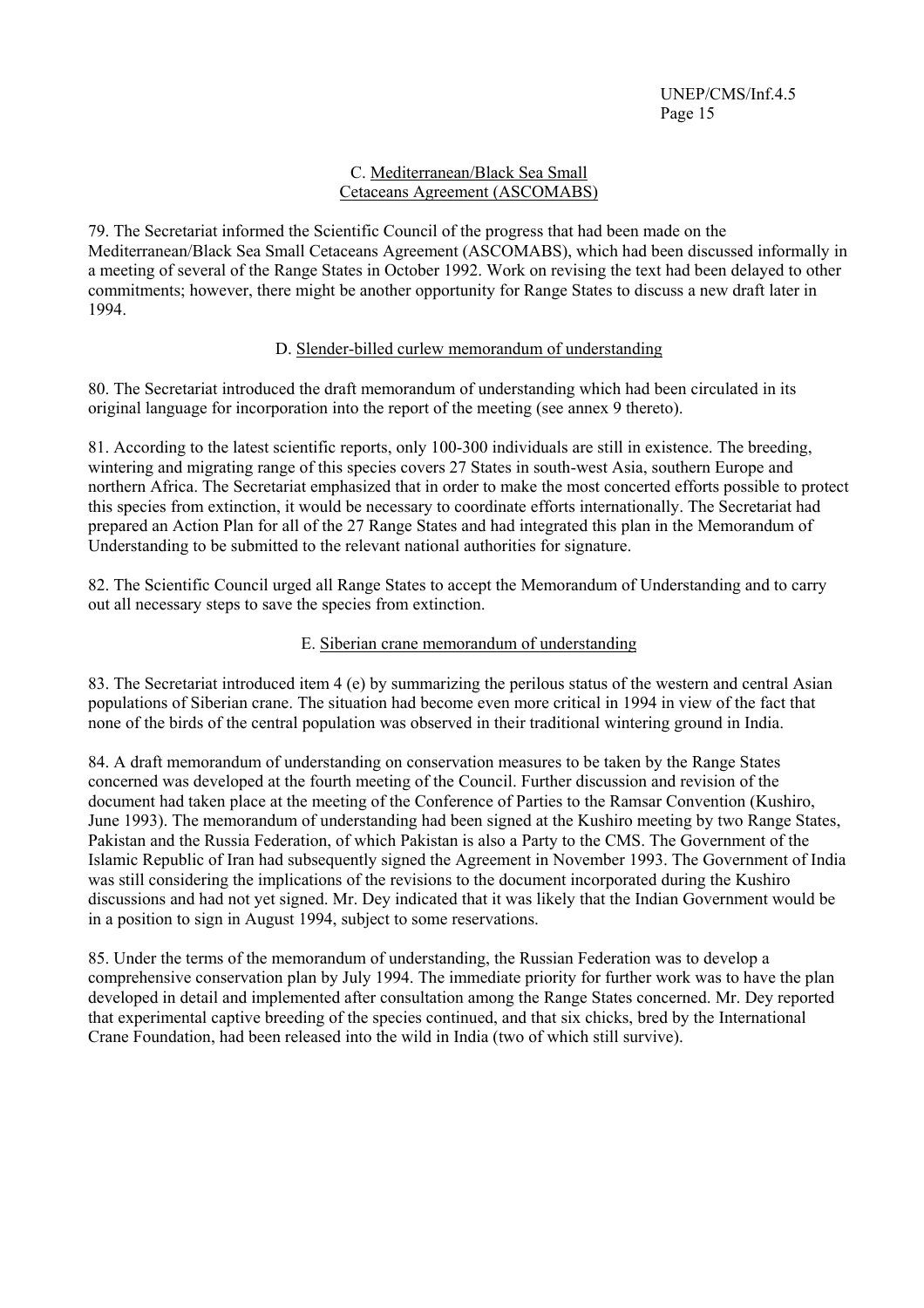86. The Secretariat pointed out that the CMS Standing Committee had supported the idea of holding a meeting of Range States in India in early 1994, however this was not possible. He sought clarification from Mr Dey regarding the possibility of India offering to host such a meeting, possibly in January 1995 to coincide with the arrival of the cranes on their annual migration. Mr Dey reported that his Government would consider hosting such a meeting at that time.

#### AGENDA ITEM 7: PREPARATIONS FOR THE SYMPOSIUM ON ANIMAL MIGRATION, INCLUDING EXHIBITION (6 JUNE 1994)

87. Under item 7, a revised timetable for the symposium on Animal migration was distributed, indicating a new commencement time of 9.15 a.m. on Monday, 6 June 1994.

# AGENDA ITEM 8: ELECTION OF CHAIR AND VICE-CHAIR

88. At the second session of the meeting, on 5 June 1994, the Chairman reminded Councillors of the election scheduled to take place before the close of the meeting. He also informed the Council that Dr. Schlatter had withdrawn his candidacy for the post of Chair.

89. During the afternoon session on 5 June 1994, elections were held for the positions of Chair and Vice-Chair of the Scientific Council. Dr. Devillers was elected, unopposed, to the position of Chair. A ballot was taken between the two nominees for the position of Vice-Chair, Dr Ngog Nje (Cameroon) and Ms. Weaver (Australia); and Dr. Ngog was elected to the post.

# AGENDA ITEM 9: DATE AND VENUE OF THE SIXTH MEETING OF THE SCIENTIFIC COUNCIL

90. The Chairman indicated that the Scientific Council would be advised of the date and venue of the next meeting after deliberations between the new Chair, Vice-Chair and the Secretariat.

#### AGENDA ITEM 10: OTHER BUSINESS

91. There was no other business.

#### CLOSE OF THE MEETING

92. At the end of the final session, on 5 June, the Coordinator warmly thanked the outgoing Chairman, Prof. Wim Wolff, for his work towards the Scientific Council's activities during the triennium and expressed regret that Prof. Wolff's professional commitments had compelled him to step down from his position. Prof. Wolff expressed his pleasure at having had the opportunity to work with the Council over the past three years, and indicated that he would continue to serve as the representative of the Netherlands.

93. After the usual courtesies, the Chairman thanked the Councillors and the Secretariat for their input and closed the fifth meeting of the Scientific Council.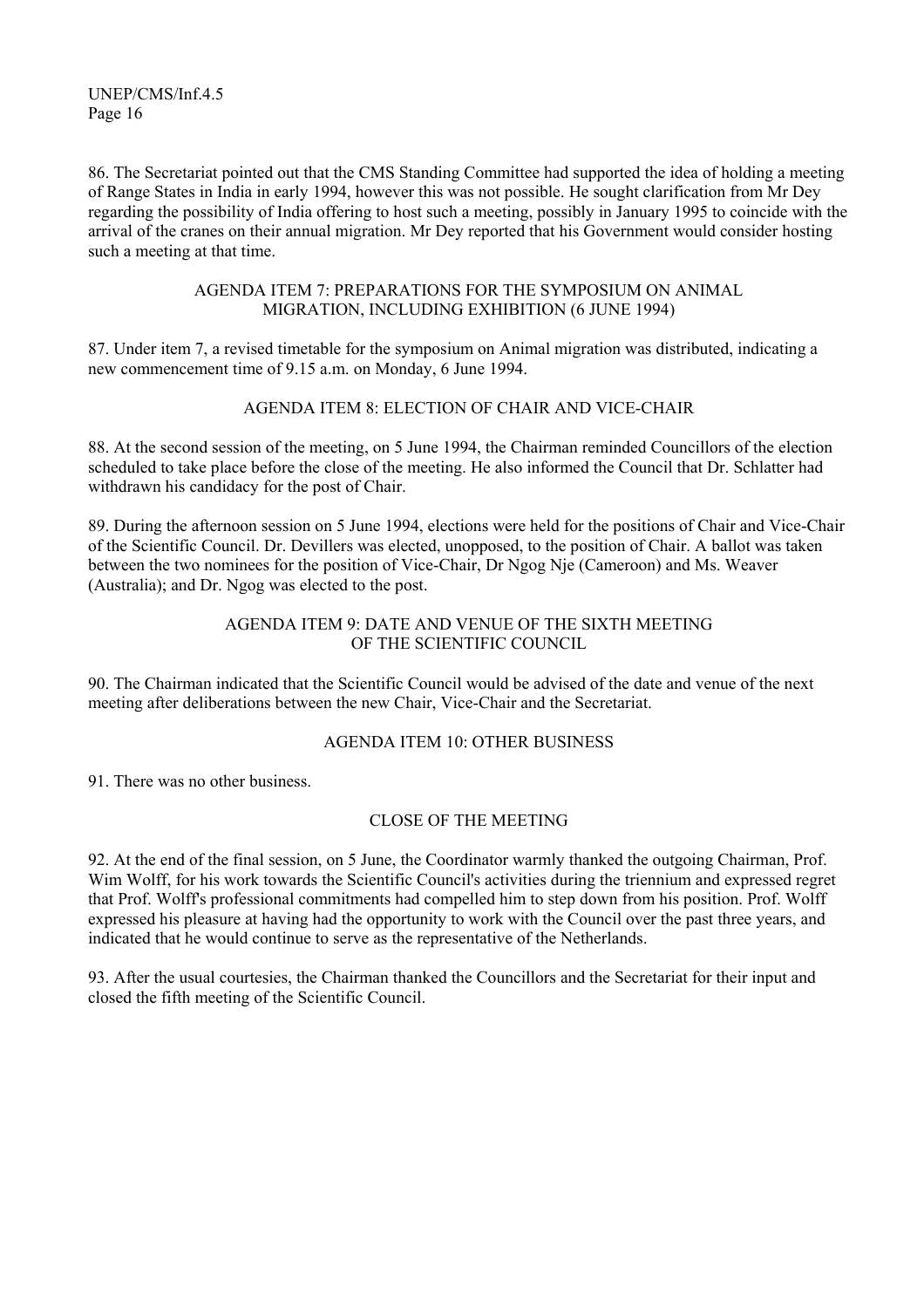# Annex 1

### Agenda for the Fifth meeting of the CMS Scientific Council

### 4-5 June 1994, Nairobi, Kenya

- 1. Opening remarks by the Chairman and the Secretariat.
- 2. Adoption of the agenda.
- 3. Reports on intersessional activities.
	- (a) Chairman;
	- (b) Secretariat;
	- (c) Councillors.

4. Matters to be discussed at the fourth meeting of the Conference of the Parties.

- (i) Discussion and evaluation of proposals;
- (ii) Conclusions and recommendations for the Conference of the Parties;

(b) Review reports on selected Appendix I species (*Addax nasomaculatus, Gazella dorcas, Gazella leptoceros, Chlamydotis undulata, Numenius tenuirostris, Dendroica Kirtlandii, Bos sauveli*, and Indo-Pacific populations of marine turtles);

- (c) Draft resolutions/recommendations on other matters;
- (d) Reports by Parties;
- (e) Conference appointees of the Scientific Council;
- 5. Matters arising from the fourth meeting of the Scientific Council:
	- (a) Report on artificial barriers to migration;

(b) Progress made by working groups/Councillors on other matters (background papers on selected taxa, assessments of migratory status/threats).

6. Matters concerning Agreements currently under development or already concluded:

- (a) African-Eurasian Migratory Waterbird Agreement (AEWA);
- (b) Asia-Pacific Migratory Waterbird Agreement (APWA);
- (c) Mediterranean/Black Sea Small Cetaceans Agreement (ASCOMABS);
- (d) Slender-billed curlew Memorandum of Understanding (SBC-MoU);
- (e) Siberian crane Memorandum of Understanding (SC-MoU).
- 7. Preparations for the Symposium on Animal Migration, including exhibition (6 June 1994).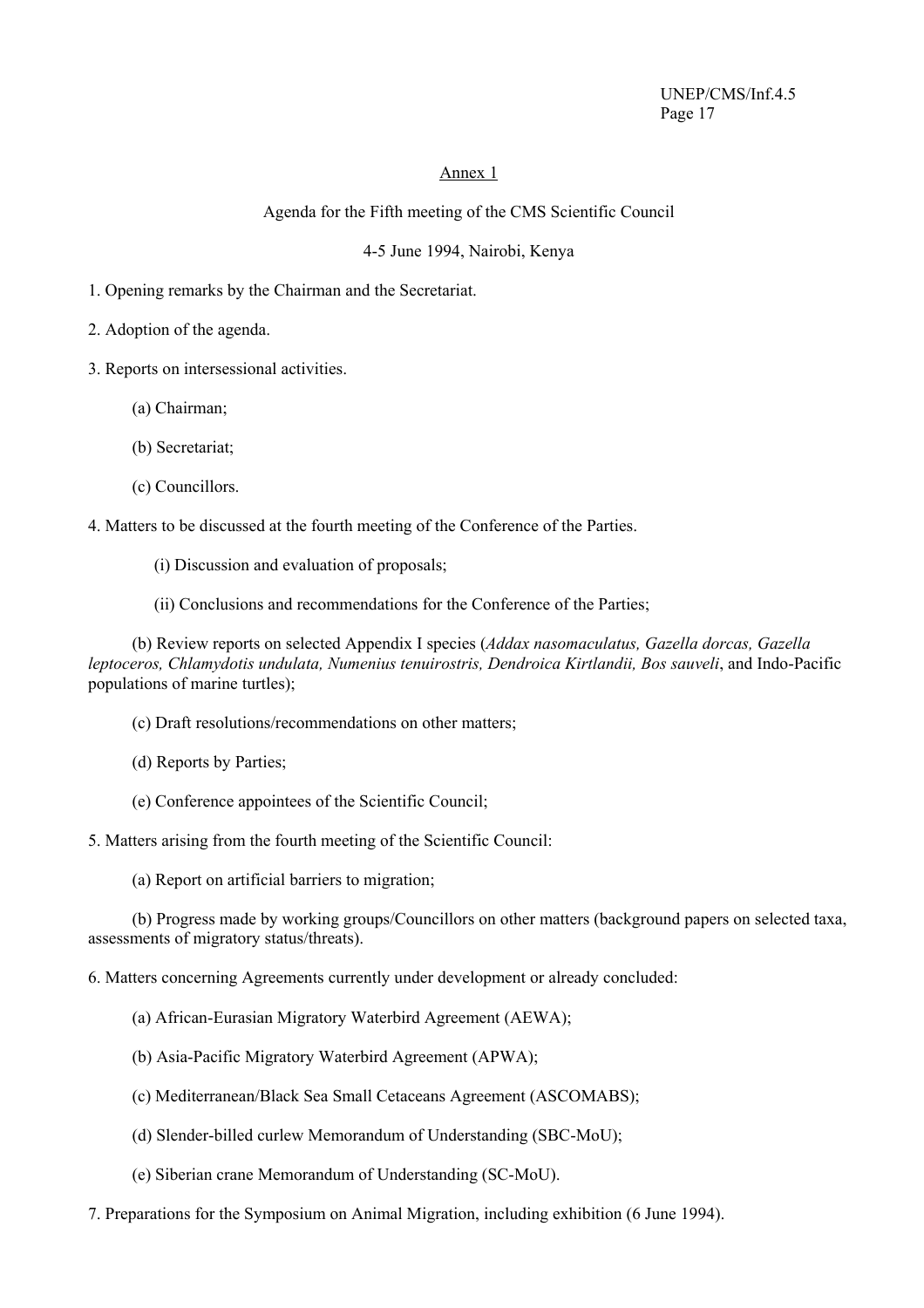- 8. Election of Chair and Vice-Chair.
- 9. Date and venue of the sixth meeting of the Scientific Council.
- 10. Other business.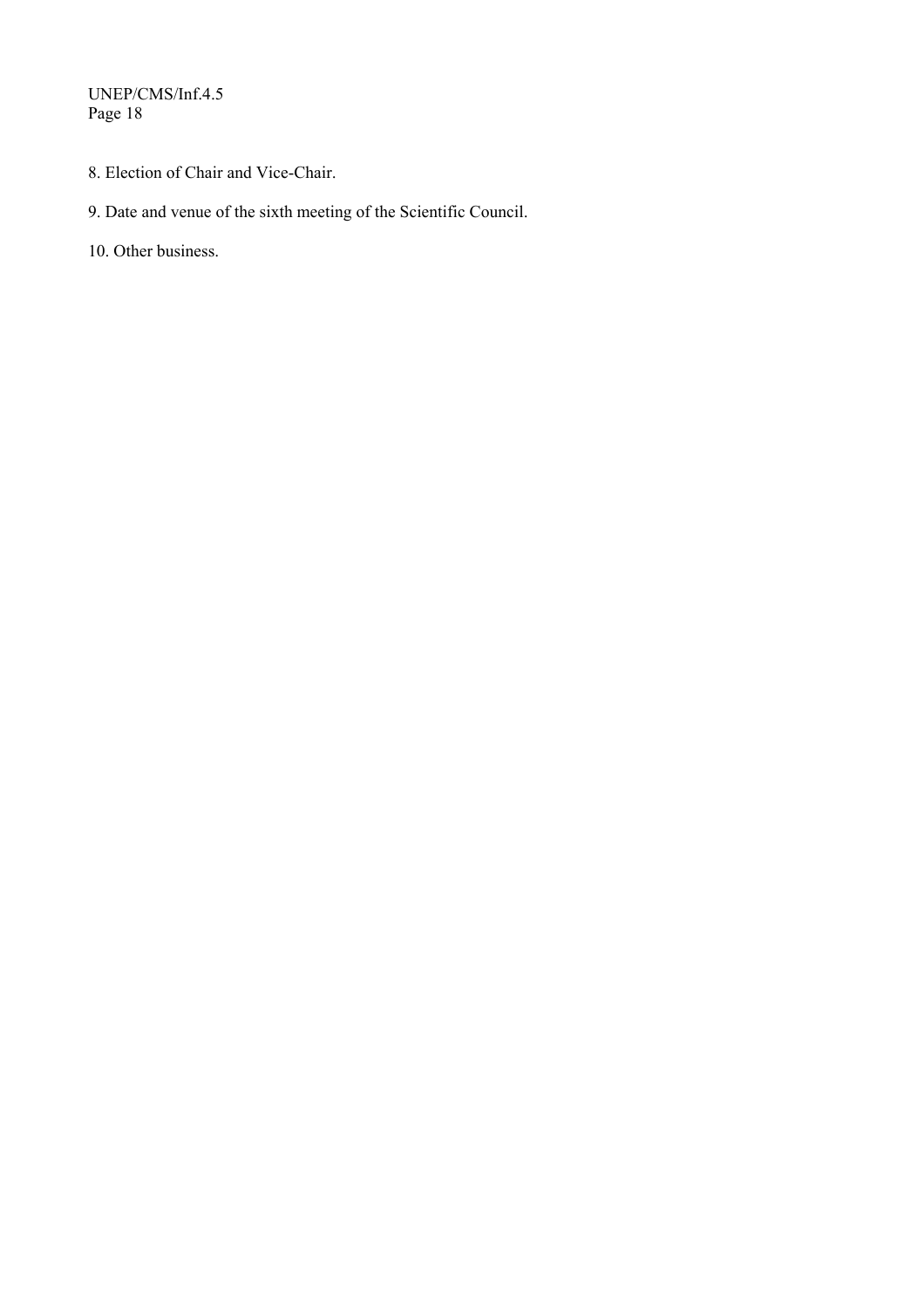### Annex 2

# 50 SPECIES CONSIDERED TO HAVE AN UNFAVOURABLE CONSERVATION STATUS

**Scientific Name Order/Family, Species or spp.** 

# **AVES**

#### GAVIIFORMES

*Gavia stellata Gavia arctica, ssp. arctica and suschkini Gavia immer immer Gavia adamsii* 

# PODICIPEDIFORMES

Podicipedidae *Podiceps grisegena grisegena Podiceps auritus* 

#### PELECANIFORMES

Phalacrocoracidae *Phalacrocorax nigrogularis Phalacrocorax pygmaeus* 

Pelecanidae *Pelecanus onocrotalus* 

#### CICONIIFORMES

Ardeidae *Botaurus stellaris stellaris Ixobrychus minutus minutus Ixobrychus sturmii Ardeola rufiventris Ardeola idea Egretta vinaceigula Casmerodius albus albus Ardea purpurea purpurea* 

Ciconiidae *Mycteria ibis Ciconia episcopus microscelis* 

Threskiornithidae *Geronticus eremita Threskiornis aethiopicus aethiopicus Platalea alba* 

#### GRUIFORMES Rallidae *Porzana porzana Porzana parva parva Porzana pusilla intermedia Fulica atra atra*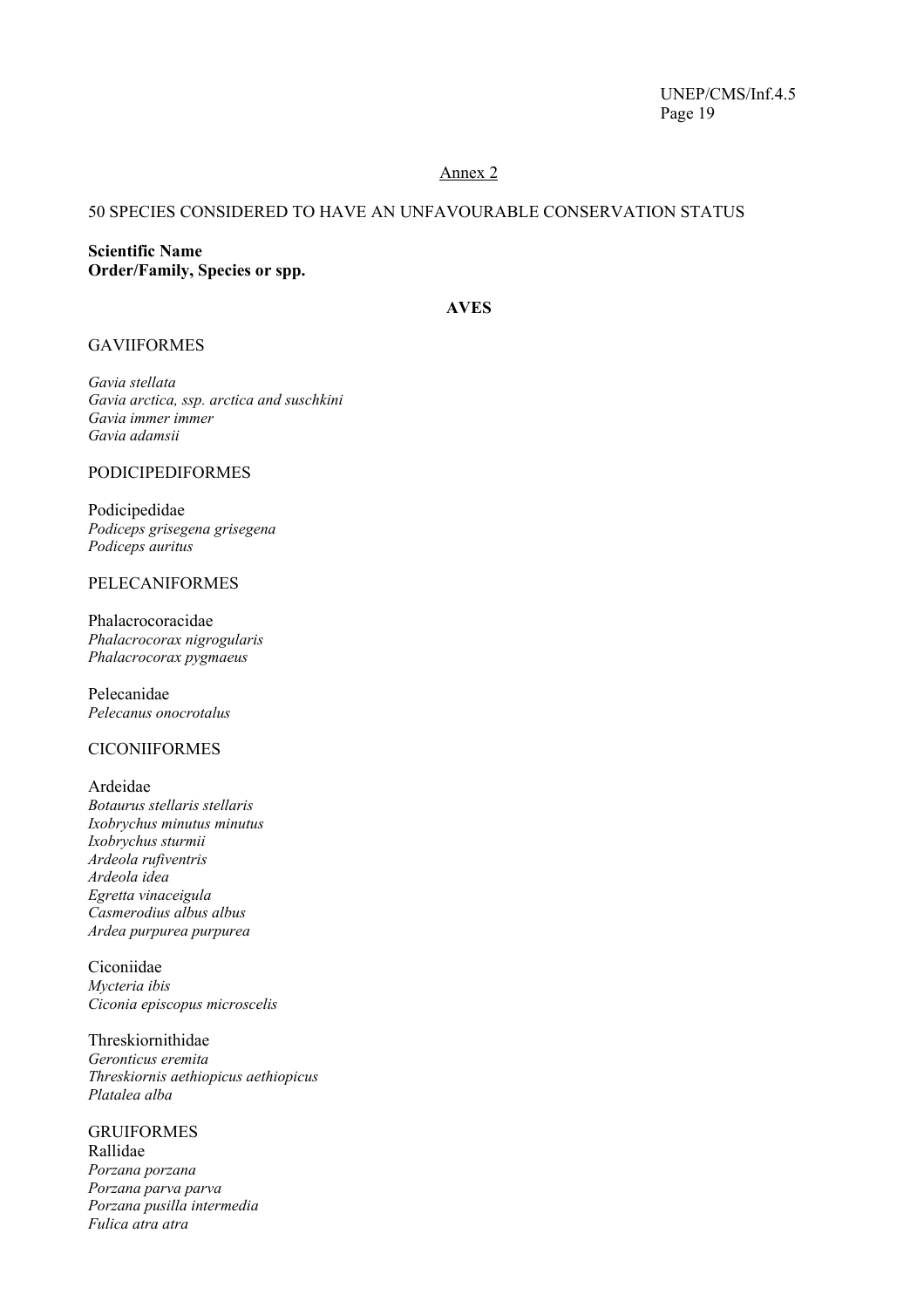*Aenigmatolimnas marginalis Sarothrura boehmi* 

# CHARADRIIFORMES

Dromadidae *Dromas ardeola* 

Laridae *Larus hemprichii Larus leucophthalmus Larus ichthyaetus Larus melanocephalus Larus genei Larus audouinii Larus armenicus Sterna nilotica nilotica Sterna caspia Sterna maxima albidorsalis Sterna bergii Sterna bengalensis Sterna sandvicensis sandvicensis Sterna hirundo hirundo Sterna paradisaea Sterna albifrons, ssp. albifrons and guineae Sterna saundersi Sterna balaenarum Sterna repressa Chlidonias niger niger Chlidonias leucopterus*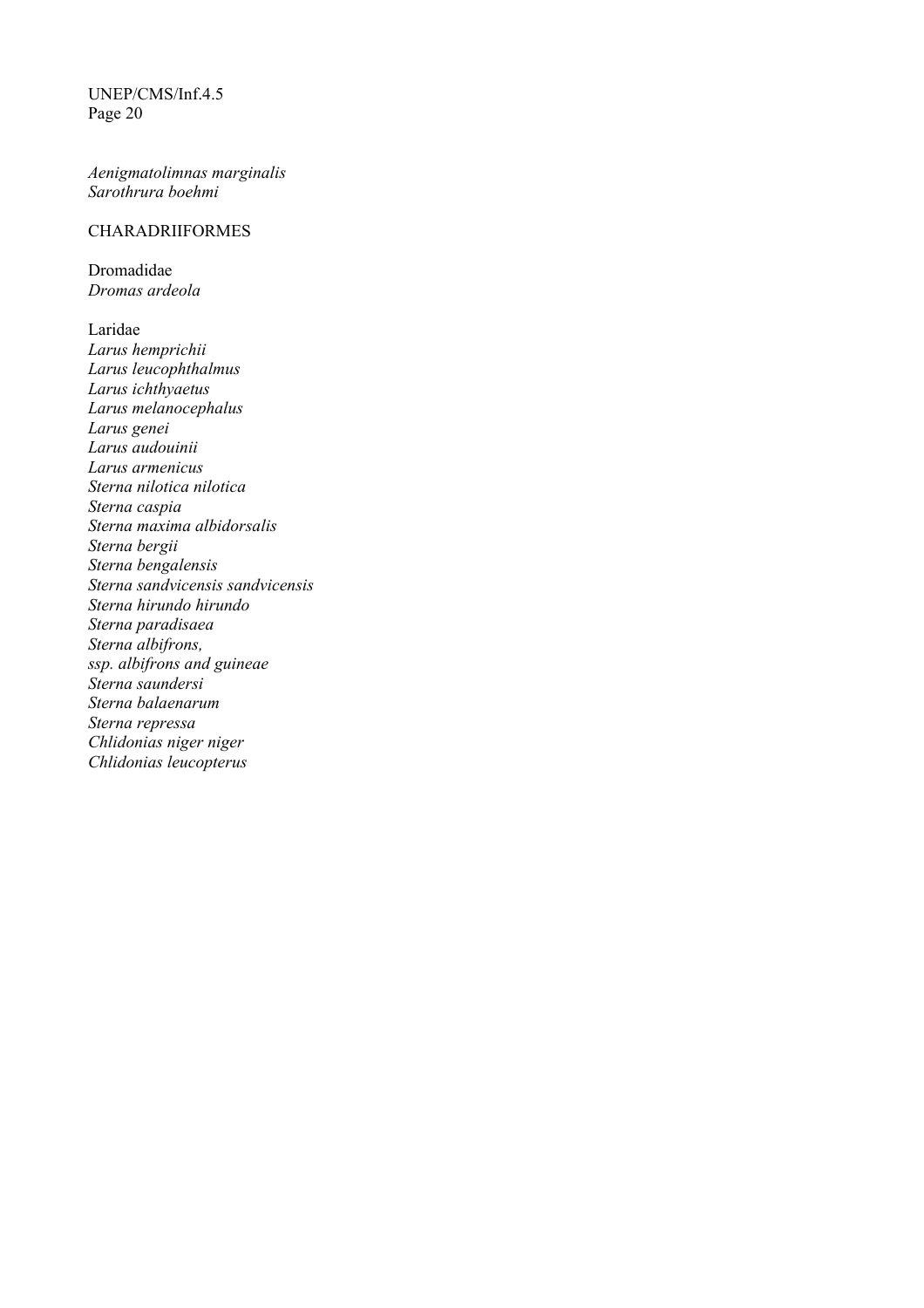#### Annex 3

#### 42 SPECIES CONSIDERED TO HAVE A FAVOURABLE CONSERVATION STATUS BUT TO BE SUBJECT TO SPORT OR SUBSISTANCE HUNTING OR MANAGEMENT.

# **AVES**

### GAVIIFORMES

# PODICIPEDIFORMES

Podicipedidae *Tachybaptus ruficollis ruficollis Podiceps cristatus cristatus Podiceps nigricollis nigricollis Phalacrocorax carbo* 

#### PELECANIFORMES

Pelecanidae *Pelecanus rufescens* 

#### CICONIIFORMES

Ardeidae *Nycticorax nycticorax nycticorax Ardeola ralloides Bubulcus ibis ibis Egretta garzetta garzetta Ardea cinerea cinerea Ardea melanocephala Mesophoyx intermedia brachyrhyncha* 

Ciconiidae *Anastomus lamelligerus lamelligerus Ciconia abdimii Leptoptilos crumeniferus* 

# GRUIFORMES

Rallidae *Rallus aquaticus, ssp. aquaticus and korejewi Rallus caerulescens Amaurornis flavirostra Gallinula chloropus chloropus Gallinula angulata Porphyrio alleni Fulica cristata Crecopsis egregia* 

#### CHARADRIIFORMES

Haematopodidae *Haematopus ostralegus, ssp. ostralegus and longipes* 

Burhinidae *Burhinus senegalensis*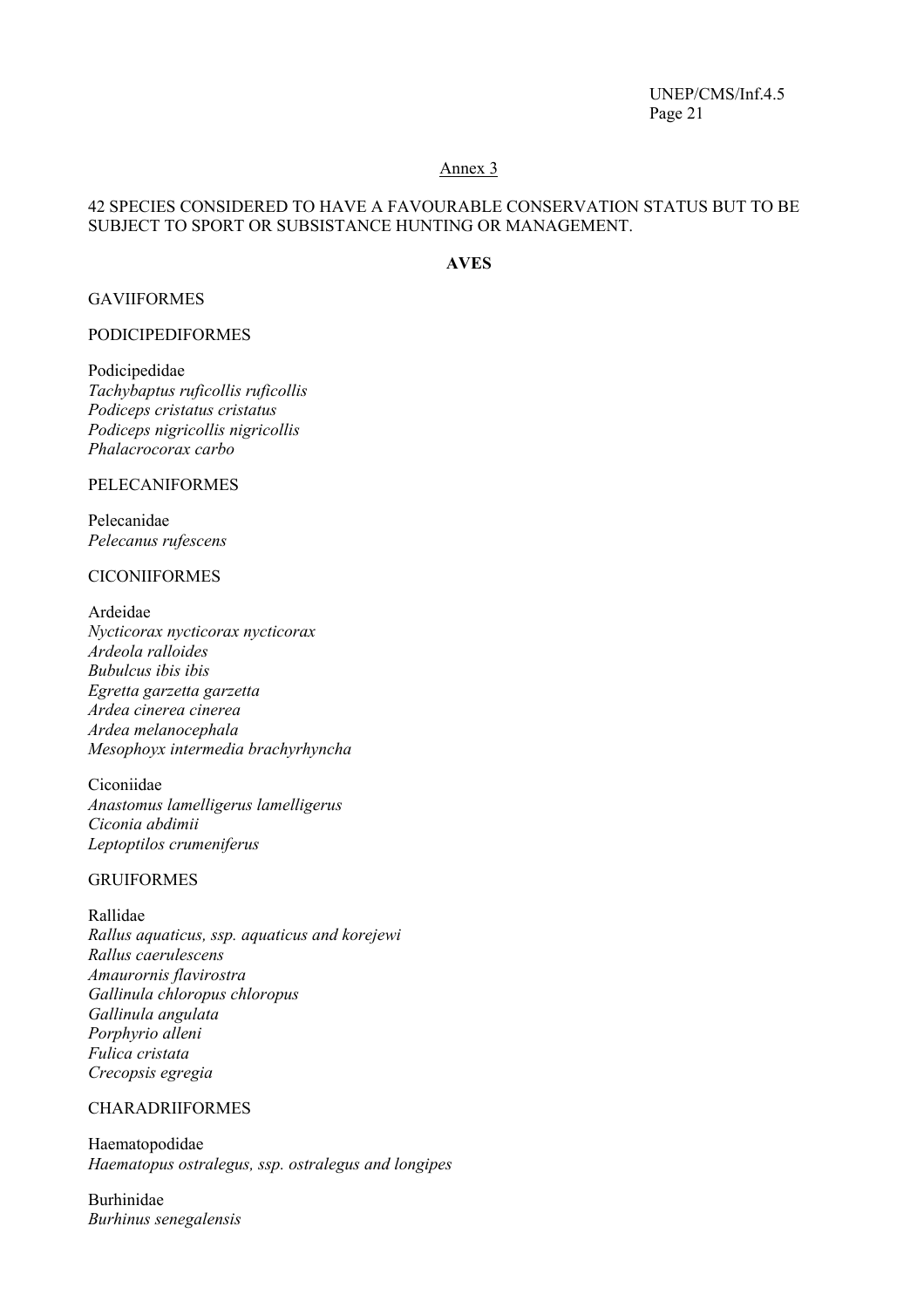Glareolidae *Pluvianus aegyptius aegyptius Glareola nuchalis Glareola ocularis Glareola cinerea cinerea* 

Laridae *Larus minutus Larus ridibundus Larus cirrocephalus poiocephalus Larus canus, ssp. canus and heinei Larus fuscus, ssp. fuscus and graellsii Larus argentatus, ssp. argentatus and argenteus Larus cachinnans, ssp. michahellis, cachinnans, omissus, heuglini, taimyrensis Larus glaucoides Larus hyperboreus hyperboreus Larus marinus Xema sabini Chlidonias hybridus, ssp. hybridus and sclateri* 

Rynchopidae *Rynchops flavirostris*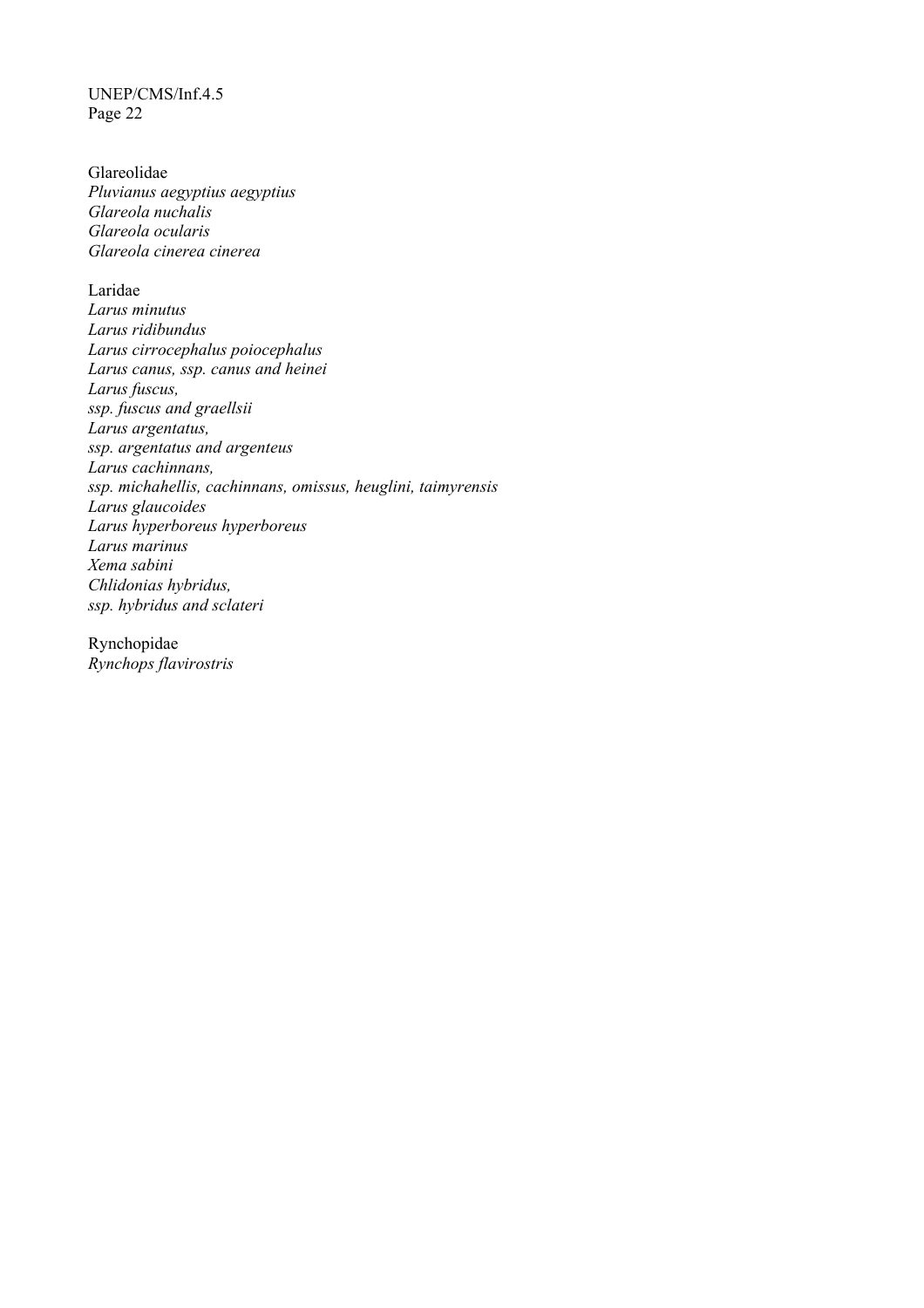Annex 4

#### FIFTH MEETING OF THE SCIENTIFIC COUNCIL OF THE CONVENTION ON THE CONSERVATION OF MIGRATORY SPECIES OF WILD ANIMALS

Nairobi, 4-5 June 1994

#### **Draft Concerted Action Plan**

for Appendix I species under Resolution 3, 2, paragraph 4

#### **Saharo-Sahelian ungulates**

 $\mathcal{L}$ 

Concerns six species, of which five, *Oryx dammah, Addax nasomaculatus, Gazella leptoceros, Gazella cuvieri,*  are gravely threatened, and one, *Gazella dorcas,*  is in severe decline,

characteristic of the region of the Palaearctic zone with the worst record of higher vertebrate (large mammals and birds) diversity loss in historical time.

1. Legislative measures

Revision of hunting legislation of all range States so as to ensure a complete ban on hunting for the five most threatened species, establish rigorous regulation of open seasons for *Gazella dorcas* in areas where the populations can sustain harvesting, and suppress any exceptions in favour of any form of hunting from vehicles.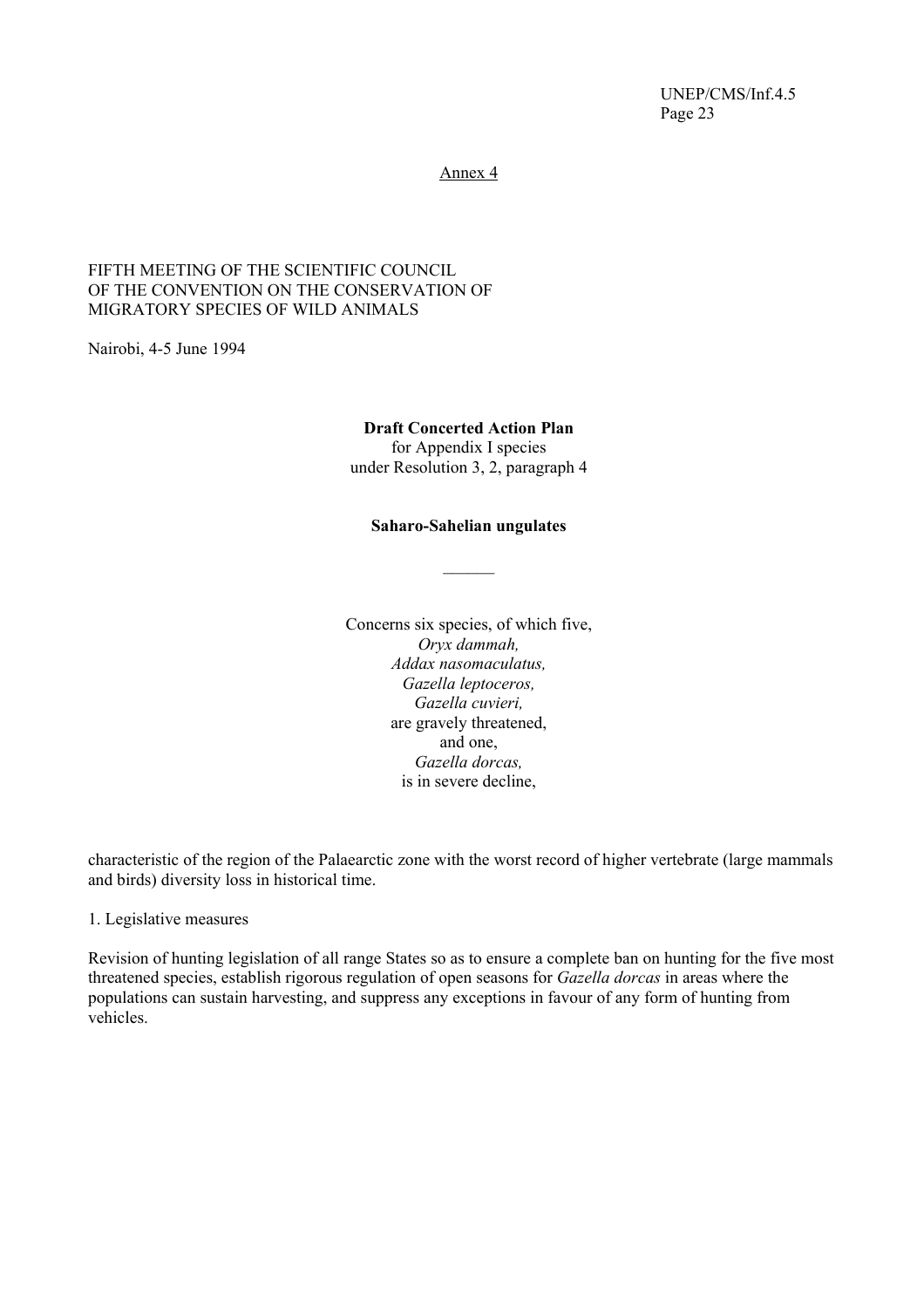Concerted action can concentrate on arranging technical assistance and cooperation in the preparation of drafts of revised legislation.

### 2. Awareness campaigns

To be undertaken both in the range States and in countries that provide cooperants or visitors. They should address:

- the local populations, to increase consciousness and appreciation of heritage;
- the tour operators to limit irresponsible hunting, killing or harassment;
- the cooperants via the diplomatic services they report to and the companies that employ them, to curb poaching and other disturbances in which connection they are possibly the group presenting the greatest threat.

Concerted action is possible, in particular in bringing assistance to on-the-spot campaigns and particularly, in locating and informing corporations that are in a position to exert the most effective pressure on their employees to bring an end to abuses.

3. Protected areas

Support and consolidation of the National Park systems within the range states (in particular Niger, Chad, Mali, Mauritania Morocco, Tunisia, Algeria).

Identification of the zones most appropriate to the construction of a coherent network of protected areas covering both the residual and former ranges, including:

- renewed surveys to provide precise and complete knowledge of residual presence;
- identification of favourable zones in former regions of presence to prepare reintroduction;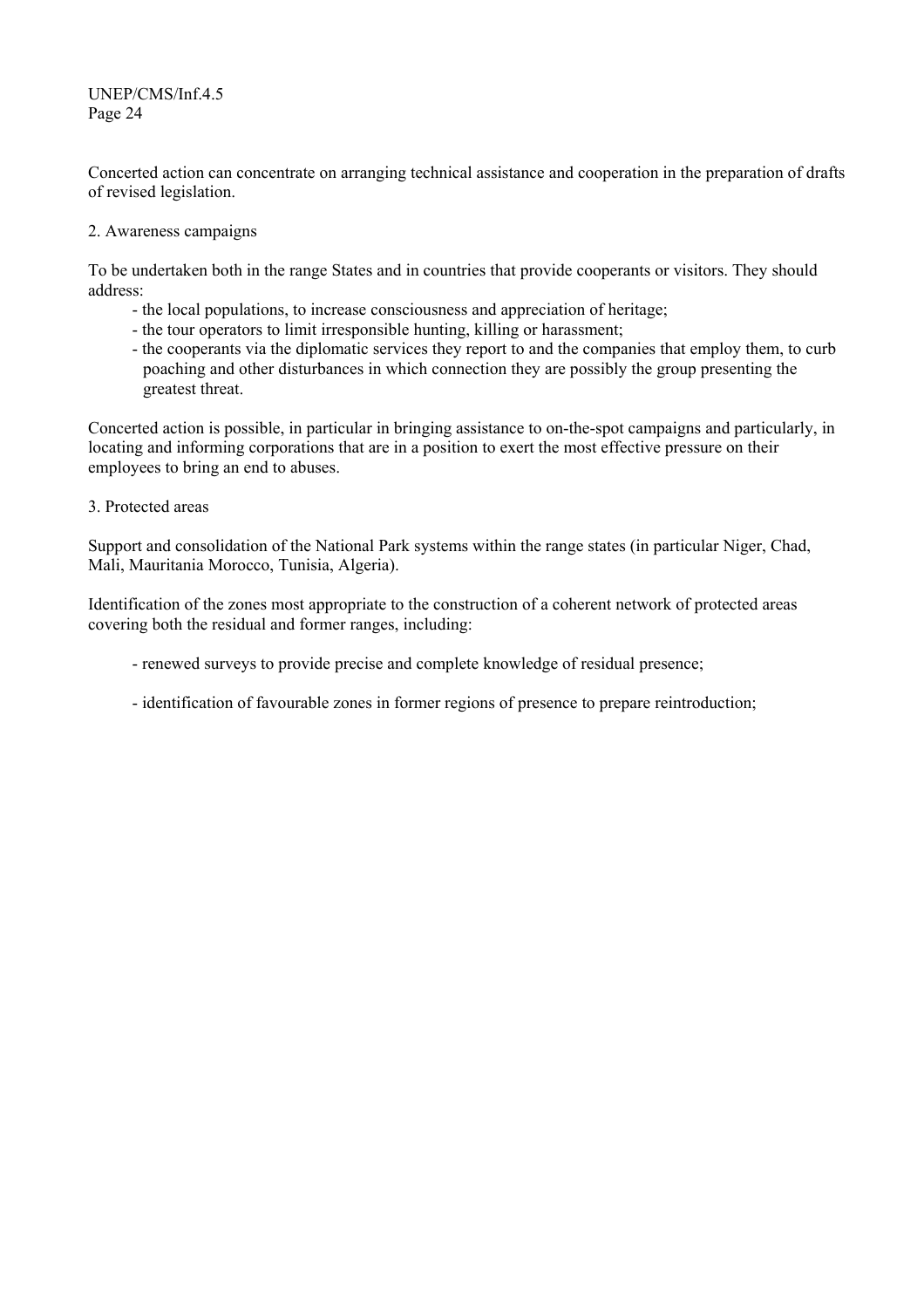- complementary information on precise ecological needs including amplitude of movement, when this gathering is still possible.

Establishment of a network, including feasibility study, analysis of constraints, concrete programme of administrative measures, management plan.

First emphasis could be on the northern Saharan and sub-Saharan areas, where a restoration effort is urgent and feasible.

4. Population reinforcement and reintroduction

It is clear, in view of the current status of Saharan and Saharo-Sahelian ungulates, that actions of this type will be needed for at least the five most threatened species. Within-range efforts, at least at the last preintroduction stages, must be given absolute preference. In this respect, the Tunisian programmes appear particularly attractive; similar projects could be initiated, in collaboration with Tunisia, in areas with similar conditions, in particular in Morocco, Egypt and Libyan Arab Jamahiriya.

Possibilities for projects also appear to exist in Chad and could be the basis for a southern chain of efforts.

-----

Draft prepared by

Roseline C. Beudels, Councillor for Belgium Martine Bigan, Councillor for France Pierre Devillers, Councillor for the European Union Pierre Pfeffer, Councillor appointed by the Conference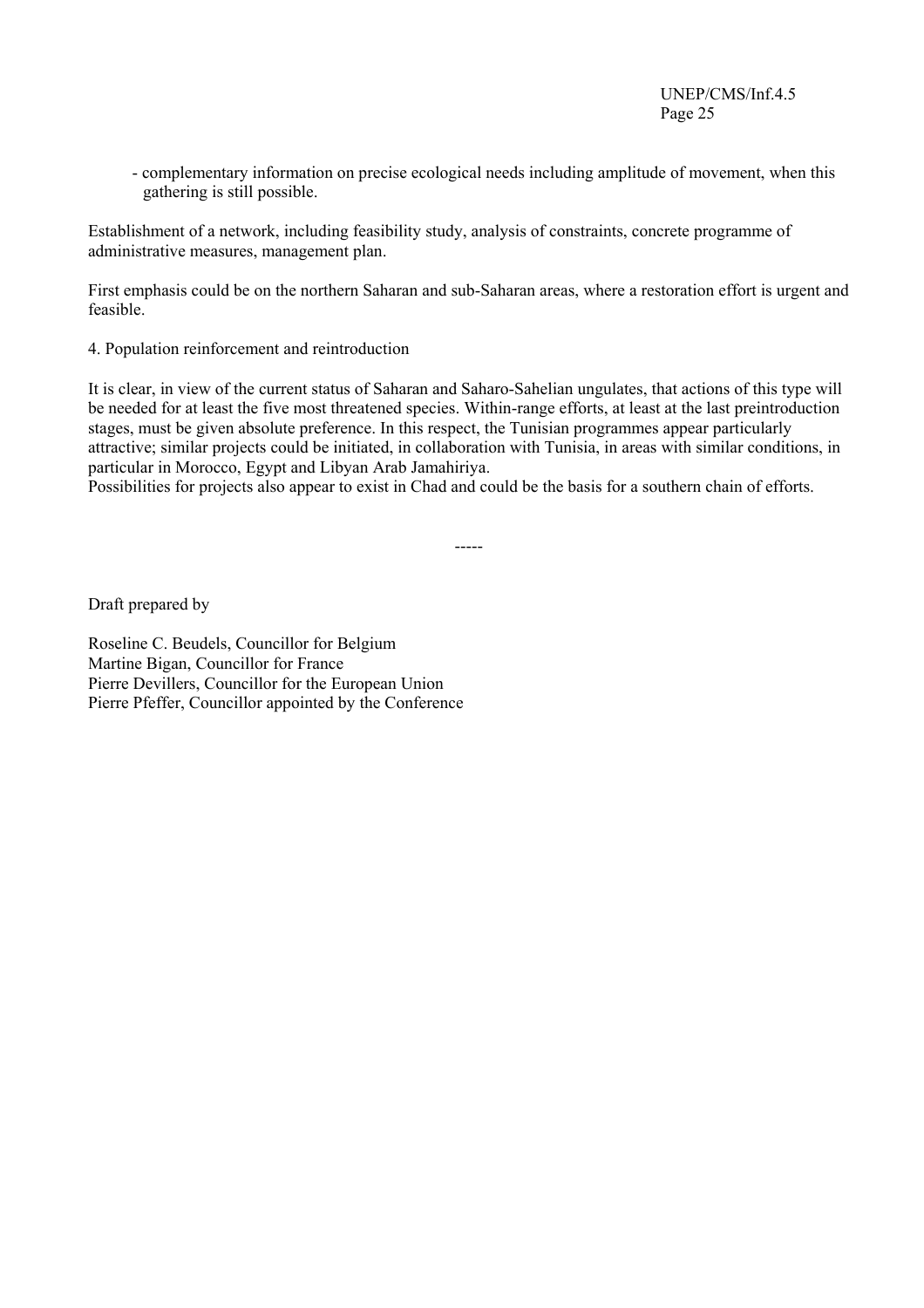Annex 5

UNEP/CMS/ScC.5/CRP.2 5 juin 1994

FRANCAIS Only

# CINQUIEME REUNION DU CONSEIL SCIENTIFIQUE SUR LA CONSERVATION DES ESPECES MIGRATRICES APPARTENANT A LA FAUNE SAUVAGE

Nairobi, 4/5 juin 1994

RAPPORT SUR LA SITUATION D'UNE ESPECE = = = = = = = = = = = = = = = = = = = = = = = = = =

#### 1. Taxonomie

1.1. Taxonomie spécifique: *Addax nasomaculatus* (Blainville, 1816)

1.2. Nom commun : FR: Addax ANG: Addax

#### 2. Données biologiques

2.1. Répartition:

Autrefois à travers tout le Sahara, du Sénégal et du Rio del Oro à l'ouest, au Soudan et à l'Egypte à l'est. Actuellement seules de petites populations subsistent dans le Djouf, entre la Mauritanie et le Mali, et dans le désert du Ténéré, au Niger, et son prolongement au Tchad jusqu'à la frontière du Soudan.

2.2. Habitat:

Spécialiste des régions désertiques sablonneuses.

2.3. Estimation et évolution des populations:

Les populations ont connu un déclin spectaculaire suite à la militarisation du désert. Disparu de la plus grande partie de son aire de répartition. L'Addax est aujourd'hui une espèce gravement menacée: l'estimation de population la plus récente, au début des années 1990, est de moins de 1000 individus pour l'ensemble de l'aire de distribution, dont 200 pour le Ténéré.

2.4. Caractéristiques migratoires:

Importants déplacements saisonniers de plusieurs centaines de kilomètres d'amplitude (300-500 km selon les années), orientés vers le nord en saison des pluies, vers le sud (en Sahel) en saison sèche.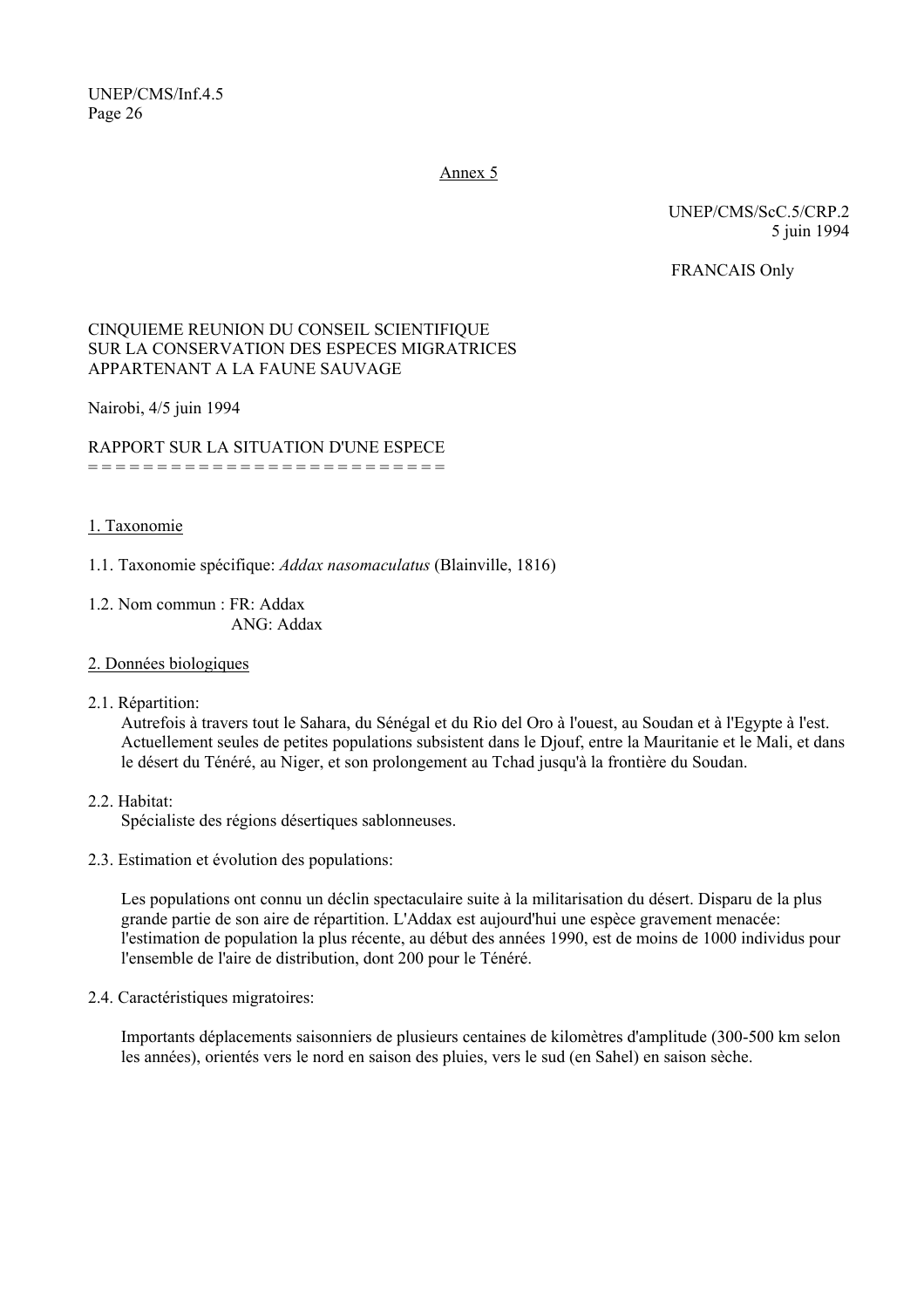- 3. Etat de conservation, par partie
- Algérie: probablement éteint
- Tunisie: en voie de réintroduction
- Egypte: probablement éteint
- Tchad: en danger ou au bord de l'extinction
- Niger: en danger
- Mauritanie: au bord de l'extinction
- Mali: au bord de l'extinction
- Soudan: probablement éteint
- 4. Menaces effectives et éventuelles
- 4.1. Dégradation et régression des habitats:

Sécheresses catastrophiques des années 1969-1970 et des années 1980, qui ont accentué la pression de chasse.

4.2. Exploitation directe:

Autrefois (jusqu'aux années 60), par la chasse au filet; actuellement encore chasse à courre à l'aide de chiens, de chevaux et de dromadaires; chasse à l'aide d'armes à feu au départ de véhicules tous terrains.

#### 5. Dispositions réglementaires

- 5.1. Internationales: Convention de Bonn, Annexe I, Résolution 3,2 par.4. Convention de Washington (CITES): Annexe I
- 5.2. Nationales:

Espèce totalement protégée en Algérie, Tunisie, Mali, partiellement au Soudan, protégée pour une période renouvelable au Niger.

- 6. Mesures de conservation, par Partie
- 6.1. Interdiction du prélèvement:

Niger: protégée pour une période renouvelable

Mali: protégée

- 6.2. Conservation de l'habitat:
- Niger: l'espèce est présente dans le Réserve nationale intégrale de l'Aїr-Ténéré, et la population est estimée à 30-50 individus (Bousquet, 1992).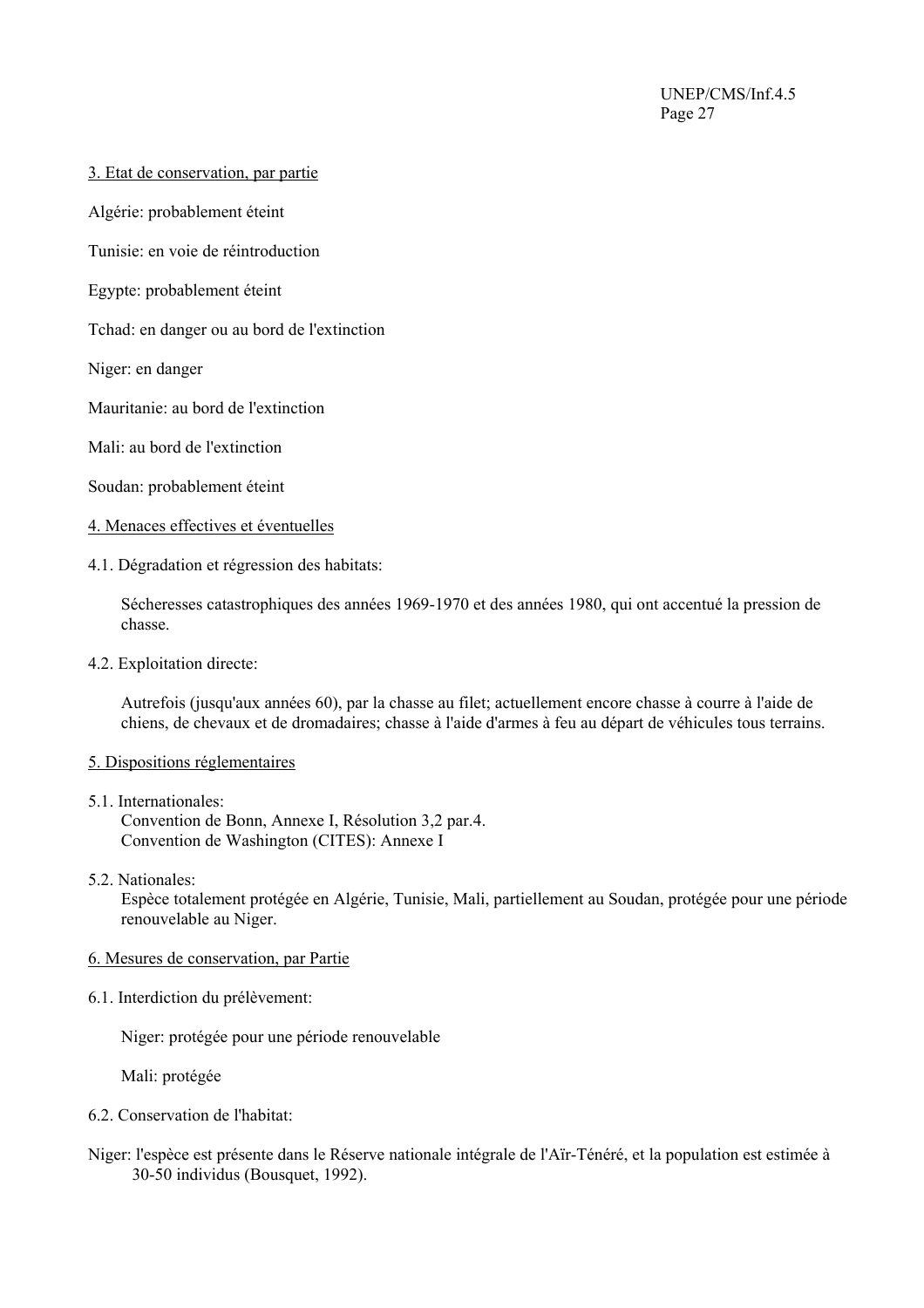- Tchad: 1'espèce serait encore présente dans la réserve du Ouadi Rimé-Ouadi Achim, mais le statut de l'espèce y est incertain depuis plus de quinze ans; aucun animal n'a été observé lors de prospections aériennes récentes (Pfeffer, FAO, 1991, 1992).
- Tunisie: Le parc de Sidi Toui en cours d'aménagement est notamment destiné à la réintroduction de 1'espèce.
- 6.3. Atténuation des obstacles aux migrateurs:

sans objet.

6.4. Réglementation concernant d'autres facteurs préjudiciables:

insuffisante

6.5. Autres mesures:

Tunisie: Programme de réintroduction avec reproduction et multiplication dans l'aire naturelle à Sidi Toui.

- 7. Activités de recherche
- 7.1. Pouvoir publics:

Tunisie: études liées au programme de réintroduction.

- 7.2. O.N.G.:
- 8. Besoins et mesures recommandés
- 8.1. Protection totale de l'espèce sur toute son aire de distribution. Révision des réglementations de chasse.
- 8.2. Mesures de conservation:

Mise en place d`'un réseau de zones protégées sur l'ensemble de l'aire de distribution restante et potentielle.

Assistance a la création d'une ou de plusieurs zones protégées transfrontalières aux confins sahariens du Mali, de la Mauritanie et de l'Algérie.

Assistance au programme Tunisien de réintroduction.

- 8.3. Localisation et suivi des populations résiduelles, et précision de leurs exigences spatiales et écologiques.
- 8.4. Autres mesures: multiplication de centres d'élevage en semi-captivité dans les pays de l'aire de répartition (sur le modèle du programme Tunisien); renforcements de populations et réintroductions dans l'aire potentielle.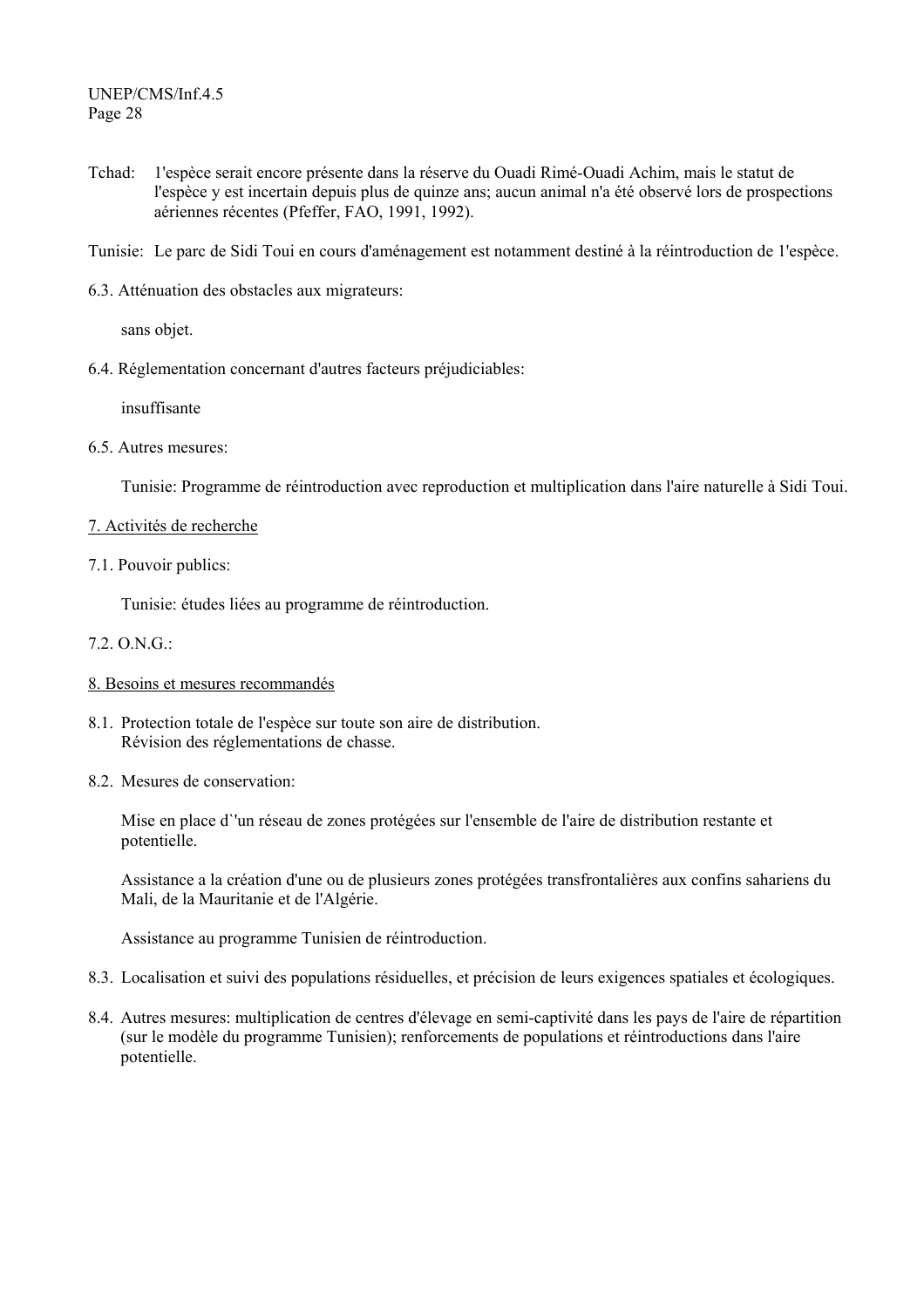#### 10. Références

BOUSQUET, B., 1992. Guide des Parcs Nationaux d'Afrique. Delachaux et Niestlé, David Perret, éditeur, Neufchâtel (Suisse) - Paris.

CORBET, G.B., 1978. The Mammals of the Paléarctic Region: a taxonomic review. British Museum (Natural History) - Cornell University Press. London and Ithaca.

CORBET, G.B. & J.E. HILL, 1986. A World list of Mammalian Species. British Museum (Natural History), London.

DORST, J. et P. DANDELOT, 1972. Guide des grands mammifères d'Afrique. Neufchâtel.

DRAGESCO-JOFFE, A., 1993. La Vie Sauvage au Sahara. Delachaux et Niestlé. Lausanne (Suisse) - Paris.

GILLET, H., 1964. Pâturages et faune sauvages dans le nord Tchad. Journal d'Agriculture Tropicale Vol XI: 5-6-7. Paris.

GILLET, H., 1970. L'Oryx algazelle et l'Addax; menaces et espoir. Sciences et Nature n°100 - Paris.

HONACKI, J.H. *et al.*, 1982. Mammal species of the world. Kansas.

NEWBY, J., 1975. The Addax and the Scimitar-horned Oryx in Tchad. Rapport UICN WWF.

MALBRAN, R. & A. MACLATHY, 1949. Faune de l'Equateur africain français. Paris.

PFEFFER, P., 1991,1992. Inventaires de faune dans la région du Ouadi Rimé - Ouadi Achim (Tchad). Rapports FAO.

O'REGAN, B., 1984. *in* Macdonald D. The Encyclopaedia of Mammals: 2. George Allen & Unwin. London, Sydney.

THOMASSEY, J.P. & J. NEWBY, 1989. Antilopes, global survey and regional action plans (Chad). UICN.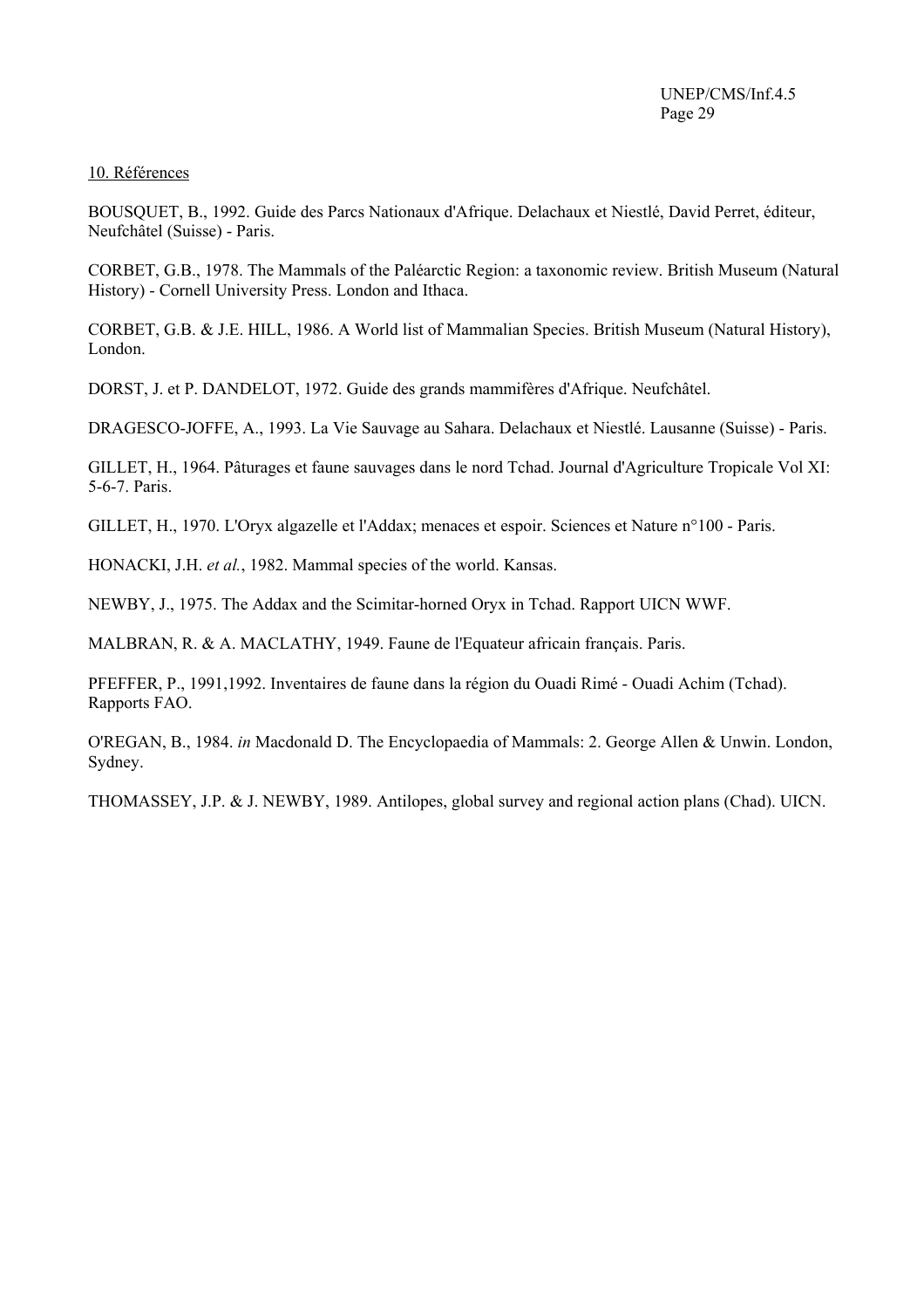#### RAPPORT SUR LA SITUATION D'UNE ESPECE = = = = = = = = = = = = = = = = = = = = = = = = = =

#### 1. Taxonomie

1.1. Taxonomie spécifique : *Oryx dammah* (Cretzschmar, 1826)

- 1.2. Nom commun : FR: Oryx algazelle (ou algazel) ANG: Scimitar-horned oryx, Scimitar oryx
- 2. Données biologiques
- 2.1. Répartition:

L'aire de répartition comprenait autrefois l'ensemble des régions semi-désertiques au nord et au sud du Sahara. L'Oryx algazelle était présent au Maroc jusqu'au versant sud de l'Atlas, en Algérie, en Tunisie, en Lybie et en Egypte, dans l'ouest du Soudan, au Tchad, au Niger, au Mali et en Mauritanie.

2.2. Habitat:

L'Oryx algazelle est lié aux zones subdésertiques. Il y fréquente les formations graminéennes et buissonnantes, les boisements clairs d'acacias; il pénètre aussi, peut-être de plus en plus, dans les zones désertiques, notamment à la faveur de pâturages temporaires.

2.3. Estimation et évolution des populations:

Exterminée dans la plus grande partie de son aire de répartition, l'espèce fut restreinte, dès les années 1970, à la bande sahélienne au sud du Sahara et au nord du 151 parallèle, entre la Mauritanie et le Soudan. Depuis le milieu des années 1980, l'Oryx algazelle ne semble plus subsister que sur une bande allant du sud-est de l'Air (Niger) jusqu'à l'Ennedi (Tchad). Cependant, des prospections aériennes effectuées en 1991 et 1992 n'ont donné aucun résultat (Pfeffer, FAO, 1991, 1992). Les effectifs seraient de moins de 30 individus pour la Réserve de l'Aїr-Ténéré.

2.4. Caractéristiques migratoires:

Vivant normalement en petits troupeaux de 10 à 20 têtes, ces antilopes se rassemblaient périodiquement en hardes et entreprenaient des migrations saisonnières de plusieurs centaines de kilomètres d'amplitude, orientées sensiblement du sud-ouest au nord-est à partir de juin (début des pluies) et en sens inverse à partir d'octobre (saison sèche). Actuellement, pour survivre, l'Oryx algazelle est devenu de plus en plus nomade, et effectue la plupart de ses déplacements de nuit.

#### 3. Etat de conservation, par partie

Niger: en danger, au bord de l'extinction.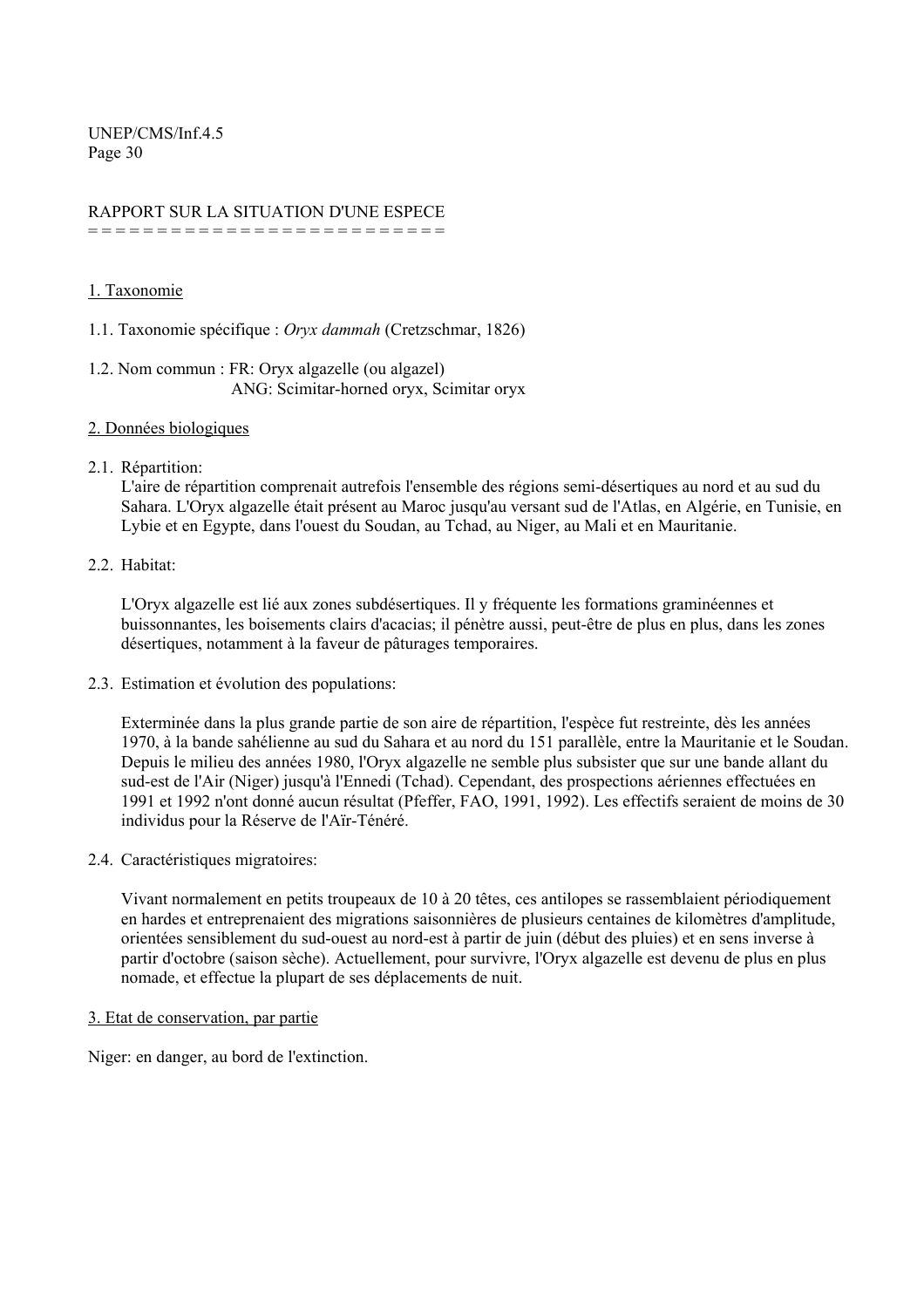Tchad: en danger, au bord de l'extinction.

Mauritanie, Mali, Soudan: récemment éteint.

Tunisie: en cours de réintroduction.

Maroc, Algérie, Egypte: éteint depuis les années 1930.

- 4. Menaces effectives et éventuelles
- 4.1. Dégradation et régression des habitats:

sécheresses catastrophiques des années 1960-1970 et des années 1980;

dégradation des gagnages par le surpâturage et l'abattage des ligneux.

4.2. Exploitation directe:

Autrefois chasse à cheval et à la lance, actuellement chasse à l'aide d'armes à feu et de véhicules tous terrains.

4.3. Autres menaces:

Extension des cheptels ovins et caprins, multiplication des puits, et envahissement des habitats disponibles.

- 5. Dispositions réglementaires
- 5.1. Internationales:

 Convention de Bonn: Annexe I, résolution 3, 2, 4. Convention de Washington (CITES): Annexe I

5.2. Nationales:

Protégé totalement au Niger, en Mauritanie, au Mali, en Algérie, en Tunisie, partiellement au Soudan.

- 6. Mesures de conservation, par Partie
- 6.1. Interdiction du prélèvement:

Niger : protégé

- 6.2. Conservation de l'habitat:
- Niger: l'espèce est encore présente dans la Réserve nationale intégrale de l'Aїr-Ténéré, bien que représentée par des effectifs très restreints (moins de 30 individus).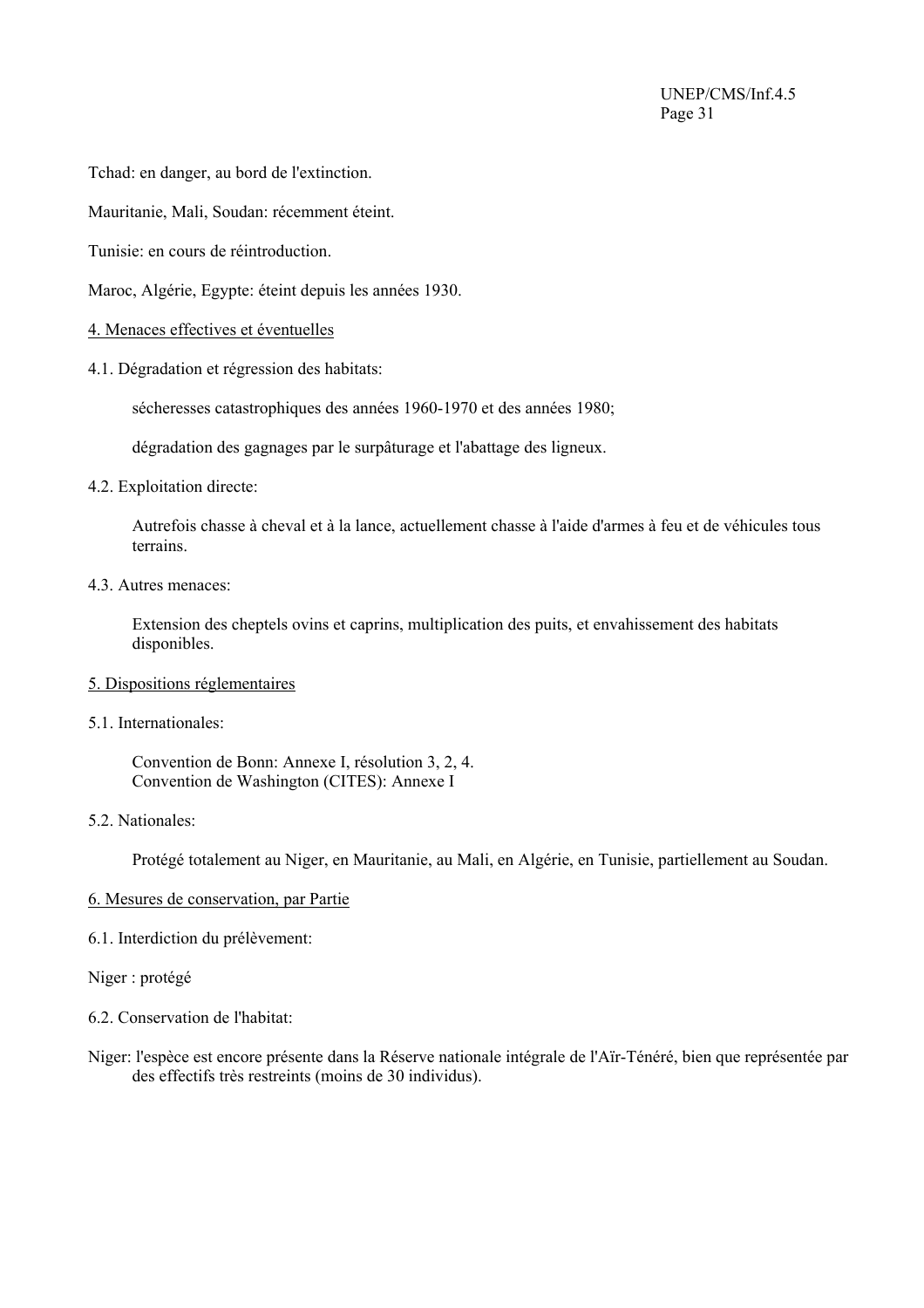- Tchad: l'espèce serait encore présente dans la Réserve de Ouadi Rimé-Ouadi Achim. Cette zone était encore très riche en oryx dans les années 1970, mais aucun animal ne fut observé lors des prospections aériennes de 1991 et 1992.
- Tunisie: restauration de l'habitat potentiel dans le cadre de l'extension du Parc National de Bou Hedma.
- 6.3. Atténuation des obstacles aux migrateurs: sans objet.
- 6.4. Réglementation concernant d'autres facteurs préjudiciables:

insuffisante

- 6.5. Autres mesures:
- Tunisie: Programme de réintroduction jusqu'à présent couronné de succès dans le Parc de Bou Hedma, situé dans la zone historique de présence.

Hors aire de distribution: Elevages en semi-captivité notamment aux Etats-Unis et en Israël.

7. Activités de recherche

7.1. Pouvoir publics:

Tunisie: suivi de la réintroduction à Bou Hedma.

7.2. O.N.G. :

- 8. Besoins et mesures recommandés
- 8.1. Protection totale de l'espèce

Révision des réglementations de chasse

8.2. Mesures de conservation:

 mise en place d'un réseau de zones protégées sur l'ensemble de l'aire de répartition restante et potentielle.

8.3. Localisation et suivi des populations résiduelles, et précision de leurs exigences écologiques.

8.4. Renforcement de populations et réintroduction dans l'aire potentielle. Assistance au programme tunisien de réintroduction.

9.

#### 10. Références

BOUSQUET, B., 1992. Guide des Parcs Nationaux d'Afrique. Delachaux et Niestlé, David Perret, éditeur, Neufchâtel (Suisse) - Paris.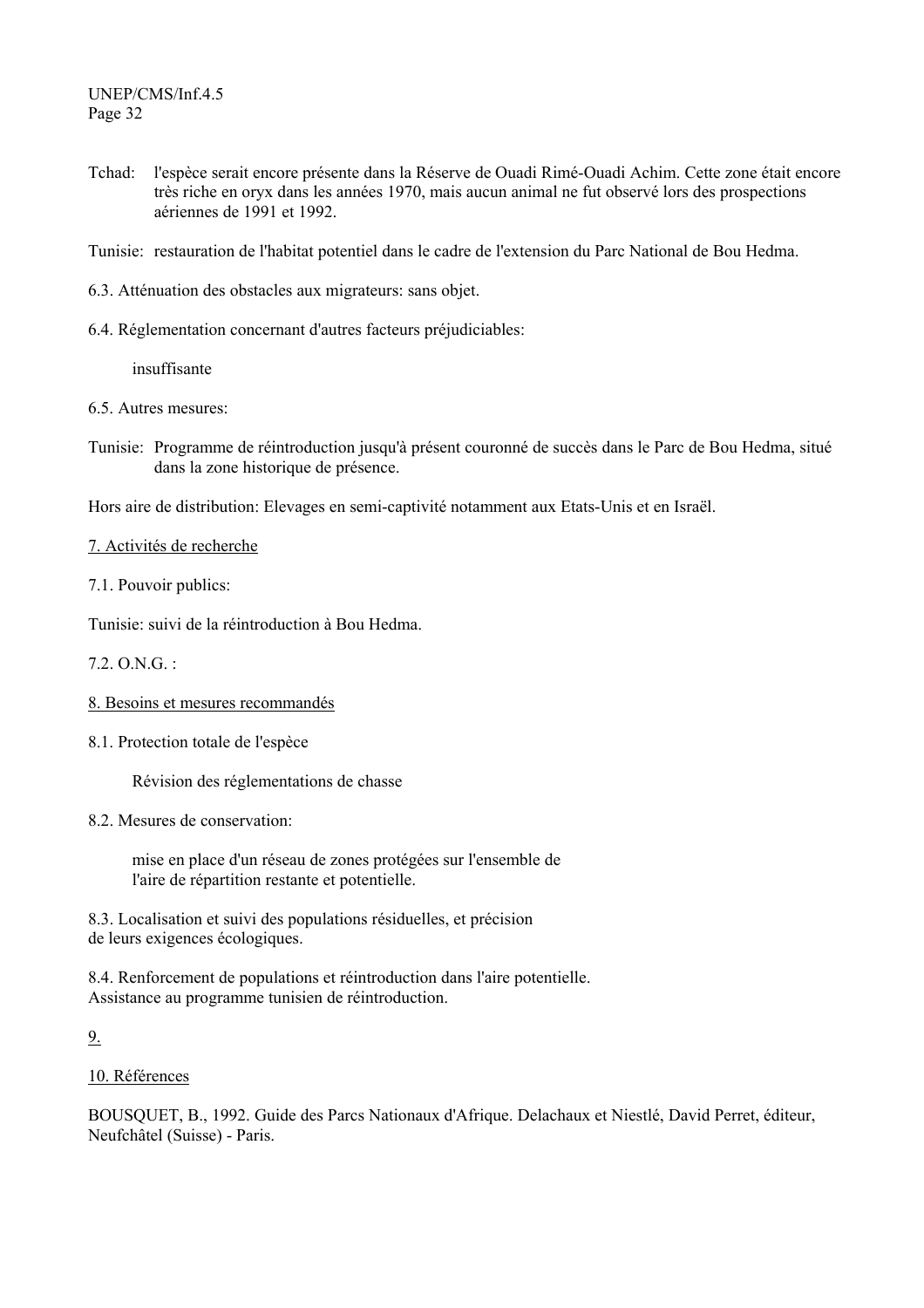CORBET, G.B., 1978. The Mammals of the Paléarctic Region: a taxonomic review. British Museum (Natural History) - Cornell University Press. London and Ithaca.

CORBET, G.B. & J.E. HILL, 1986. A World list of Mammalian Species. British Museum (Natural History). London.

DEKEYSER, L., 1955. Les mammifères de l'Afrique noire française. IFAN Dakar.

DRAGESCO-JOFFE, 1993. La Vie Sauvage au Sahara. Delachaux et Niestlé. Lausanne (Suisse) - Paris.

GILLET, H., 1970. L'Oryx algazelle et l'Addax, menaces et espoir. Sciences et Nature n°100 - Paris.

NEWBY, J., 1975. The Addax and the Scimitar-horned Oryx in Tchad. Rapport UICN WWF.

MALBRAN, R. & A. MACLATHY 1949. Faune de l'Equateur africain français. - Paris.

PFEFFER, P., 1991,1992. Inventaires de faune dans la région du Ouadi Rimé - Ouadi Achim (Tchad). Rapports FAO.

O'REGAN, B., 1984. *in* Macdonald D. The Encyclopaedia of Mammals: 2. George Allen & Unwin. London, Sydney.

THOMASSEY, J.P. & J. NEWBY, 1989. Antilopes, global survey and regional action plans (Chad). UICN.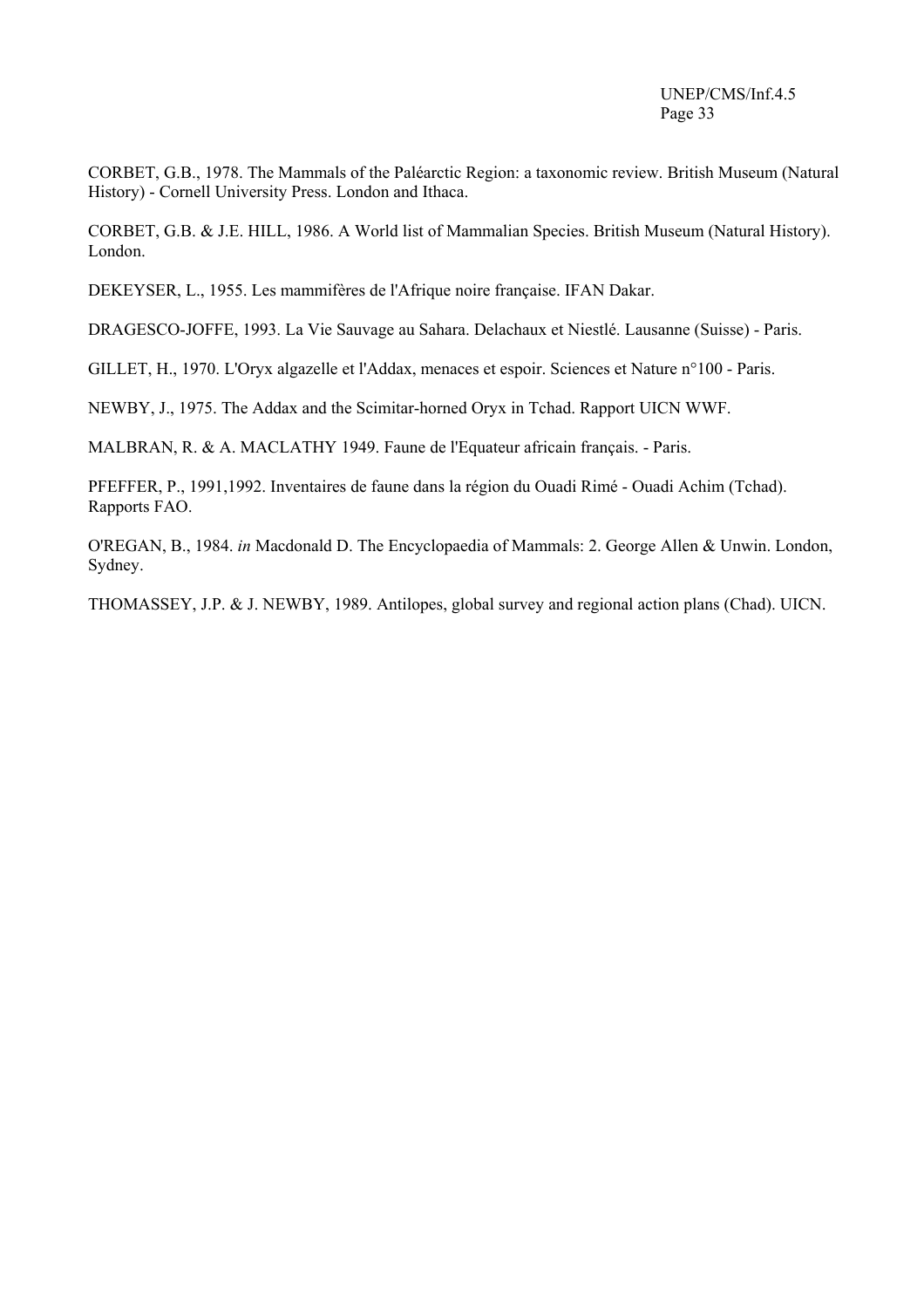# RAPPORT SUR LA SITUATION D'UNE ESPECE

= = = = = = = = = = = = = = = = = = = = = = = = = =

# 1. Taxonomie

1.1. Taxonomie spécifique : *Gazella dama* (Pallas, 1766)

1.2. Nom commun : FR : Gazelle dama, Biche-Robert, Mohrr ANG : Addra gazelle

# 2. Données biologiques

# 2.1. Répartition:

Autrefois l'ensemble des zones désertiques et subdésertiques du Sahara méridional et occidental, atteignant au nord le Maroc et le sud de l'Algérie. Eteinte ou proche de l'extinction au Maroc, en Mauritanie, au Mali et au Soudan. La zone de distribution principale semble être actuellement centrée sur l'Air, le sud des ergs du Ténéré et de Bilma, le nord-est du lac Tchad dans le Kaneau, le Djourab et l'Ennedi (Niger et Tchad).

# 2.2. Habitat:

Formations buissonnantes du Sahel; steppes sahéliennes semi-désertiques; bois clairs d'acacias aussi ergs et massifs rocheux.

2.3. Estimation et évolution des populations:

Les populations ont connu un déclin catastrophique s'accompagnant d'extinction de populations locales, y compris probablement de sous-espèces nommées (*Gazella dama mohrr, Gazella dama lazanoi*). L'estimation de population la plus récente, relative aux années 1980 - 1990, est de moins de 1.500 individus pour l'ensemble de l'aire de distribution, dont 400 au Niger. Les indications fragmentaires dont on dispose pour la décade actuelle suggèrent des chiffres encore plus faibles.

# 2.4. Caractéristiques migratoires:

Des déplacements de moyenne amplitude sont entrepris en fonction de la disponibilité des gagnages. Des populations peuvent être fixées, au moins temporairement, dans des zones particulièrement favorables.

#### 3. Etat de conservation, par partie

| Niger: | en danger |
|--------|-----------|
| Tchad: | en danger |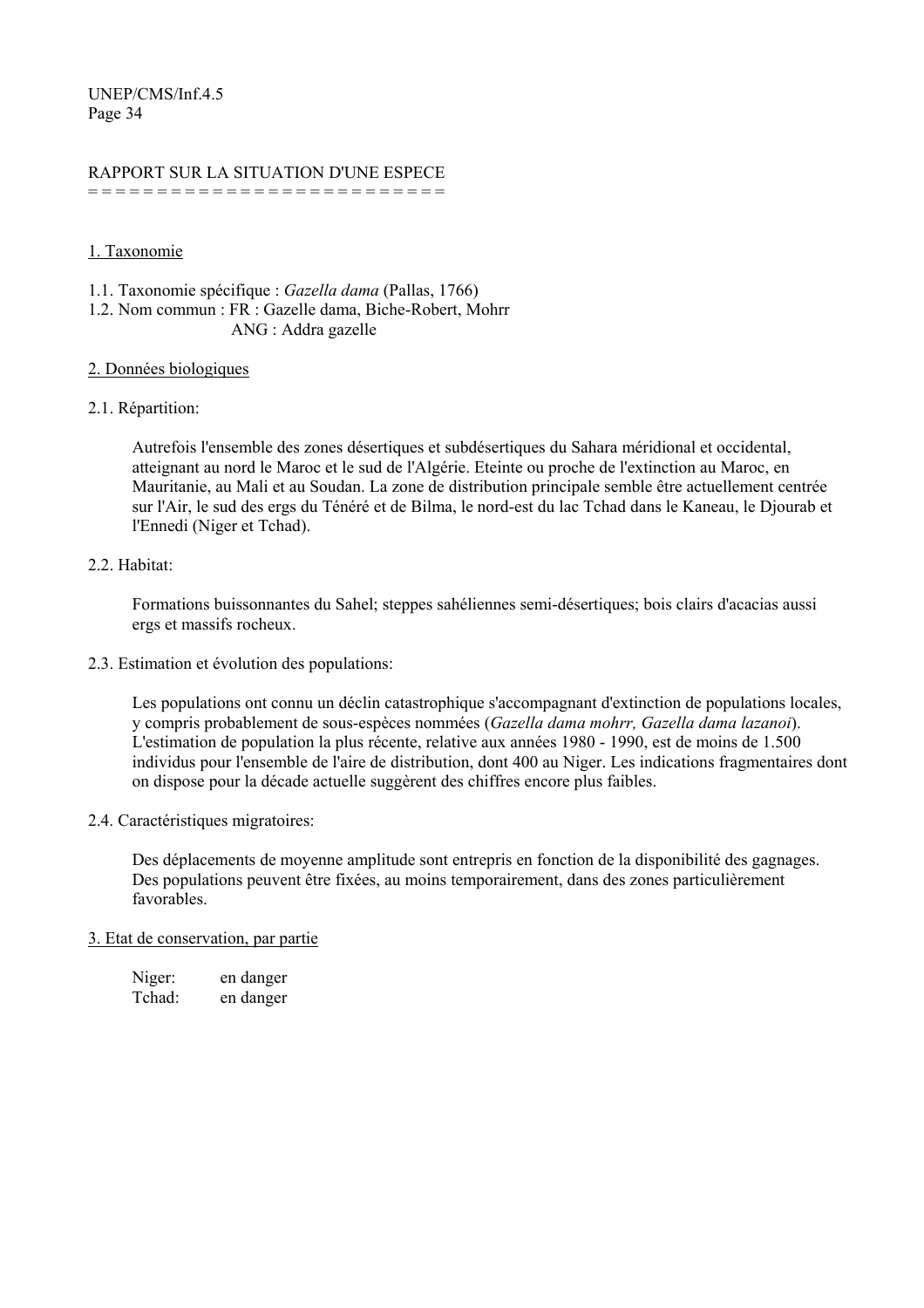Mali: en danger ou éteinte

Sénégal: probablement éteinte

Maroc: au bord de l'extinction.

#### 4. Menaces effectives et éventuelles

4.1. Dégradation et régression des habitats:

dégradation des gagnages par le surpâturage et l'abattage des ligneux;

sécheresses catastrophiques des années 1960 - 1970 et des années 1980.

4.2. Exploitation directe:

Chasse et braconnage semi-industriels, à courre avec chevaux et dromadaires, à l'aide de lévriers, chasse aux pièges, poursuite à l'aide de véhicules tous terrains, armes à feu.

4.3. Autres menaces:

Extension rapide des cheptels ovins et caprins et envahissement des habitats disponibles.

- 5. Dispositions réglementaires
- 5.1. Internationales:

Convention de Bonn: Annexe I, résolution 3, 2, §4. Convention de Washington (CITES): Annexe I

5.2. Nationales:

Complètement protégée au Mali, au Sénégal, au Maroc, ainsi qu'en Algérie, Tunisie et partiellement au Soudan; complètement protégée pour une période renouvelable au Niger.

#### 6. Mesures de conservation, par Partie

#### 6.1. Interdiction du prélèvement:

- Niger: protégée pour une période ressouvenons
- Mali: protégée
- Sénégal: protégée
- Maroc: protégée
- 6.2. Conservation de l'habitat: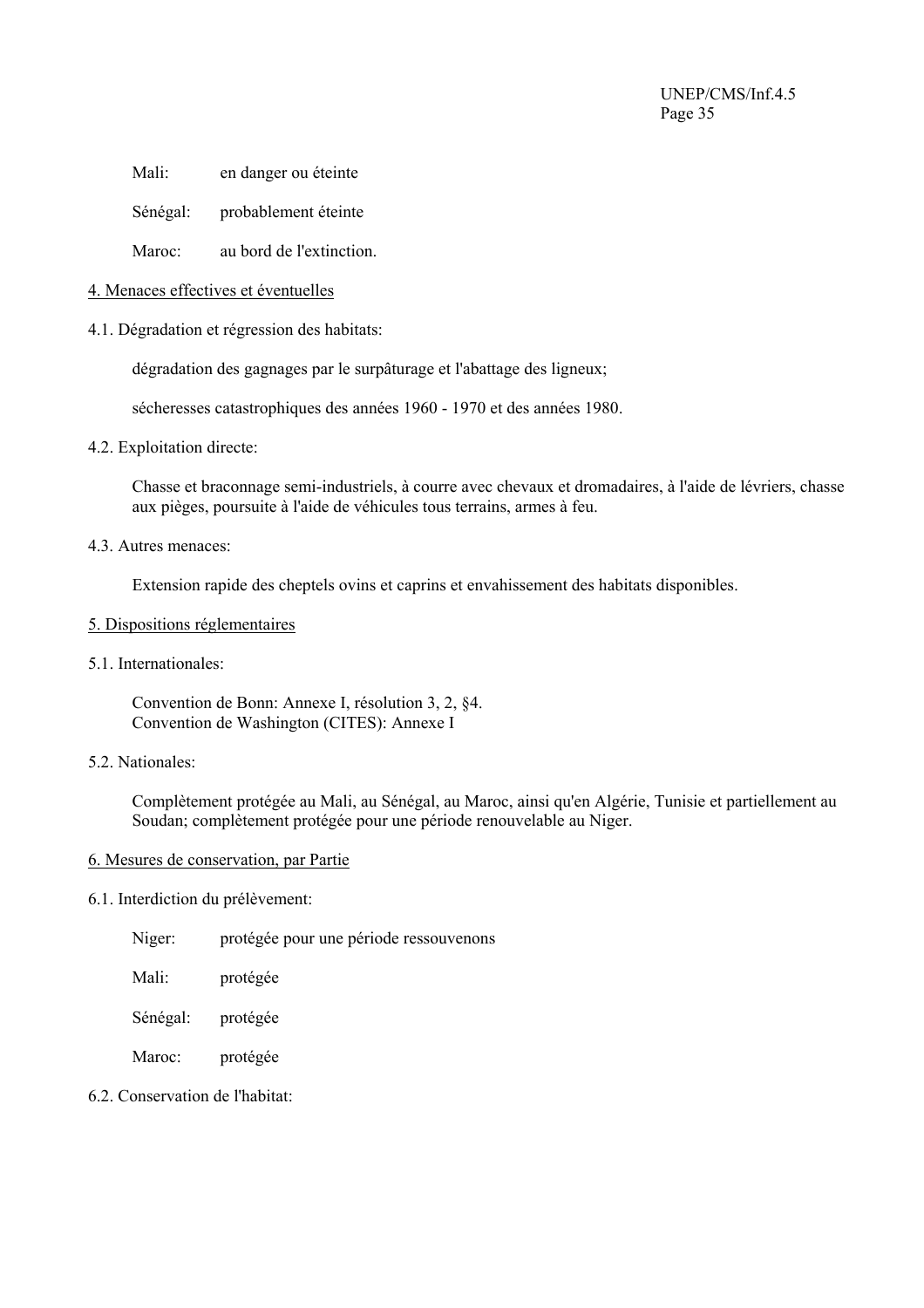- Niger: l'espèce est présente dans une zone protégée, la réserve nationale intégrale de l'Aïr-Ténéré, dans laquelle la mise en oeuvre de mesures de conservation se heurtent toutefois à des problèmes pratiques énormes.
- Tchad: l'espèce est présente dans une zone protégée, la réserve du Ouadi Rimé-Ouadi Achim; cette réserve est cependant fortement envahie par les troupeaux domestiques depuis le début de la guerre civile (1978).
- 6.3. Atténuation des obstacles aux migrateurs: sans objet.
- 6.4. Réglementation concernant d'autres facteurs préjudiciables:

insuffisante

6.5. Autres mesures:

Elevages en semi-captivité, notamment en Tunisie.

# 7. Activités de recherche

7.1. Pouvoir publics

---

- 7.2. O.N.G.
	- ---
- 8. Besoins et mesures recommandés
- 8.1. Protection totale de l'espèce Révision des réglementations de chasse
- 8.2. Mise en place d'un réseau de zones protégées sur l'ensemble de l'aire de distribution restante et potentielle.
- 8.3. Localisation et suivi des populations résiduelles: précision de leurs exigences écologiques.
- 8.4. Renforcement de populations Réintroduction dans l'aire potentielle

 $9. - -$ 

# 10. Références

BOUSQUET, B., 1992. Guide des Parcs Nationaux d'Afrique. Delachaux et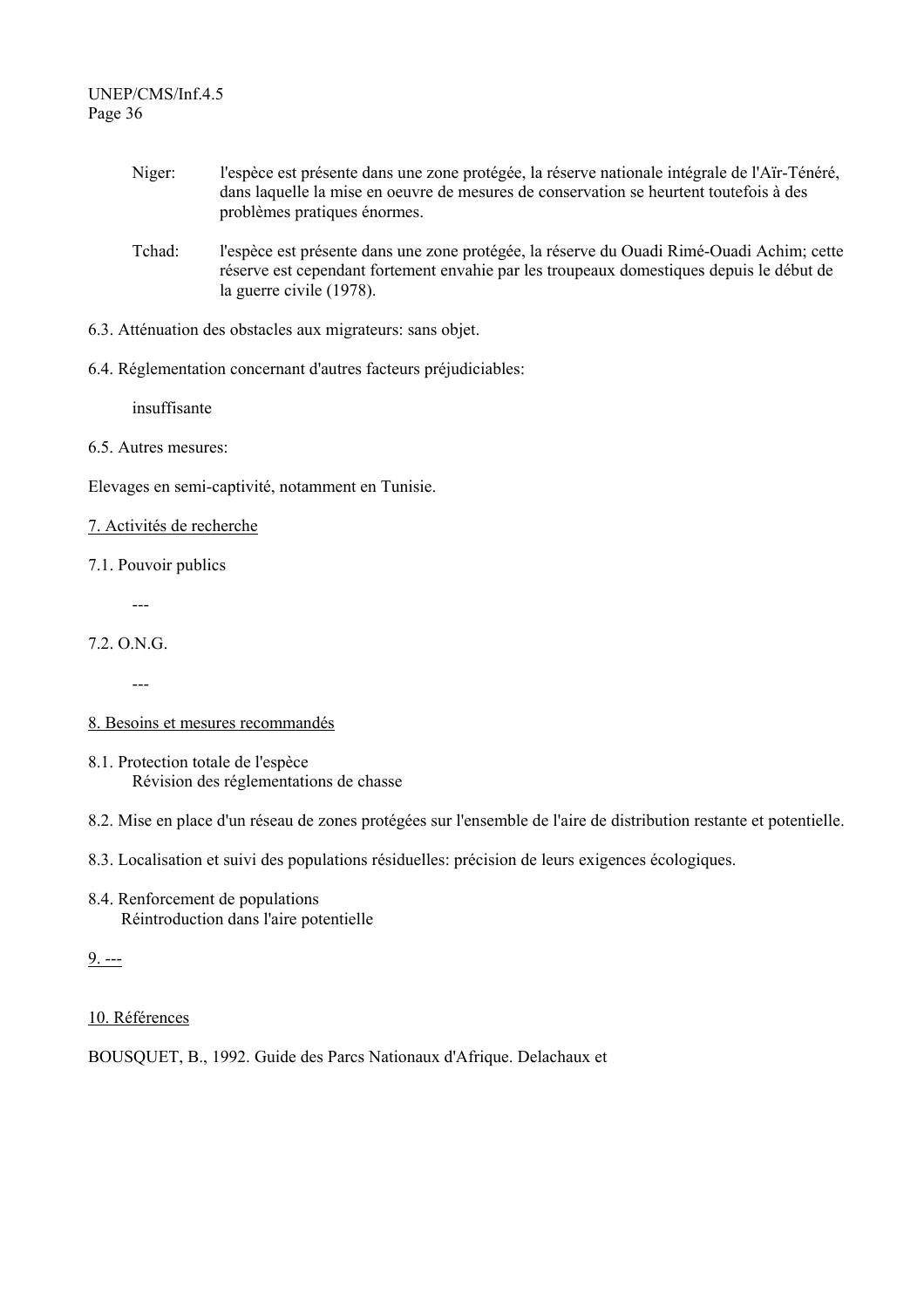Niestlé, David Perret, éditeur, Neufchâtel (Suisse) - Paris.

CORBET, G.B., 1978. The Mammals of the Paléarctic Region: a taxonomic review. British Museum (Natural History) - Cornell University Press. London and Ithaca.

CORBET, G.B. & J.E. HILL, 1986. A World list of Mammalian Species. British Museum (Natural History). London.

DRAGESCO-JOFFE, A., 1993. La Vie Sauvage au Sahara. Delachaux et Niestlé. Lausanne (Suisse) - Paris.

O'REGAN, B., 1984. *in* Macdonald D. The Encyclopaedia of Mammals: 2. George Allen & Unwin. London, Sydney.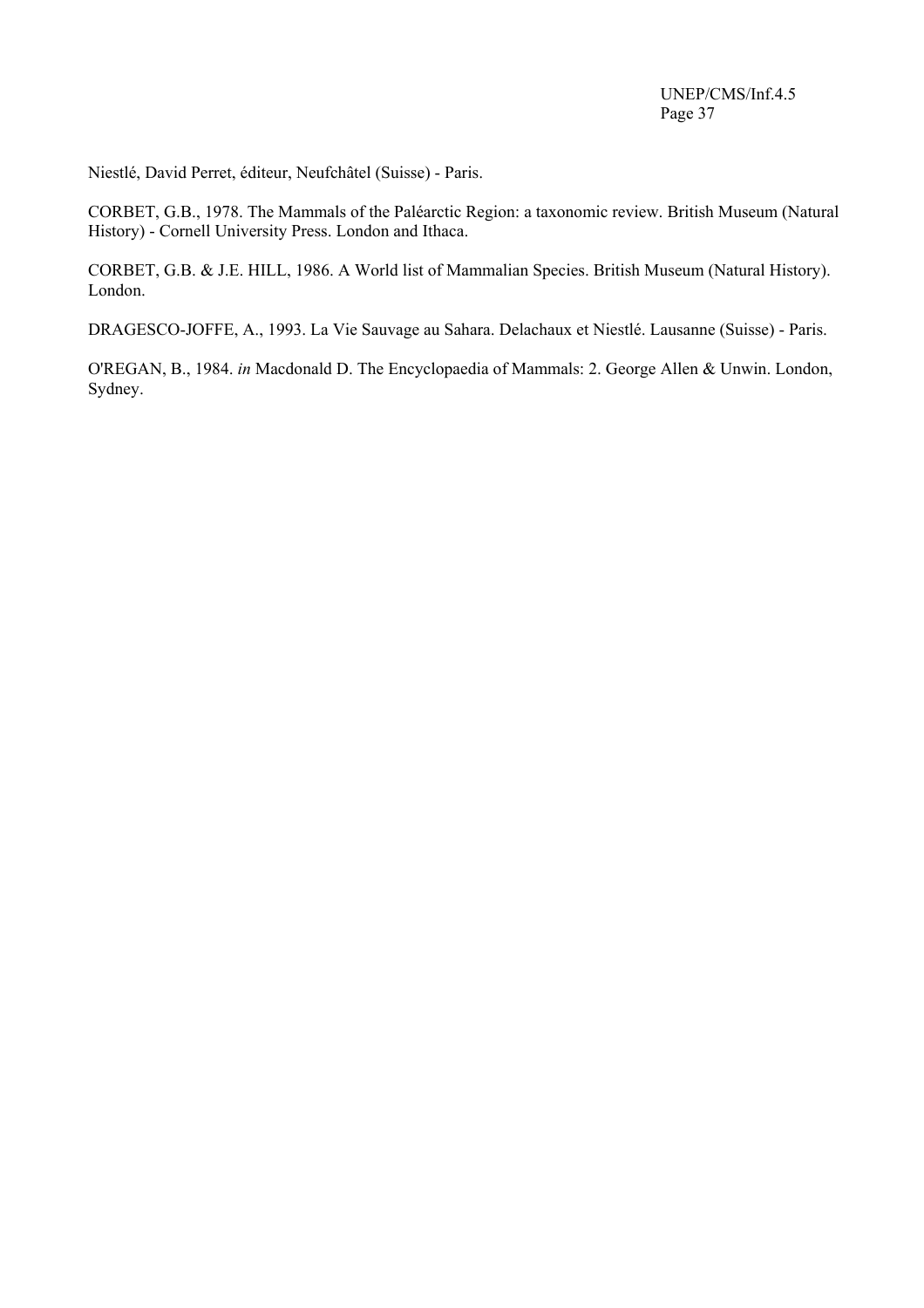# RAPPORT SUR LA SITUATION D'UNE ESPECE

= = = = = = = = = = = = = = = = = = = = = = = = = =

# 1. Taxonomie

- 1.1. Taxonomie spécifique : *Gazella leptoceros* (Cuvier, 1842)
- 1.2. Nom commun : FR: Gazelle leptocère, Rhim ANG: Loder's gazelle, Slender-horned gazelle, Sand gazelle, Rhim

#### 2. Données biologiques

# 2.1. Répartition:

Centre et est de l'Algérie, sud de la Tunisie, Lybie (Tripolitaine et est de la Cyrénaïque), nord-ouest du Soudan, et nord-ouest de l'Egypte. Elle fait de très rares apparitions dans le nord du Tchad et le nord-est du Niger.

# 2.2. Habitat:

Zones désertiques, où elle semble limitée aux ergs.

2.3. Estimation et évolution des populations:

La Gazelle leptocère doit être considérée comme partiellement exterminée: elle a été totalement éliminée dans la plus grande partie de son aire de distribution et, là où elle existe encore, elle est devenue très rare. Les principales populations survivantes se trouvent dans le sud de la Tunisie et dans le centre et l'est de l'Algérie, au sud de l'Atlas Saharien.

2.4. Caractéristiques migratoires:

Espèce très nomade, en raison de la quête permanente de nouveaux gagnages. Déplacements saisonniers assez importants, provoqués par la recherche de pâturages disséminés dans les massifs montagneux.

#### 3. Etat de conservation, par Partie

| Algérie:           | en danger |                                     |
|--------------------|-----------|-------------------------------------|
| Tunisie:           | en danger |                                     |
| Egypte:            |           | en danger, au bord de l'extinction. |
| Tchad <sup>.</sup> | en danger |                                     |
| Niger:             | en danger |                                     |
| Soudan:            |           | en danger, au bord de l'extinction. |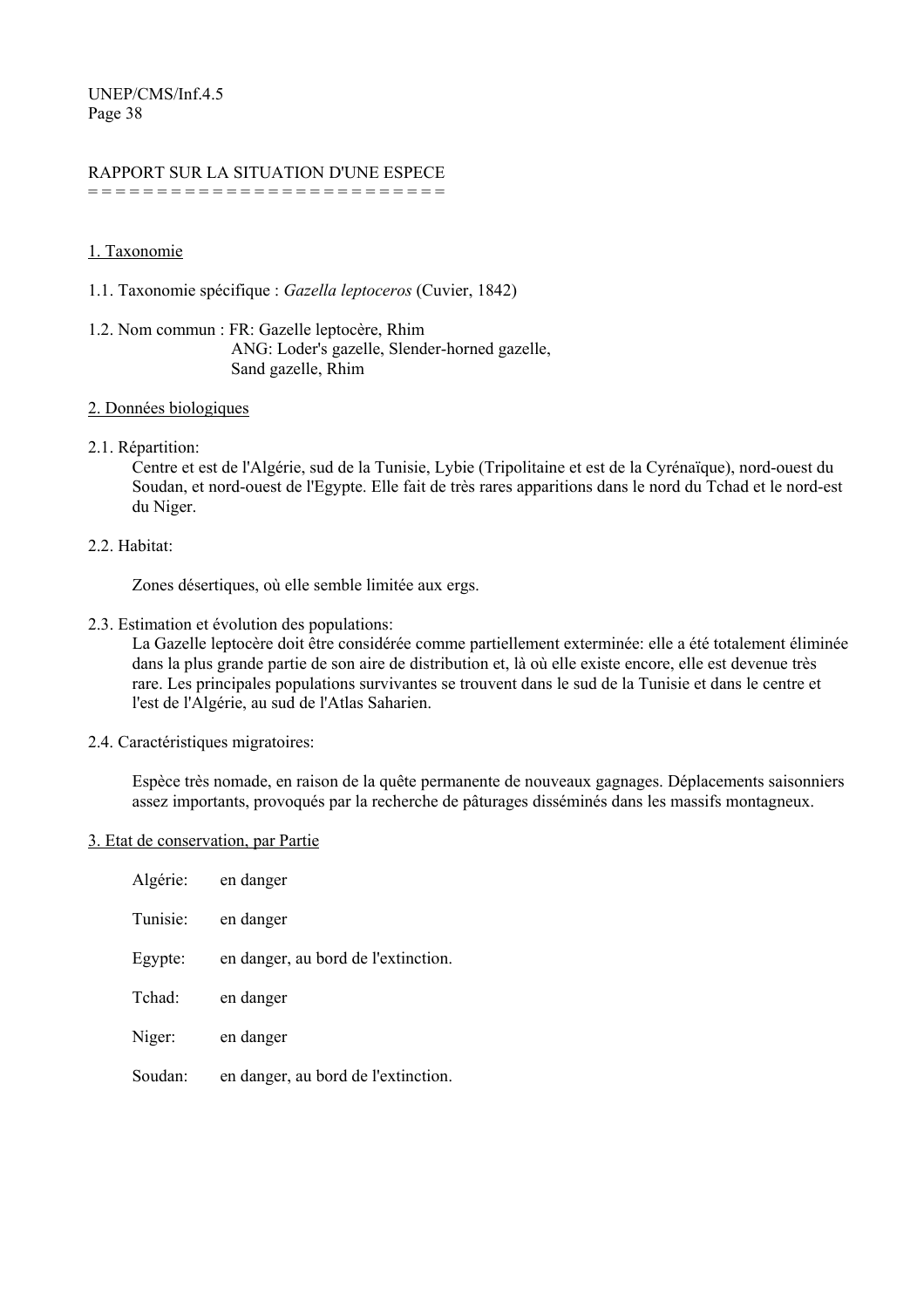- 4. Menaces effectives et éventuelles
- 4.1. Dégradation et régression des habitats:

sécheresses des années 1960-1970 et des année 1980.

4.2. Exploitation directe:

Par la chasse traditionnelle à l'aide de lévriers, à la lance, aux pièges et surtout, depuis les années 50, destruction à l'aide d'armes à feu et de véhicules tous terrains.

- 4.2. Autres menaces:
- 5. Dispo itions réglementaires
- 5.1. Internationales:

Convention de Bonn: Annexe I, résolution 3,2 4. Convention de Washington (CITES): Annexe III (Tunisie).

5.2. Nationales:

Totalement protégée en Algérie, Tunisie, Egypte

# 6. Mesures de conservation, par Partie

6.1. Interdiction du prélèvement:

| Algérie: | protégée |
|----------|----------|
| Tunisie: | protégée |
| Egypte:  | protégée |

6.2. Conservation de l'habitat:

Tunisie: Projet de création d'un parc national au sud du Chott El Jerid, zone protégée dont l'objectif principal serait la protection de la Gazelle leptocère (sud de Douz, dans le secteur Es Sabria-Jbil) (fide Dragesco-Joffé).

6.3. Atténuation des obstacles aux migrateurs: sans objet.

6.4. Réglementation concernant d'autres facteurs préjudiciables:

non évaluée

6.5. Autres mesures:

Des animaux captifs ou semi-captifs qui pourraient permettre des tentatives de réintroduction existent en Egypte et en Israël.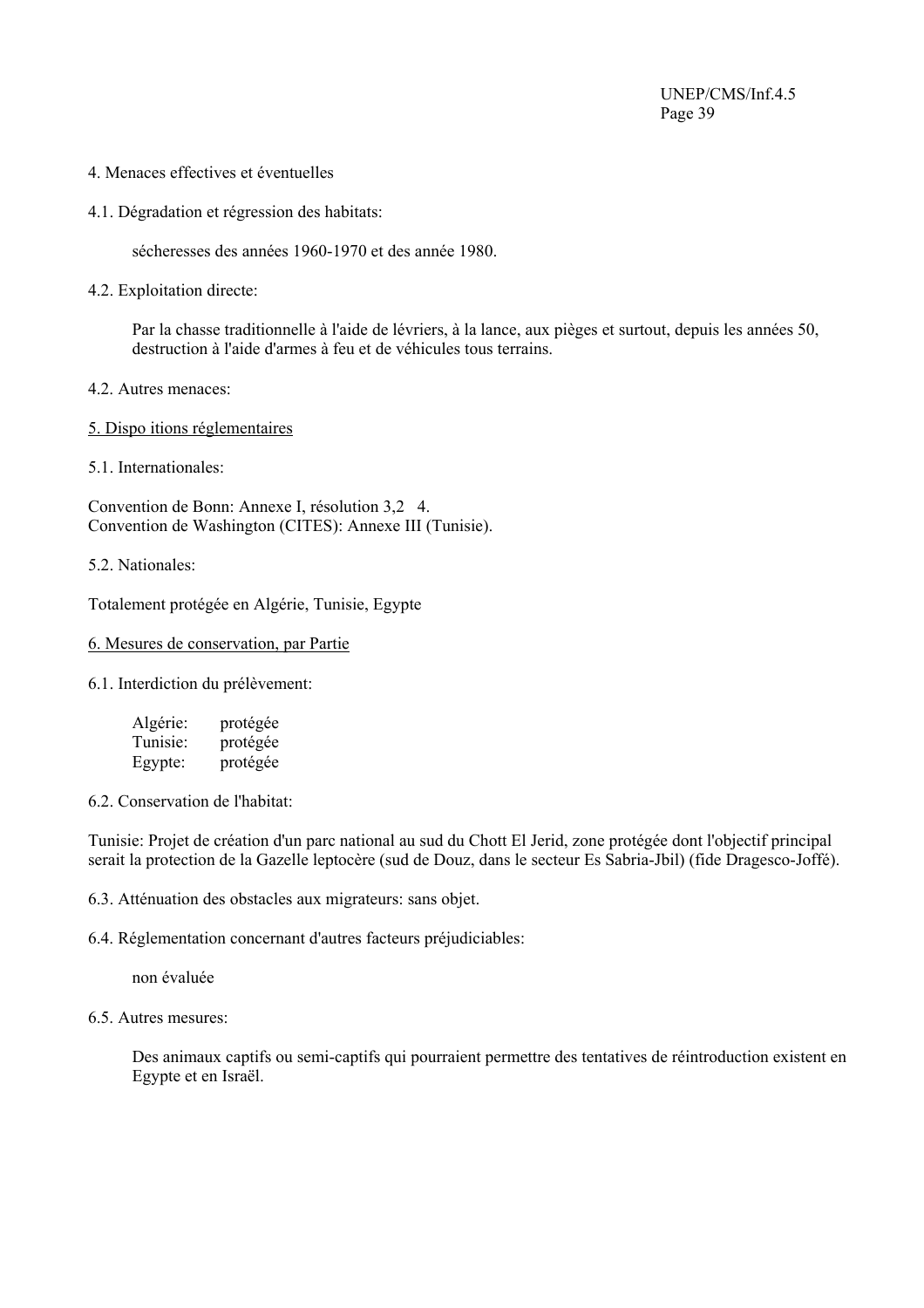- 7. Activités de recherche
- 7.1. Pouvoir publics:
- $72.0$  N.G.  $\cdot$
- 8. Besoins et mesures recommandées
- 8.1. Protection totale de l'espèce dans tous les pays de l'aire de répartition.

Révision des réglementations de chasse.

8.2. Mesures de conservation:

Mise en place d'un réseau de zones protégées sur l'ensemble de l'aire de distribution restante et potentielle. Localisation et suivi des populations résiduelles, précision de leurs exigences écologiques. Assistance au programme tunisien de conservation de l'espèce.

8.4. Autres mesures: Réintroduction et renforcement de populations, passant par la création de centres d'élevage en semi-captivité dans les pays mêmes de l'aire de répartition.

#### 10. Références

BOUSQUET, B., 1992. Guide des Parcs Nationaux d'Afrique. Delachaux et Niestlé, David Perret, éditeur, Neufchâtel (Suisse) - Paris.

CORBET, G.B., 1978. The Mammals of the Paléarctic Region: a taxonomic review. British Museum (Natural History) - Cornell University Press. London and Ithaca.

CORBET, G.B. & J.E. HILL, 1986. A World list of Mammalian Species. British Museum (Natural History). London.

DEKEYSER, L., 1955. Les mammifères de l'Afrique noire française. IFAN Dakar.

DORST, J. et P. DANDELOT, 1972. Guide des grands mammifères d'Afrique. Neufchâtel.

DRAGESCO-JOFFE, A., 1993. La Vie Sauvage au Sahara. Delachaux et Niestlé. Lausanne (Suisse) - Paris.

HONACKI, J.H. *et al*., 1982. Mammal species of the world. Kansas.

KOWALSKI, K. et B. RZEBIK-KOWALSKA, 1991. Mammals of Algeria. Polish Academy of Sciences. Wroclaw - Warszawa - Krakov.

MALBRAN, R. & A. MACLATHY, 1949. Faune de l'Equateur africain français. - Paris.

O'REGAN, B., 1984. *in* Macdonald D. The Encyclopaedia of Mammals: 2. George Allen & Unwin. London, Sydney.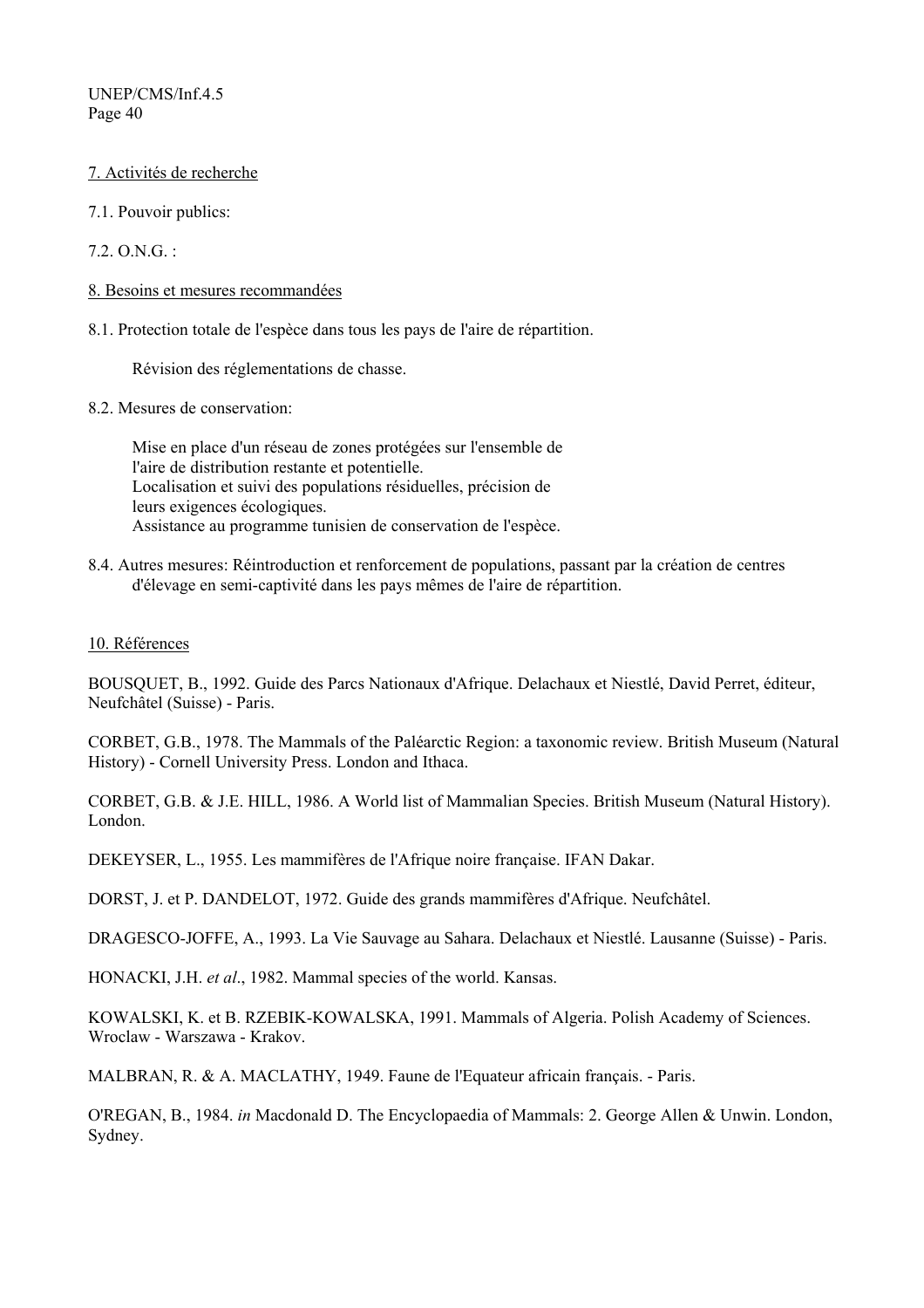#### RAPPORT SUR LA SITUATION D'UNE ESPECE = = = = = = = = = = = = = = = = = = = = = = = = = =

1. Taxonomie

- 1.1. Taxonomie spécifique : *Gazella cuvieri*
- 1.2. Nom commun : FR: Gazelle de Cuvier ANG: Edmi gazelle

#### 2. Données biologiques

2.1. Répartition:

Les régions montagneuses du Maroc, de l'Algérie et de la Tunisie

# 2.2. Habitat:

Forêts claires de *Pinus halepensis*; fourrés de *Quercus ilex*; matorral à *Juniperus phoenicea*; steppes à *Stipa tenacissima*.

2.3. Estimation et évolution des populations

Toutes les populations sont en diminution. Les estimations les plus récentes donnent 250-500 individus pour l'Algérie (Kowalski et Rzebik-Kowalska, 1982) et environ 200 individus pour la Tunisie (Bousquet, 1991). Les effectifs Marocains sont faibles.

2.4. Caractéristiques migratoires:

Déplacements régionaux, incluant des déplacements transfrontaliers.

#### 3. Etat de conservation, par Partie

Maroc: en danger

Algérie: en danger

Tunisie: reste en danger du fait de la faiblesse des effectifs malgré une amélioration récente.

#### 4. Menaces effectives et éventuelles

- 4.1. Déforestation, coupes de bois Surpâturage
- 4.2. Braconnage, par pièges et armes à feu
- 4.3. Autres menaces: non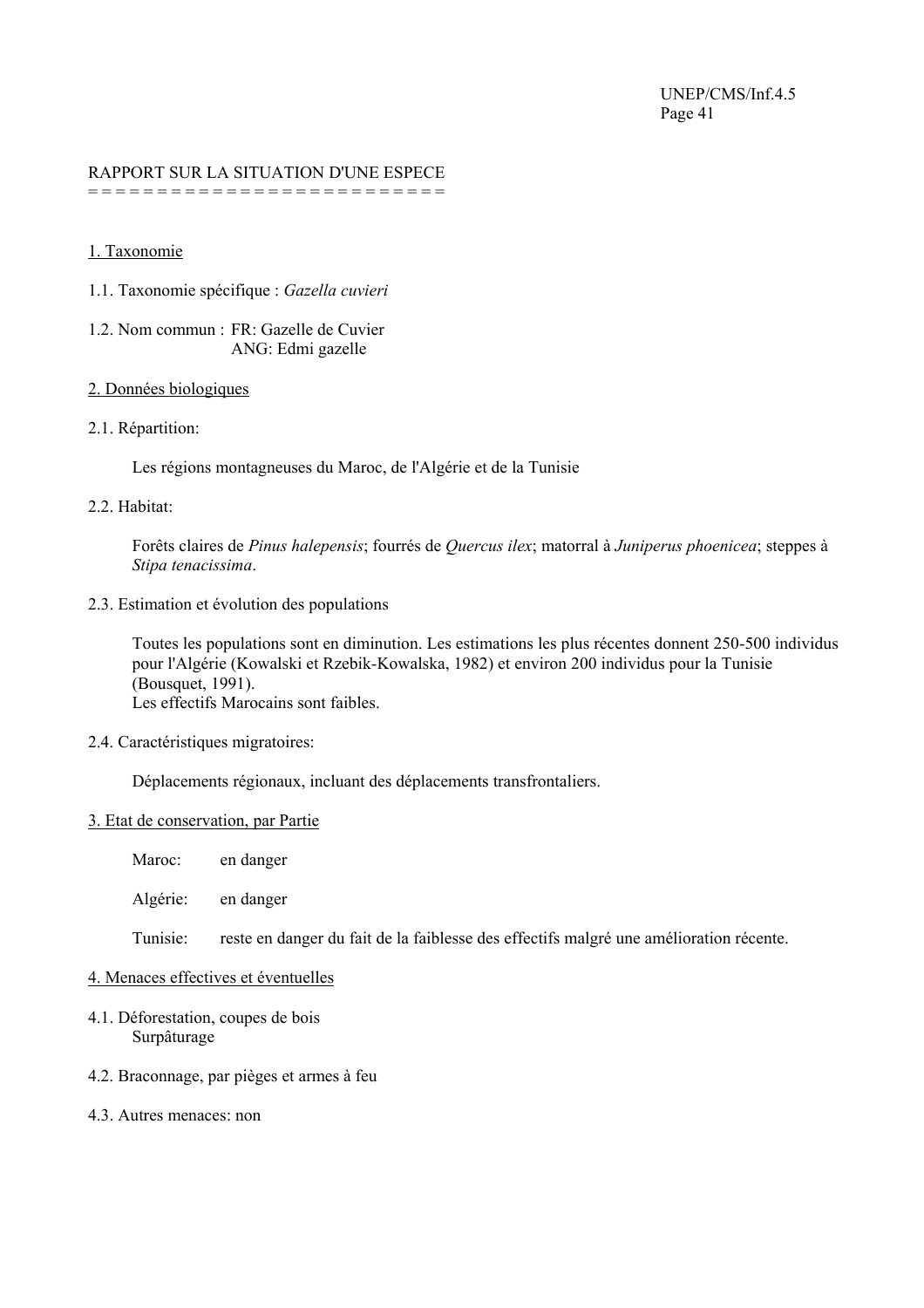#### 5. Dispositions réglementaires

5.1. Internationales:

Convention de Bonn: Annexe I, résolution 3, 2, §4. Convention de Washington (CITES): Annexe III (Tunisie).

5.2. Nationales:

Complètement protégée en Algérie et en Tunisie; prélèvement des gazelles régulé au Maroc

#### 6. Mesures de conservation, par Partie

6.1. Interdiction du prélèvement:

| Algérie: | protégé |
|----------|---------|
| Tunisie: | protégé |
| Maroc:   | protégé |

6.2. Conservation de l'habitat:

- Tunisie: l'espèce est présente dans le Parc National du Djebel-Chambi, dont la réglementation est très stricte et la protection effective, et qui apparaît comme le principal refuge de l'espèce (Bousquet, 1991). L'espèce y est en augmentation.
- Algérie: l'espèce est présente en petit nombre dans le Parc National de Belezma.
- Maroc: l'espèce est présente en petit nombre dans la région du Parc National du Haut-Atlas oriental.
- 6.3. Atténuation des obstacles aux migrateurs: sans objet.
- 6.4. Réglementation concernant d'autres facteurs préjudiciables:

non évaluée

6.5. Autres mesures:

---

- 7. Activités de recherche
- 7.1. Pouvoir publics:

---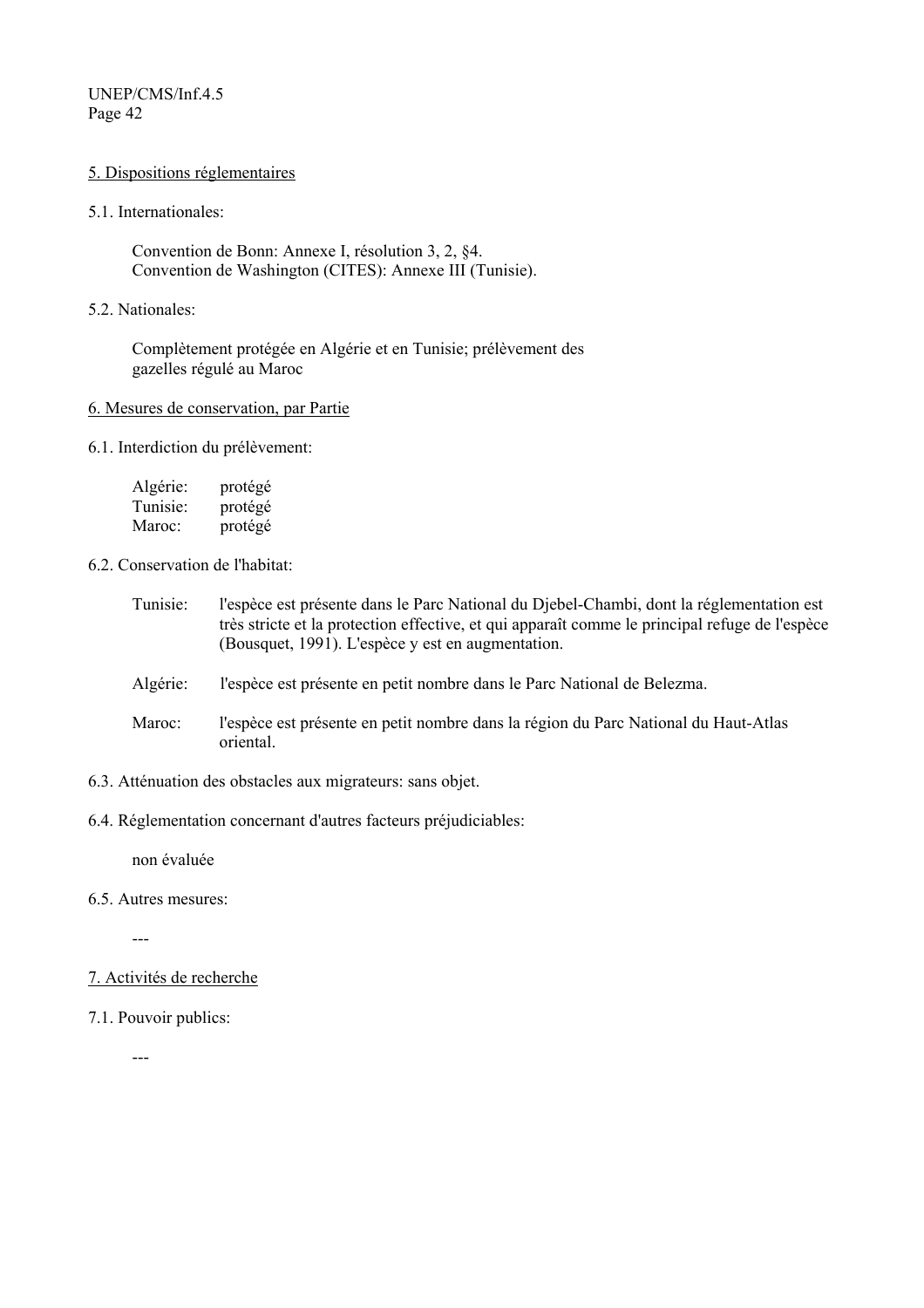# 7.2. O.N.G.

---

#### 8. Besoins et mesures recommandés

- 8.1. Protection totale de l'espèce Révision des réglementations de chasse
- 8.2. Mise en place d'un réseau de zones protégées sur l'ensemble de l'aire de distribution restante et potentielle.
- 8.3. Précision des exigences écologiques.

9.

#### 10. Références

BOUSQUET, B., 1992. Guide des Parcs Nationaux d'Afrique. Delachaux et Niestlé, David Perret, éditeur, Neufchâtel (Suisse) - Paris.

CORBET, G.B., 1978. The Mammals of the Paléarctic Region: a taxonomic review. British Museum (Natural History) - Cornell University Press. London and Ithaca.

CORBET, G.B. & J.E. HILL, 1986. A World list of Mammalian Species. British Museum (Natural History). London.

KOWALSKI, K. et B. RZEBIK-KOWALSKA, 1991. Mammals of Algeria. Polish Academy of Sciences. Wroclaw - Warszawa - Krakov.

O'REGAN, B., 1984. *in* Macdonald D. The Encyclopaedia of Mammals: 2. George Allen & Unwin. London, Sydney. Mauritanie: très réduite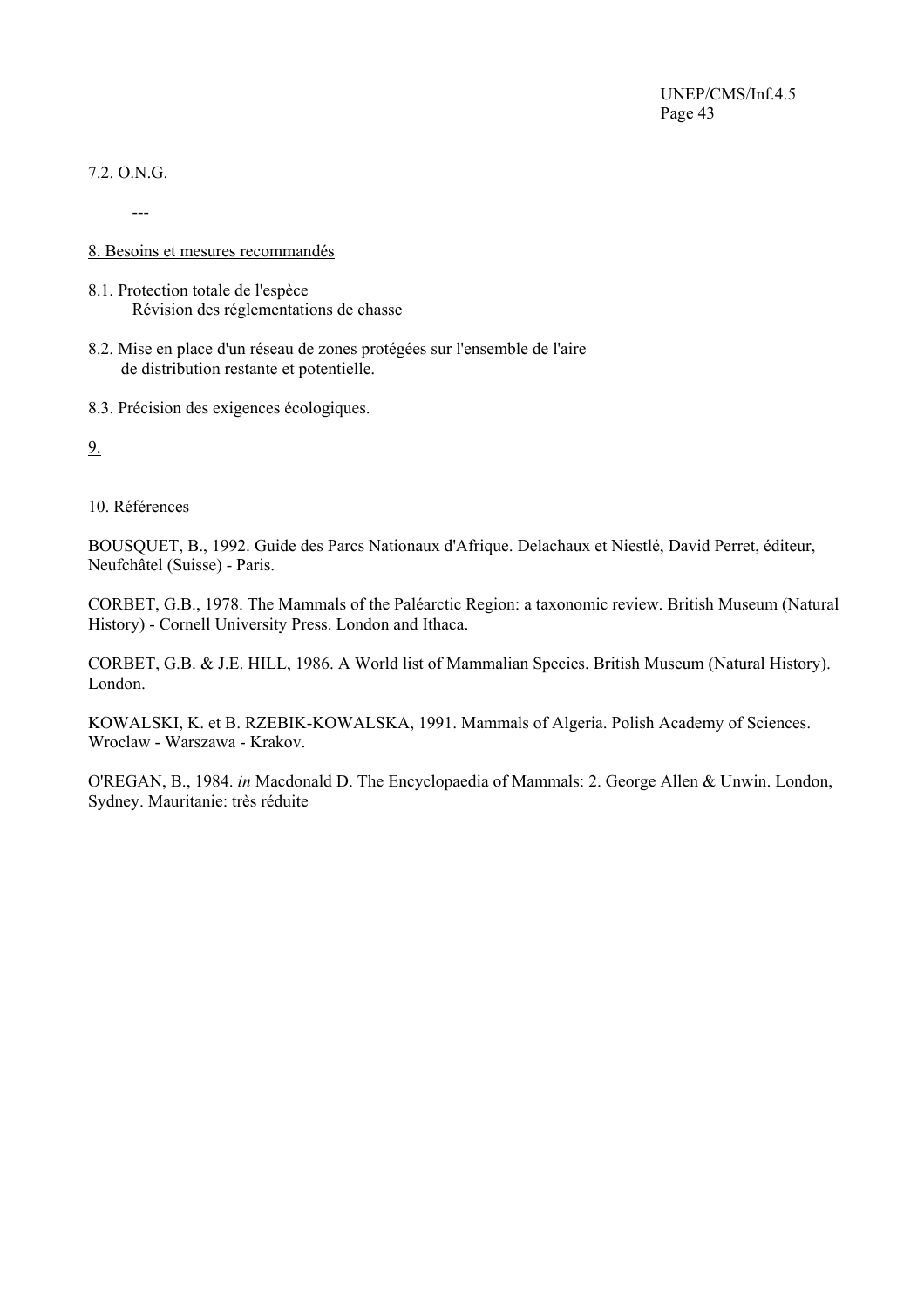# RAPPORT SUR LA SITUATION D'UNE ESPECE

= = = = = = = = = = = = = = = = = = = = = = = = = =

# 1. Taxonomie

1.1. Taxonomie spécifique : *Gazella dorcas* (Linnaeus, 1758).

# 1.2. Nom commun : FR: Gazelle dorcas, Dorcade ANG: Dorcas gazelle

# 2. Données biologiques

# 2.1. Répartition:

Au 19e siècle, la Gazelle dorcas était largement répandue dans tout le Nord de l'Afrique, depuis l'Atlantique jusqu'à la mer Rouge, et au-delà, jusqu'à la péninsule Arabe, la Syrie et l'Iraq.

# 2.2. Habitat:

Régions désertiques, ergs, hamadas pierreuses; régions subdésertiques, steppes sahéliennes.

2.3. Estimation et évolution des populations:

Autrefois très commune dans toute son aire de répartition, l'espèce a été totalement détruite dans la plupart des régions et très réduite en effectifs dans celles où elle s'est maintenue.

2.4. Caractéristiques migratoires:

Des déplacements saisonniers très réduits et se limitant à des changements de pâturage, parfois transfrontaliers mais dans la même région géographique (par exemple à l'intérieur du Massif du Termit, au Niger, ou de l'Ennedi, au Tchad).

#### 3. Etat de conservation, par Partie

| Niger:               | non menacée             |
|----------------------|-------------------------|
| Tchad <sup>-</sup>   | non menacée             |
| Mali <sup>-</sup>    | non menacée             |
| Maroc:               | très réduite            |
| Algérie:             | très réduite            |
| Tunisie <sup>-</sup> | très réduite            |
| Egypte:              | au bord de l'extinction |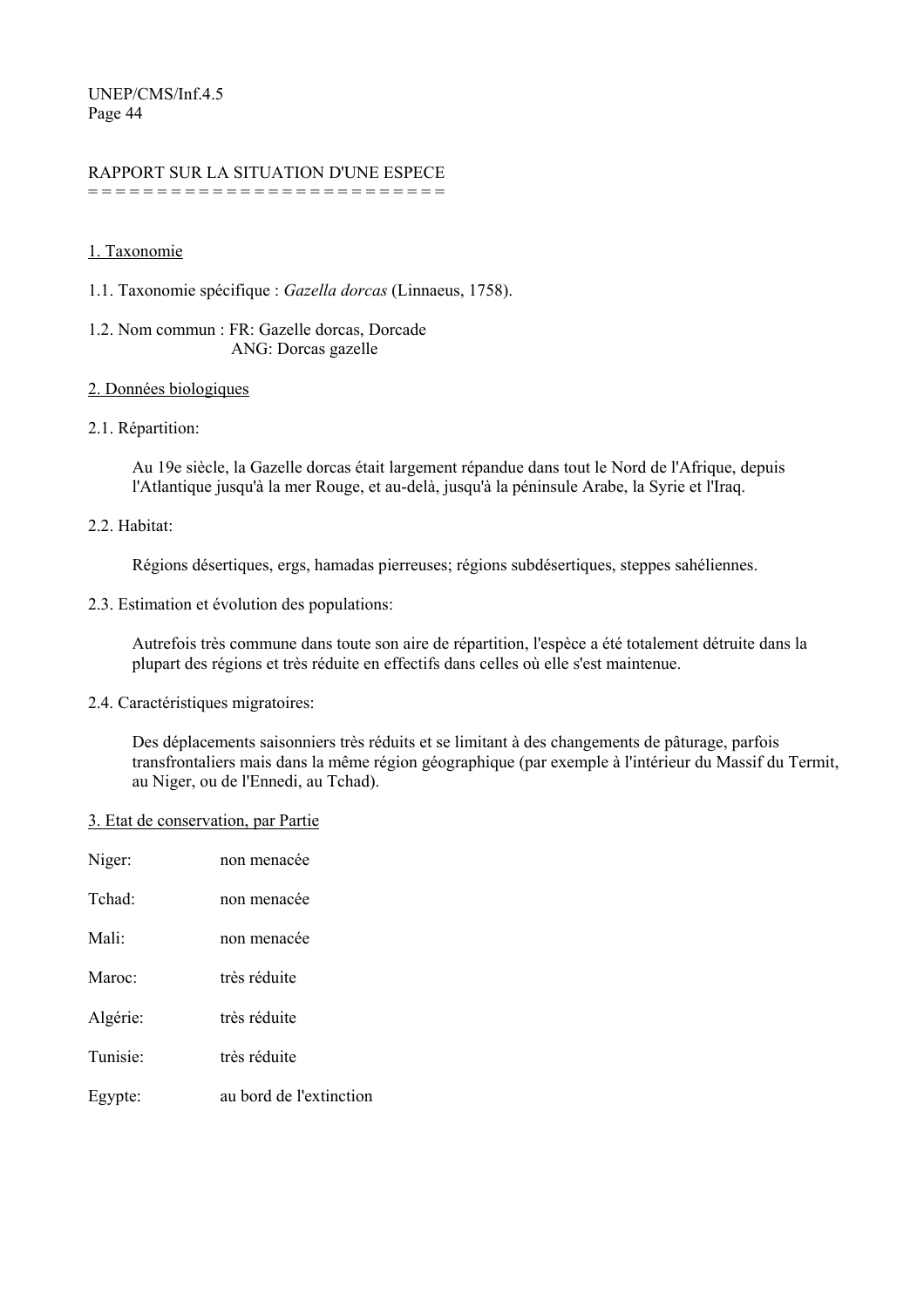#### 4. Menaces effectives et éventuelles

4.1. Dégradation et régression des habitats

sécheresses catastrophiques des années 1960-1970 et des années 1980.

dégradation des gagnages par le surpâturage et l'abattage des ligneux.

4.2. Exploitation directe:

Chasse à courre à l'aide de lévriers, à la lance, aux pièges, et surtout, destruction par les armes à feu et les véhicules tous-terrains.

- 4.3. Autres menaces:
- 5. Dispositions réglementaires
- 5.1. Internationales:

Convention de Bonn: Annexe I, Résolution 3,2 par.4. Convention de Washington (CITES): Annexe III (Tunisie).

5.2. Nationales:

Complètement protégée en Algérie, Tunisie, Egypte, Burkina Faso, Mali, Ethiopie, Nigéria, Somalie, partiellement au Soudan et au Maroc.

#### 9. Mesures de conservation, par Partie

6.1. Interdiction du prélèvement:

| Mali: | protégée |
|-------|----------|
|-------|----------|

Algérie: protégée

Tunisie: protégée, prises exceptionnelles autorisées sous licence.

Egypte: protégée

Maroc: prise régulée

6.2. Conservation de l'habitat:

Niger: l'espèce est présente dans la réserve nationale de l'Aïr-Ténéré, où elle est bien représentée. Une petite population se trouve également dans la Réserve de faune de Gadabedji.

Tchad: l'espèce est présente dans la réserve du Ouadi Rimé-Ouadi Achim.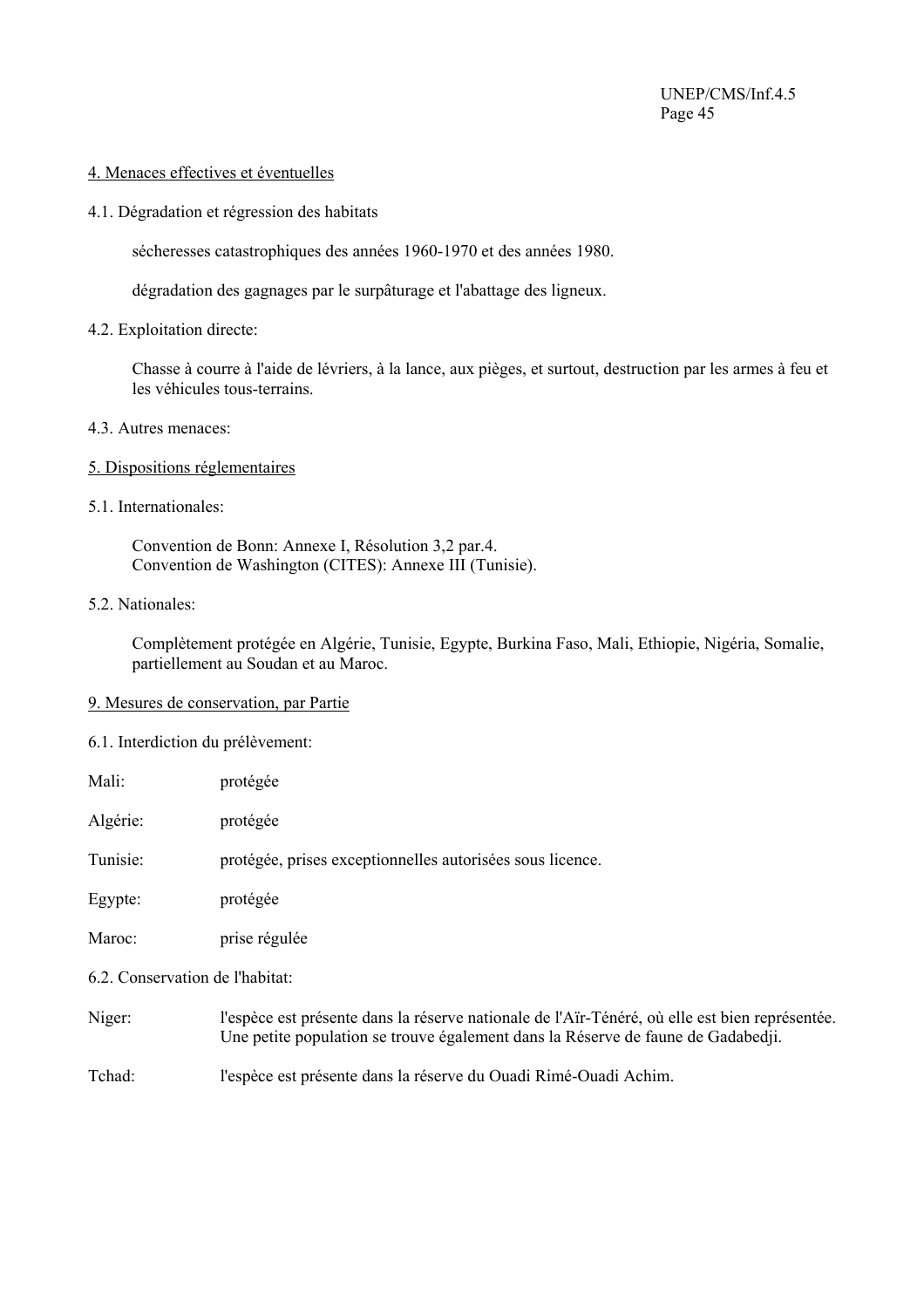| Mauritanie: | l'espèce est encore présente dans le Parc National du Banc d'Arguin, mais elle y est<br>pratiquement éteinte (moins de 10 individus). |
|-------------|---------------------------------------------------------------------------------------------------------------------------------------|
| Maroc:      | l'espèce est présente dans au moins deux zones protégées.                                                                             |
| Mali:       | l'espèce est présente en petits nombres dans les Réserves<br>de Ansongo-Menaka et Elephant Reserve.                                   |
| Algérie:    | l'espèce est présente dans le Parc National du<br>Tassili-N'Ajjer et aussi dans le Parc National du Hoggar.                           |
| Israël:     | dans le Negev, en accroissement depuis les année 60<br>(effectifs passés de 200 à plus de 1.000 selon<br>East, 1963).                 |

6.3. Atténuation des obstacles aux migrateurs:

#### sans objet.

6.4. Réglementation concernant d'autres facteurs préjudiciables:

#### non évaluée

#### 6.5. Autres mesures:

Elevages en semi-captivité, notamment aux Etats-Unis, en Espagne et en Israël.

#### 7. Activités de recherche

7.1. Pouvoir publics:

7.2. O.N.G. :

#### 8. Besoins et mesures recommandés

- 8.1. Législatives: protection partielle de l'espèce dans tous les pays de l'aire de répartition, avec établissement de saisons de chasse.
- 8.2. Mesures de conservation: Réseau de zones protégées
- 8.3. Recherches et surveillance: prospections et inventaires complémentaires dans la zone sud-saharienne et dans la partie asiatique de l'aire de répartition.

### 10. Références

DEKEYSER, P.L., 1955. Les Mammifères de l'Afrique noire française. Dakar.

DORST, J. et P. DANDELOT, 1972. Guide des grands mammifères d'Afrique. Neufchâtel.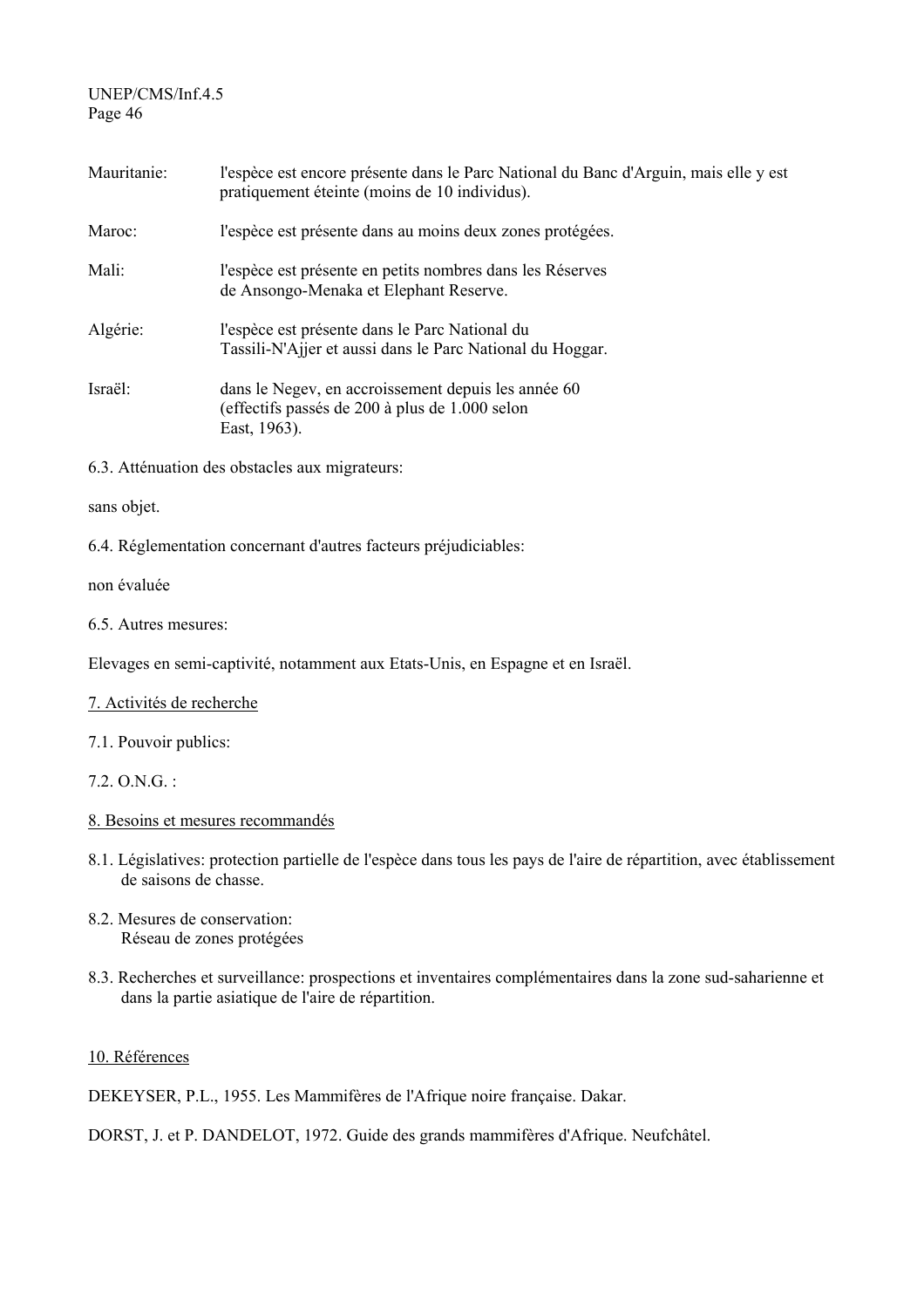EAST, R., 1993. Conservation status of antelopes in Asia and the Middle East. Part I. in Species, UICN.

GILLET, H., 1964. Pâturages et faune sauvages dans le nord Tchad. Journal d'Agriculture Tropicale Vol XI: 5-6-7. Paris.

HARRISON, D.L. et J.J. BATES, 1991. The Mammals of Arabia.

HONACKI, J.H. et al., 1982. Mammal species of the world. Kansas.

MALBRANT, R. et MACLATHY, 1949. Faune de l'Equateur Africain français. Paris.

PFEFFER, P., 1993. Inventaires de faune dans la région du Ouadi Rimé-Ouadi Achim. Rapport polycopié. FAO-Rome.

THOMASSEY, J.P. and J.E. NEWBY, 1989. Chad. *in* Antelopes, global survey and regional action plans. UICN.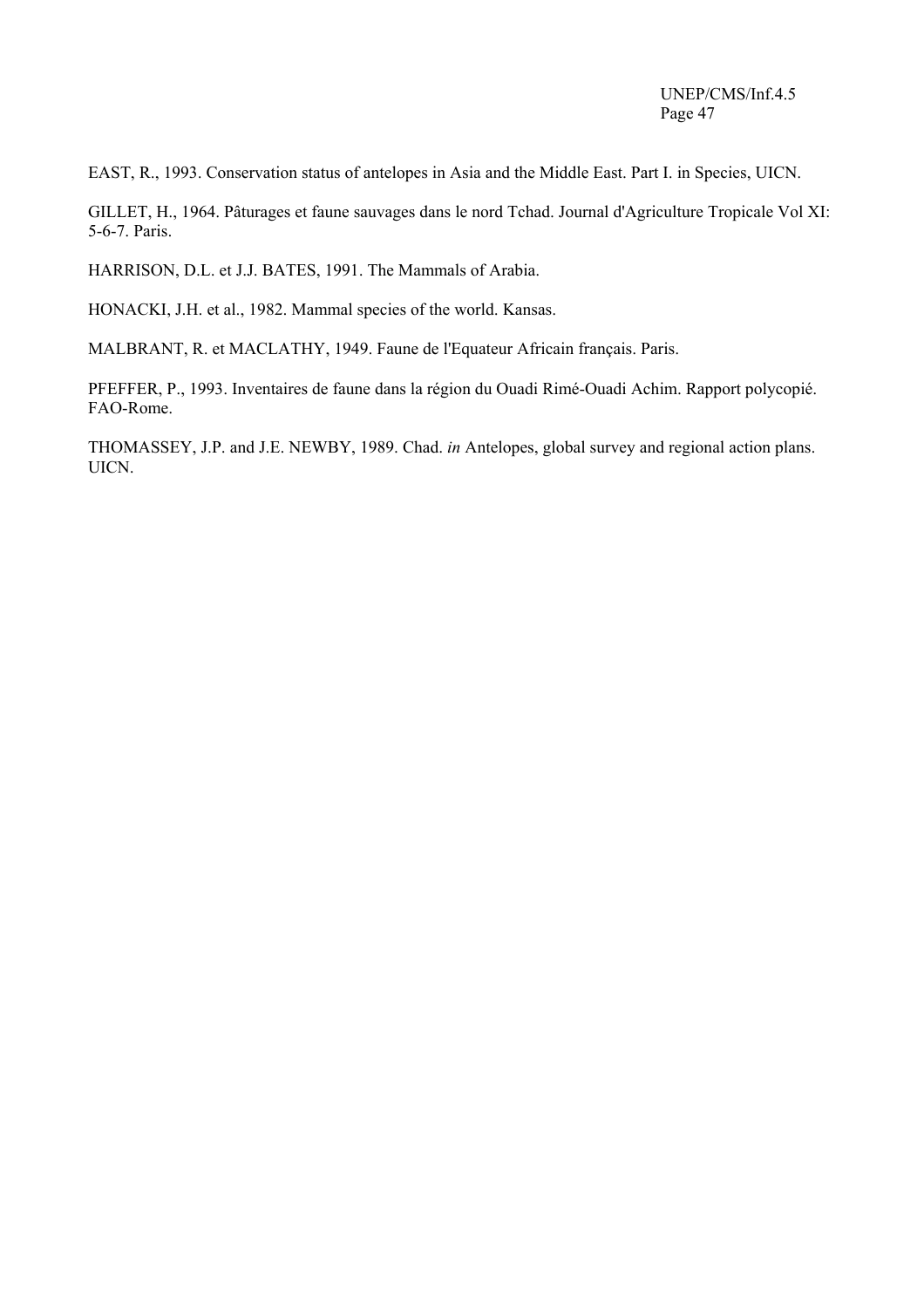#### Annex 6

UNEP/CMS/Rec. 4.2

# **RESEARCH ON MIGRATION IN SMALL CETACEANS**

#### Draft recommendation prepared by the Scientific Council

*The Conference of the Parties to the Convention of Migratory Species of Wild Animals,* 

*Noting*, as resolved by the Conference of the Parties at its Third Meeting (Res. 3.3, 1991), that the Bonn Convention and certain existing and contemplated regional international Agreements under its auspices now include small cetaceans,

*Recalling* that 27 species of small cetaceans are included in Appendix II of the Convention, and

*Recognizing* that the migratory behaviour of most small cetaceans in most regions is scientifically very poorly known, making the nature and scope of international conservation problems difficult to determine, and making regional and international co-operation difficult to achieve,

*Recommends* that:

- (a) the Parties to the Bonn Convention carry out scientific studies to investigate and describe the migrations of small cetaceans in their waters, giving priority to species and populations of threatened or uncertain status;
- (b) those Parties having the technical expertise and resources necessary for such studies advise and assist other Parties and other Range States (through appropriate mechanisms such as memoranda of understanding) to plan and carry out needed studies for including, for example, sighting surveys conducted over seasons and years, tagging, use of natural marks, conventional radio-tracking or satellite-based radio-tracking and genetic studies of stock identity; and
- (c) the Parties concerned report to the next meeting of the Conference of the Parties on measures taken in response to this recommendation.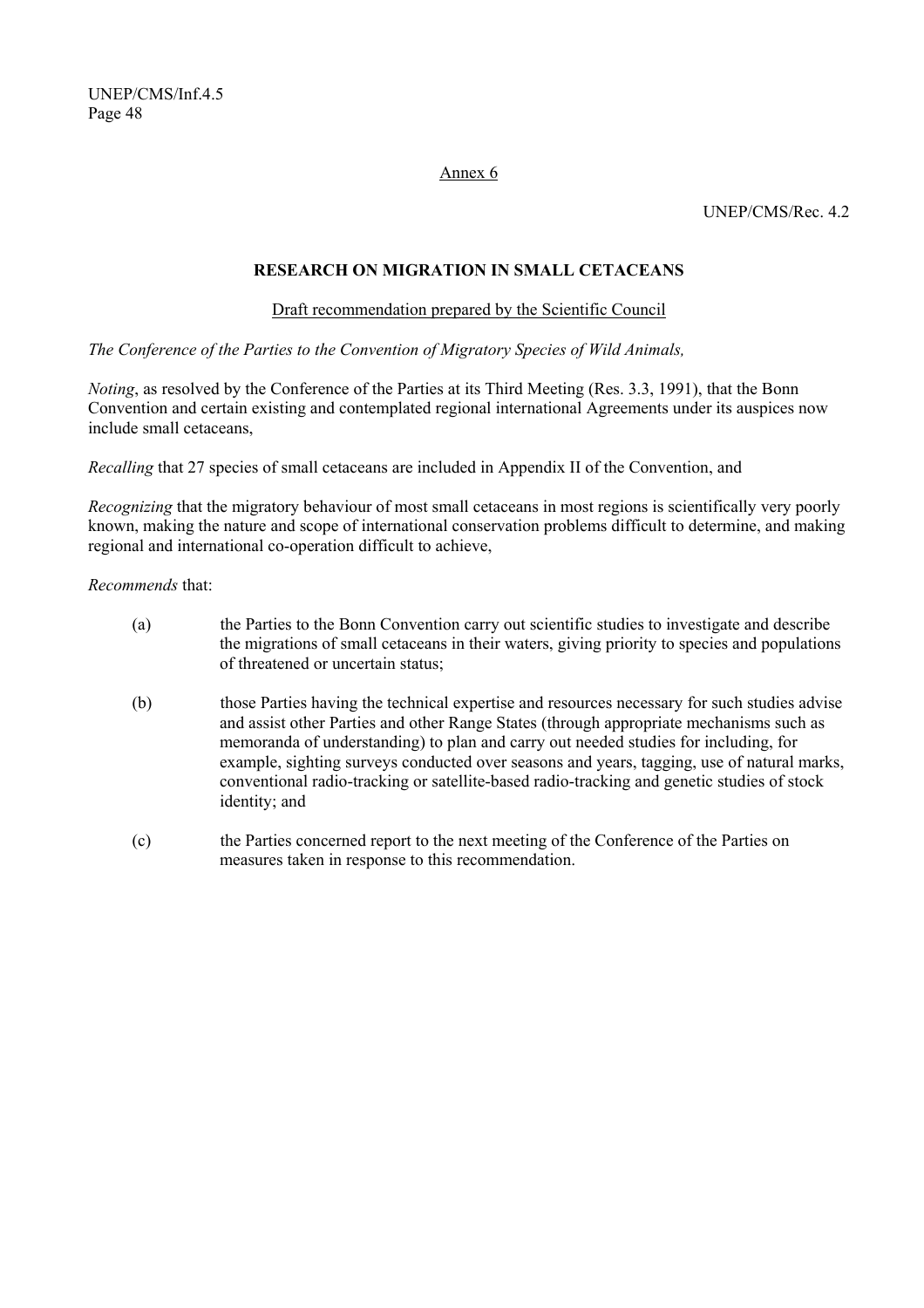#### Annex 7

# **CONSERVATION MEASURES FOR APPENDIX - I SPECIES OF CMS**

### **Working paper submitted by Mr. S.C. Dey, Scientific Councillor for India**

- 1. All Range countries should immediately develop a data base for the listed species and evolve proper monitoring and evaluation measures for the status of the species.
- 2. The major threat to the decline of the species should be identified and a national action plan developed to improve the conservation status.
- 3. The Range States should earmark adequate funding for the conservation of the species and prepare projects for drawing financial assistance from International Aid Agencies.
- 4. There should be constant dialogue and exchange of information between the Range States, wintering area countries and countries falling in the migration route or staging areas to evolve a comprehensive regional action plan for the listed species.
- 5. MOU's or suitable agreements may be developed bilaterally or multilaterally within the auspices of the Bonn Convention or even outside it if non-Parties of the Convention are involved.
- 6. All Range States must develop proper legislation to ensure complete protection of the species including its habitat and erect a suitable mechanism for the implementation of such legal provision.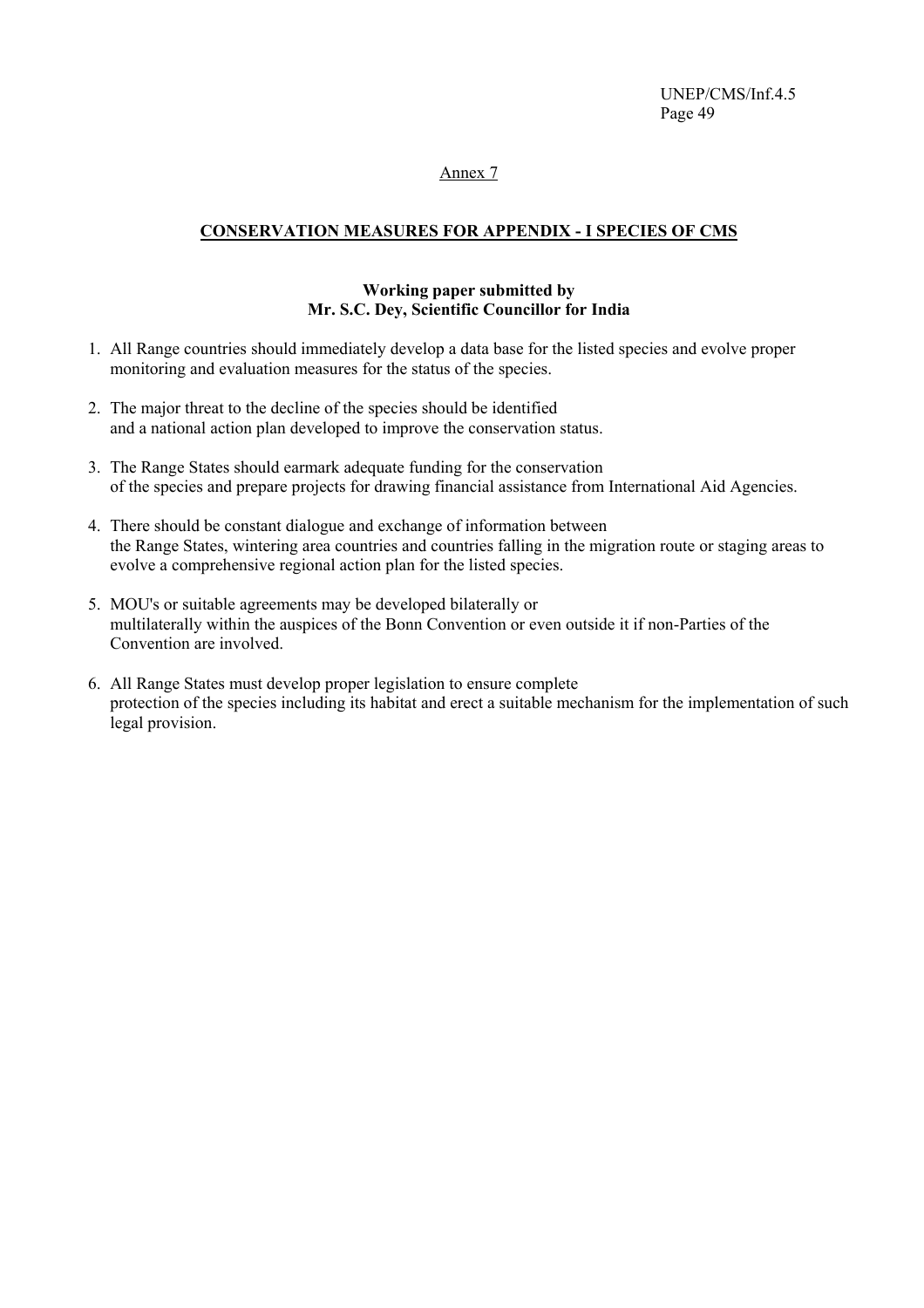### Annex 8

# **ARRANGEMENTS FOR THE SCIENTIFIC COUNCIL**

# Draft resolution

*The Conference of the Parties to the Convention on the Conservation of migratory Species of Wild Animals,* 

*Taking into consideration* that Article VIII, paragraph 2, of the Convention invites any Party to appoint a qualified expert as a member of the Scientific Council;

*Recognizing* that Scientific Councillors, for whatever reason, may not be able to attend meetings of the Council and that such absences may reduce the scientific capacity of the Council to carry out its assigned tasks;

*Recalling* also that Resolution 1.4, paragraph 5 (b) requires that the Scientific Council should normally meet only in connection with the meetings of the Conference of the Parties;

*Recognizing* that the growing global coverage of the Convention and the increasing tasks of the Council necessitate more frequent meetings;

*Determines* that, additionally to the provisions of Resolution 1.4, the Scientific Council should meet at least once intersessionally;

*Invites* the Parties to nominate a permanent alternative Scientific Councillor authorised to participate in meetings of the Scientific Council if the regular Scientific Councillor cannot attend.

*Takes note* of the fifth meeting of the Scientific Council to create a post of Vice-Chair to assist the Chair in its duties.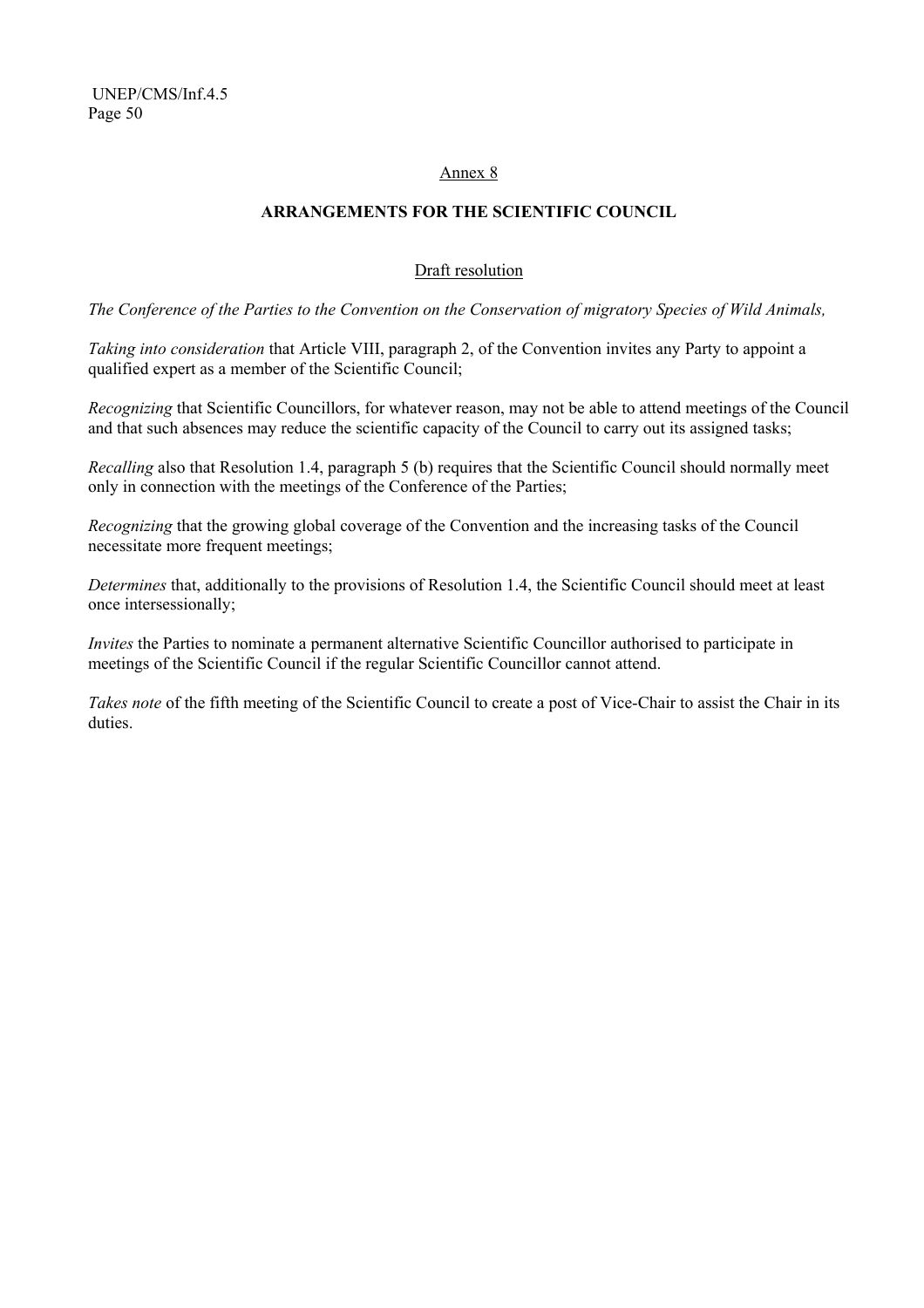#### Annex 9

#### **Draft**

#### **MEMORANDUM OF UNDERSTANDING CONCERNING CONSERVATION MEASURES FOR THE SLENDER-BILLED CURLEW,** *Numenius tenuirostris*

between

The Committee of Environmental Preservation and Protection, Ministry of Health and Environment of the Republic of Albania (Albania)

The Ministry of Hydraulics and Forests of the People's Democratic Republic of Algeria (Algeria)

The Federal Ministry of Environment, Youth and Families of the Republic of Austria (Austria)

The Ministry of Environment of the Republic of Bulgaria (Bulgaria)

The Ministry for the Protection of the Environment of the Republic of Croatia (Croatia)

The Ministry of Agriculture and Natural Resources of the Republic of Cyprus (Cyprus)

The Department of Zoos and the Egyptian Wildlife Service, Ministry of Agriculture of the Arab Republic of Egypt (EGYPT)

The Commission of the EUROPEAN ECONOMIC COMMUNITIES

The Ministry of Environment, Physical Planning and Public Works of the Hellenic Republic (Greece)

The Ministry of Environment and Regional Policy of the Republic of Hungary (HUNGARY)

The Department of the Environment, Public and International Affairs of Islamic Republic of Iran (Iran)

The Environment Protection and Improvement Council of the Republic of Iraq (I raq)

The Ministry of Environment of the Italian Republic (ITALY)

The Ministry of Ecology and Biological Resources of the Republic of Kazakhstan (Kazakhstan)

The Ministry of Environment of the Republic of Malta (Malta)

Department of Water and Forests of the Kingdom of Morocco (MOROCCO)

The Ministry of Regional Municipalities' Affairs and Environment of the Sultanate of Oman (Oman)

The Ministry of Water, Forests and Environmental Protection of Romania

The Ministry of Environment Protection and Natural Resources of the Russian Federation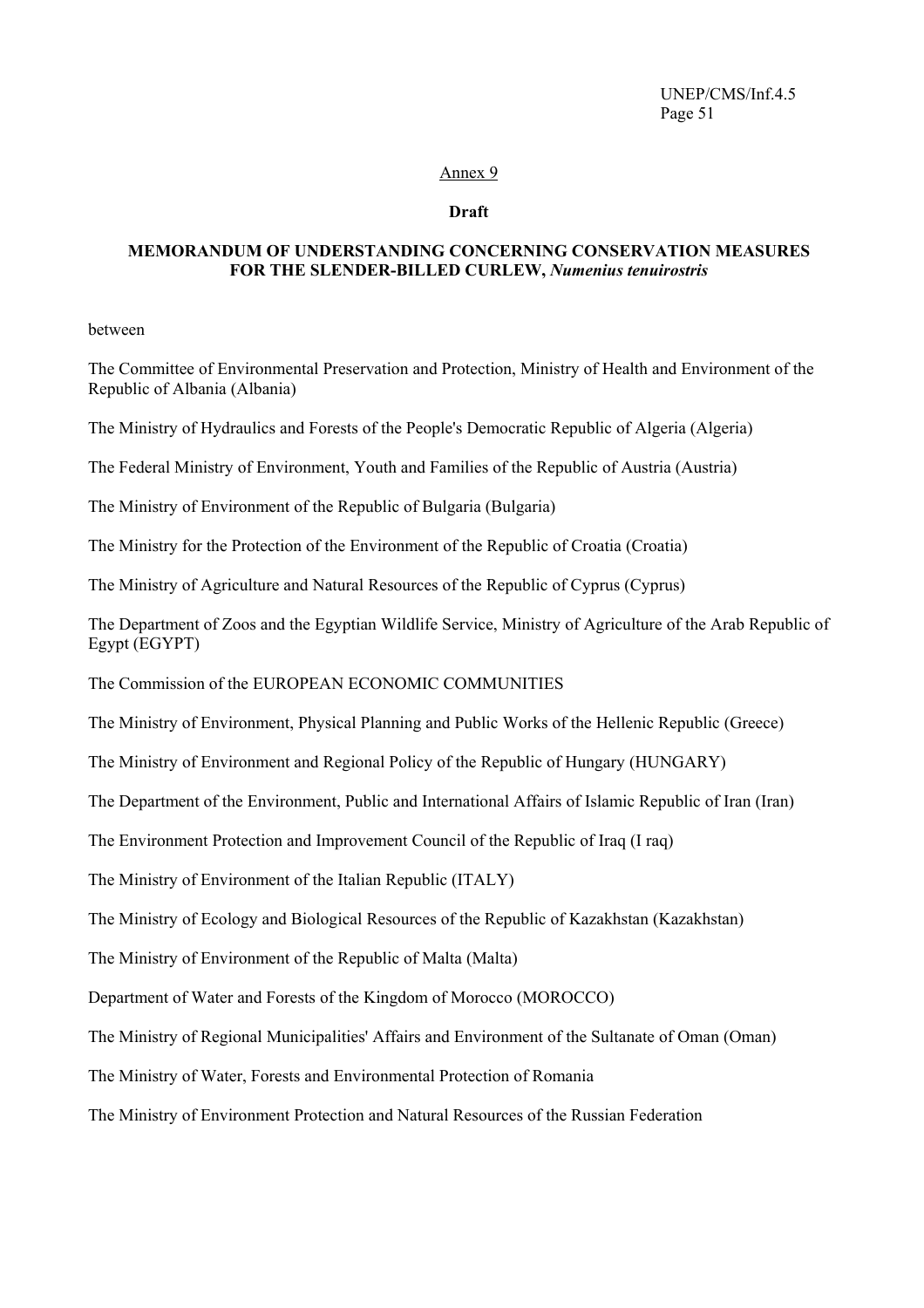The Ministry of Agriculture, Fisheries and Nutrition of the Kingdom of Spain (SPAIN)

The Ministry of Environment and Regional Development of the Republic of Tunisia (TUNISIA)

The Ministry of Environment of the Republic of Turkey (Turkey)

The Ministry of Nature Resources Management and Nature Conservation of Turkmenistan

The State Committee for Nature Conservation of the Republic of Uzbekistan (Uzbekistan)

The Ministry of Environment Protection of Ukraine

The Environment Protection Council/Committee of Republic of Yemen (Yemen)

The Ministry of Environment Protection of the Federal Republic of Yugoslavia (Yugoslavia)

*Note: Countries that are capitalized are Parties to the Convention on the Conservation of Migratory Species of Wild Animals.* 

The undersigned, acting on behalf of the respective authorities named above,

Aware that the whole population of the Slender-billed Curlew (*Numenius tenuirostris*) has been reduced to the brink of extinction;

Recognizing that the population of this bird species is still inhabiting a small breeding area and, on its way to the wintering areas, is migrating on a ramified route crossing the territories of numerous Range States;

Concerned that the hunting or taking of this bird species and loss of its habitats, especially wetlands on its migratory routes and in its wintering areas, are thought to contribute to the continuing decline in the numbers of the Slender-billed Curlew;

In view of the insufficient knowledge about this bird species which urgently needs to be increased;

Conscious that immediate action must be taken to prevent the ongoing threat of extinction;

Acknowledging shared responsibility as to the protection of biodiversity of the palearctic avifauna;

Following Resolution No. 7 of the XX World Conference of the International Council for Bird Preservation in Hamilton, New Zealand (November 1990), and the Declaration of the Slender-billed Curlew Workshop in Arosio, Italy (March 1992);

Appealing to all Range States of the Species that not yet have done so to join or, where appropriate, to confirm and to implement the Bonn Convention, the Ramsar Convention and any regional Conventions and agreements which have, *inter alia*, the object to conserve the Slender-billed Curlew.

AGREE to work closely together to improve the conservation status of the Slender-billed Curlew throughout its breeding, migrating and wintering range.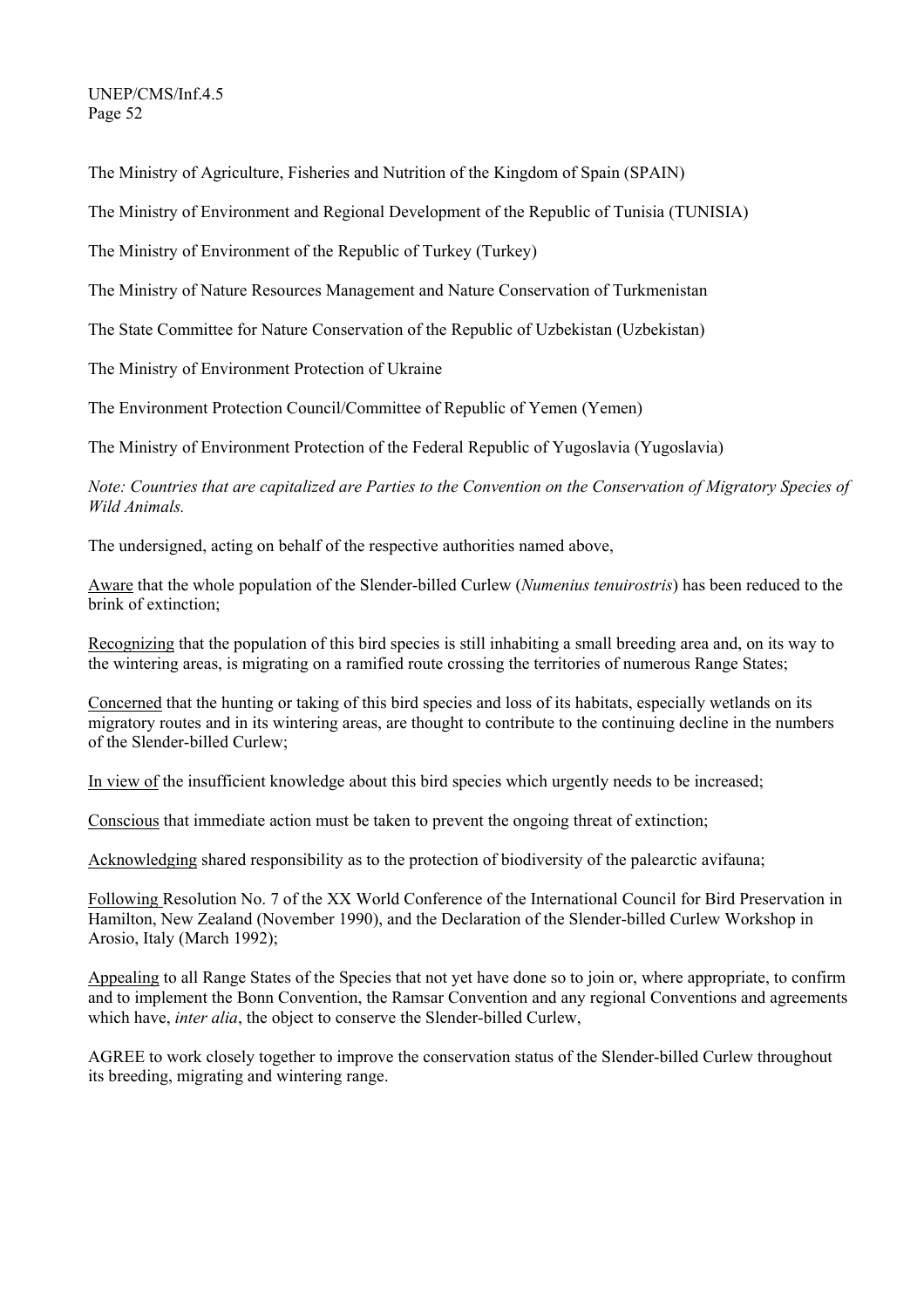To that end they shall, in a spirit of mutual understanding and co-operation,

1. Provide strict protection for the Slender-billed Curlew and identify and conserve the wetlands and other habitats essential for its survival, in accordance with Article III, paragraphs 4 and 5 of the Bonn Convention as well as with Appendix I;

2. Implement in their respective countries the provisions of the Action Plan annexed to this Memorandum as a basis for the conservation of the whole population of the species. Implementation of the Memorandum, including the Action Plan, shall be assessed by correspondence or personal contacts with the Secretariat and the Scientific Council of the Bonn Convention;

3. Facilitate the expeditious exchange of scientific, technical and legal information needed to co-ordinate conservation measures and co-operate with recognized scientists of international organizations and other Range States in order to facilitate their work conducted in relation to the Action Plan;

4. Designate a competent authority or an authorized scientist to serve as a contact person for the other Parties and communicate without delay the name of this person to the Secretariat of the Bonn Convention;

5. Provide to the Secretariat of the Bonn Convention, at least annually after the signing of this Memorandum of Understanding, a report on its implementation. The Secretariat shall transmit to each of the Range States all of the reports received, together with an overview report which it shall compile on the basis of information at its disposal;

6. Develop, within one year after the date of entry into force of this Memorandum of Understanding, a longerterm Conservation or Action Plan for possible inclusion in the African-Eurasian Waterbird Agreement being developed under the auspices of the Bonn Convention. It shall include, *inter alia*:

a. actions to find the breeding places in the marshes of the taiga or forest steppes of southwestern Siberia;

b. provisions for the better identification of migratory routes and resting habitats, especially key sites on the migratory routes and in the wintering areas;

c. appropriate legal regulations to protect the birds from any kind of disturbance or killing through hunting or other activities;

d. actions to protect all identified breeding areas as well as key migration and wintering sites;

e. proposals for the precision and effective improvement of those protection measures and research activities suggested in the subsequent Action Plan;

Apart from financing, on a national basis, the different measures taken by the individual Parties, efforts should also be made to gain financial support for key points of the Action Plan from other sources.

After entry into force of the African-Eurasian Waterbird Agreement, which is currently under development, all those functions listed in this Memorandum concerning the co-ordination, the receipt and further distribution of reports as well as the development of further actions may be transferred to the secretariat of the Agreement.

The text of this Memorandum of Understanding will also be forwarded to the responsible authorities of countries which possibly share the annual life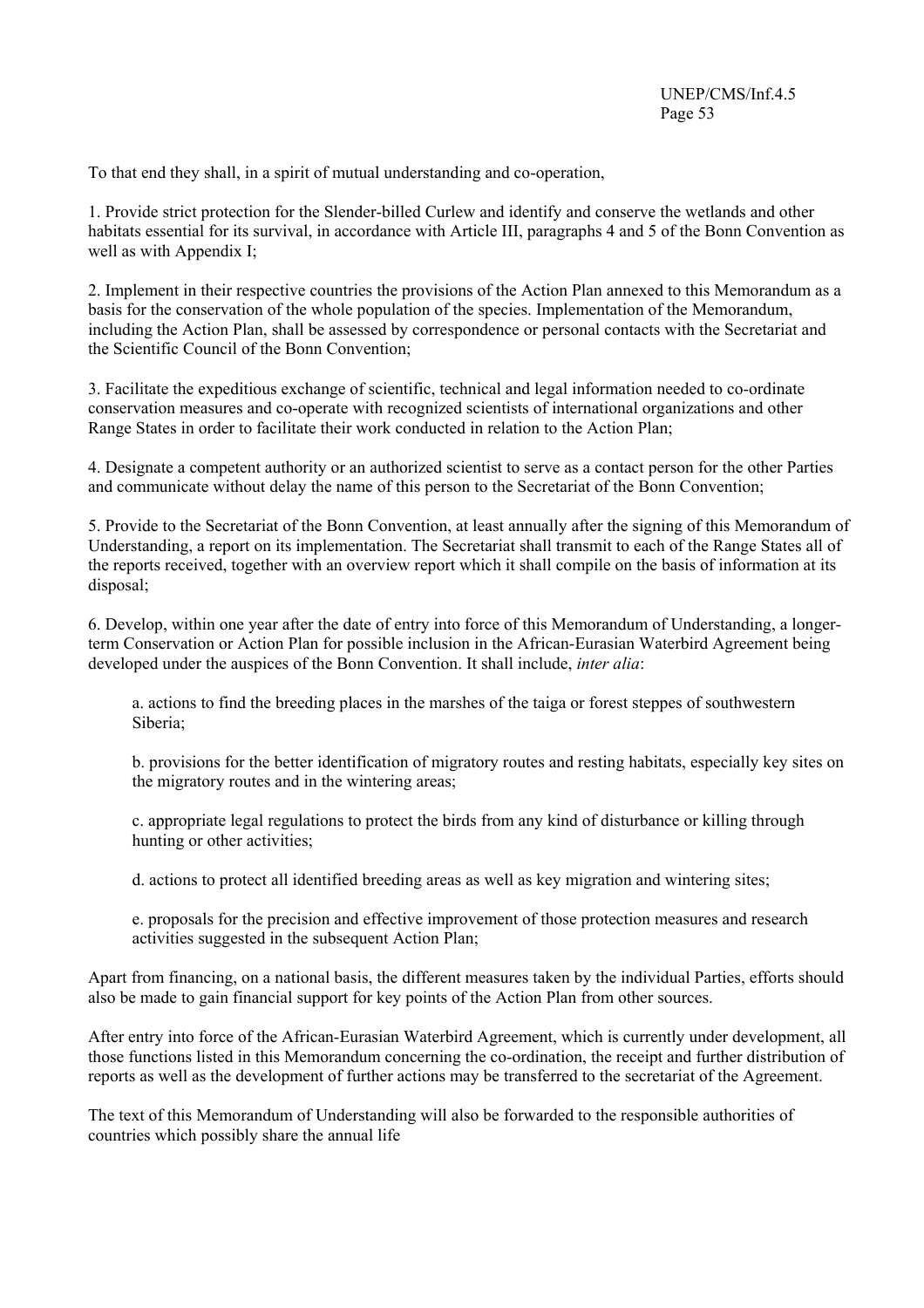cycle of the Slender-billed Curlew (up until now it has been impossible to prove a consistent occurrence of the species); in case of new scientific evidence, these countries are also invited to join the Memorandum: Armenia, Azerbaijan, France, Georgia, Israel, Jordan, Kuwait, Lebanon, the Libyan Arab Jamahiriya, the former Yugoslav Republic of Macedonia, the Republic of Moldova, Saudi Arabia, Slovenia, Syria and the United Arab Emirates.

#### Basic principles

1. This Memorandum of Understanding shall be considered to be an Agreement under Article IV, paragraph 4, of the Bonn Convention. It shall take effect immediately after the Range States have signed it and shall remain in effect for an initial period of three years from that date. It shall remain open for signature indefinitely and shall take effect for all other signatory States on the first day of the first month following the date on which they sign. The Memorandum of Understanding shall be renewed automatically every three years subject to the right of any Party to terminate its participation by providing a one year's written notice to each of the other Parties.

2. The Memorandum of Understanding, including the Action Plan, may be amended by a consensus of the majority of the signatory States. However, any amendment of the Action Plan for any Range State requires the consent of the responsible Minister of the country concerned.

3. The working language for all matters related to this Memorandum of Understanding shall be English.

| Representative of Albania:    |                                                                                                                       |
|-------------------------------|-----------------------------------------------------------------------------------------------------------------------|
| Representative of Algeria:    |                                                                                                                       |
| Representative of Austria:    |                                                                                                                       |
| Representative of Bulgaria:   |                                                                                                                       |
| Representative of Croatia:    |                                                                                                                       |
| Representative of Cyprus:     |                                                                                                                       |
| Representative of EGYPT:      | <u> 1989 - Johann Stoff, amerikansk politiker (d. 1989)</u>                                                           |
|                               | Representative of the Commission of the EUROPEAN ECONOMIC COMMUNITIES:                                                |
| Representative of FRANCE:     |                                                                                                                       |
| Representative of Greece:     | <u> 1989 - Jan James James James James James James James James James James James James James James James James J</u>  |
| Representative of HUNGARY:    | <u> 1989 - Johann Stoff, amerikansk politiker (d. 1989)</u>                                                           |
| Representative of Iran:       |                                                                                                                       |
|                               |                                                                                                                       |
| Representative of Iraq:       | <u> 1989 - Johann Harry Harry Harry Harry Harry Harry Harry Harry Harry Harry Harry Harry Harry Harry Harry Harry</u> |
| Representative of ITALY:      |                                                                                                                       |
| Representative of Kazakhstan: |                                                                                                                       |

On behalf of the respective authorities named above: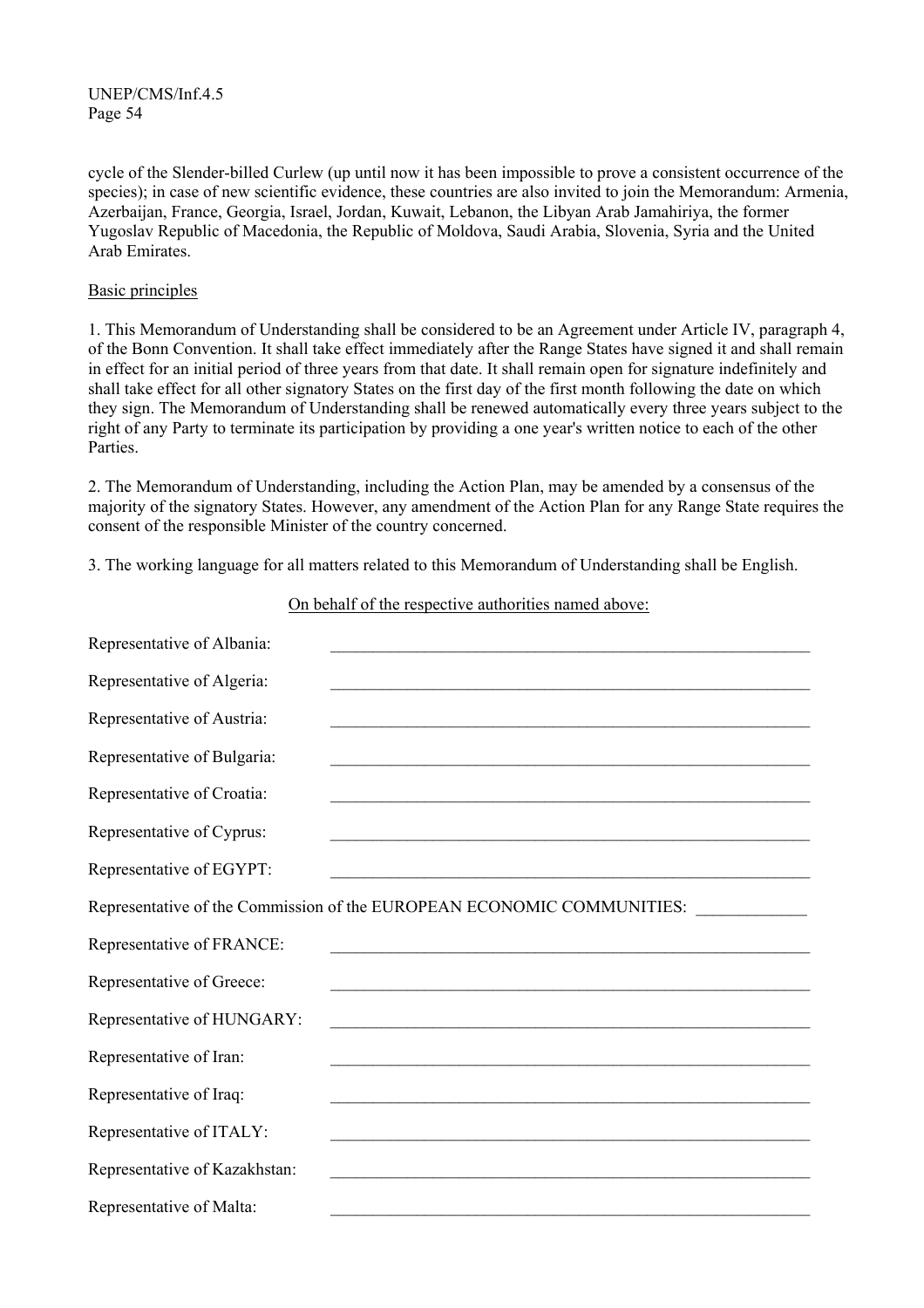| Representative of MOROCCO:                |                                                                                                                       |
|-------------------------------------------|-----------------------------------------------------------------------------------------------------------------------|
| Representative of Oman:                   |                                                                                                                       |
| Representative of Romania:                | <u> 1980 - Johann Stein, mars an de Frans and de Frans and de Frans and de Frans and de Frans and de Frans and de</u> |
| Representative of the Russian Federation: |                                                                                                                       |
| Representative of SPAIN:                  |                                                                                                                       |
| Representative of TUNISIA:                | <u> 1989 - Johann Harry Harry Harry Harry Harry Harry Harry Harry Harry Harry Harry Harry Harry Harry Harry Harry</u> |
| Representative of Turkey:                 |                                                                                                                       |
| Representative of Turkmenistan:           | <u> 2000 - Jan James James Barnett, amerikansk politik (d. 1888)</u>                                                  |
| Representative of Uzbekistan:             |                                                                                                                       |
| Representative of Ukraine:                |                                                                                                                       |
| Representative of Yemen:                  |                                                                                                                       |
| Representative of Yugoslavia:             |                                                                                                                       |
|                                           |                                                                                                                       |

#### Signatures of representatives of the co-operating organizations named in the Action Plan

| <b>UNEP/CMS (Bonn Convention) Secretariat:</b> |    |
|------------------------------------------------|----|
|                                                | on |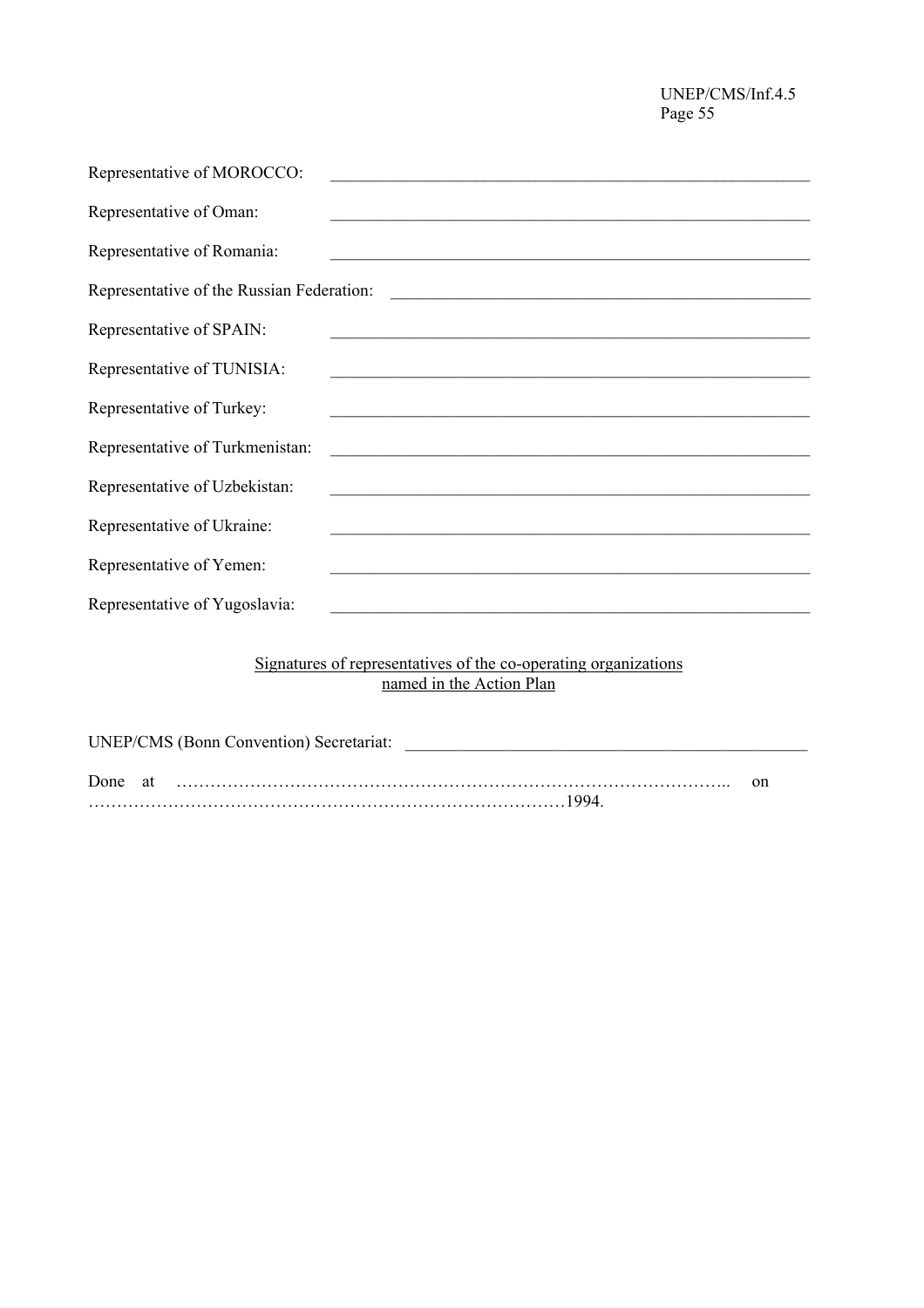# ACTION PLAN FOR THE CONSERVATION OF THE SLENDER-BILLED CURLEW *Numenius tenuirostris* (December 1993)

# The following actions shall be carried out by all of the Range States:

- 1. Enact, where it does not already exist, or improve respectively, legislation to protect the Slender-billed Curlew and the wetlands that are critical to its survival and take such measures as may be necessary to enforce such legislation. The most urgent measure would be to completely ban the shooting, other taking and any kind of disturbance of this species.
- 2. Impose a ban on the hunting of any similar-looking wader species, especially belonging to the genera *Numenius* and *Limosa*, in some countries also *Limnodromus*. Punish offences with severe penalties.
- 3. Initiate educational programmes for hunters in order to enable them to distinguish between different species of waders, and illustrate the importance of protecting the Slenderbilled Curlew species which is threatened with extinction.
- 4. Close key sites which are regularly frequented by the Slender-billed Curlew (wintering sites, resting sites on its migratory. route or breeding areas) to hunters during the appropriate phenological period. Establish adequate regulations for tourists and other visitors.
- 5. Intensify research on the Slender-billed Curlew, especially where there is a lack of data concerning its breeding sites, migratory routes or wintering sites; it is most important to gain more detailed knowledge about the causes for the decrease of the population.

Subject to availability of resources, the following actions shall be carried out by the individual Range States and organizations listed below subject to any amendments made at the time of signature of the Memorandum of Understanding, which shall be communicated to all of the Range States by the Secretariat of the Bonn Convention:

# Albania

- 1. Develop and implement new nature protection legislation that meets the requirements of the Bern Convention.
- 2. Develop and implement new hunting controls which, *inter alia*, contain the following elements:
	- a. ecologically justified closed-hunting seasons, if necessary bag limits for waterbirds;
	- b. ban on hunting birds with the use of nets;

c. identification and establishment of non-hunting zones in wetlands where there is a high concentration of migratory waders;

d. control of waterbird hunting by foreign hunters, and imposition of rigorous penalties in case of offences;

e. obligatory examinations for local hunters before they are granted a hunting licence which shall require, *inter alia*, detailed knowledge concerning the differentiation of waterbird species.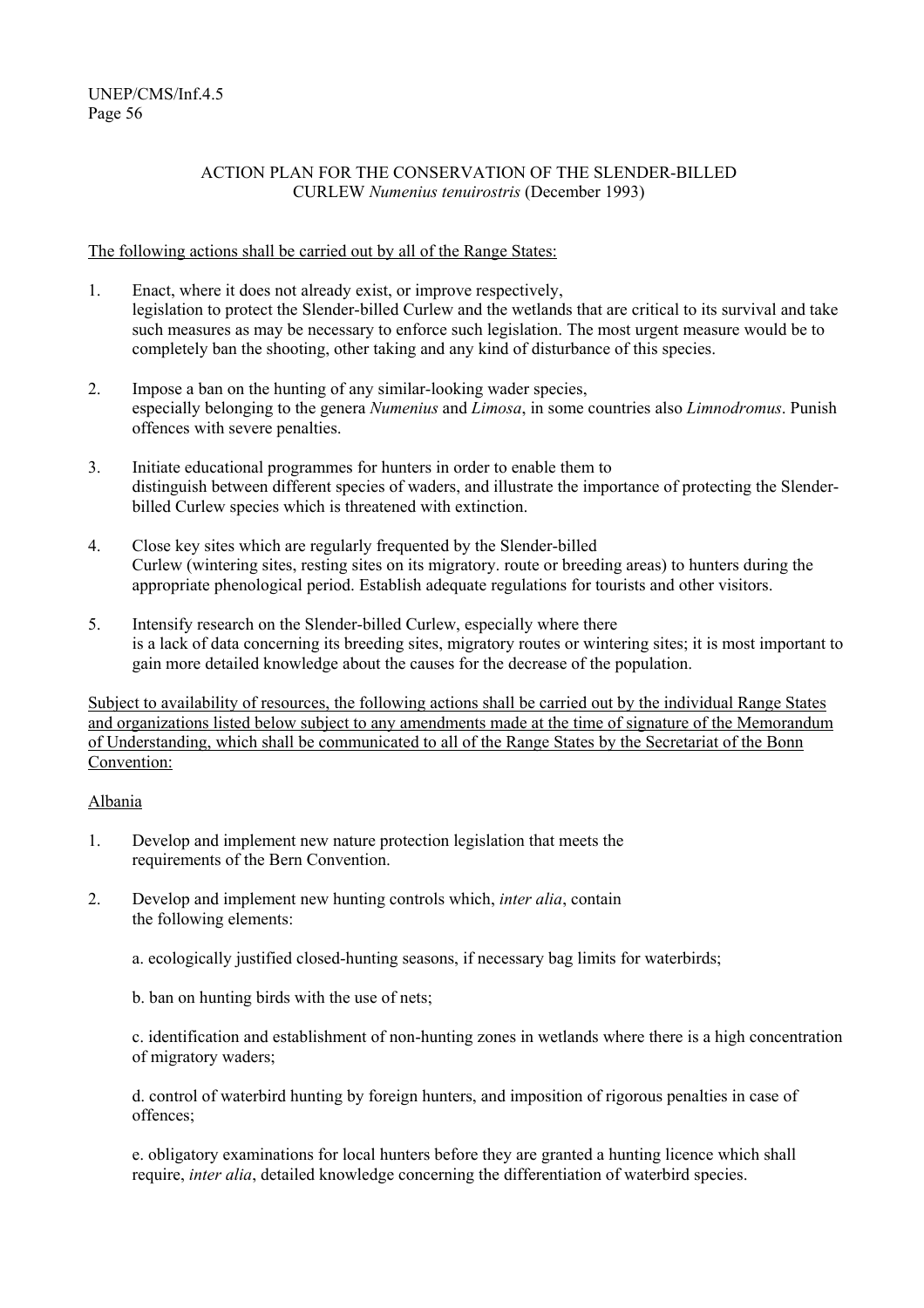- 3. Conserve the remaining significant wetlands in the plains of the country.
- 4. Carry out ornithological investigations in order to identify the sites where the Slender-billed Curlew tends to rest.

 $\mathcal{L}_\text{max}$  and  $\mathcal{L}_\text{max}$  and  $\mathcal{L}_\text{max}$  and  $\mathcal{L}_\text{max}$  and  $\mathcal{L}_\text{max}$ 

 $\mathcal{L}_\text{max}$  and  $\mathcal{L}_\text{max}$  and  $\mathcal{L}_\text{max}$  and  $\mathcal{L}_\text{max}$  and  $\mathcal{L}_\text{max}$ 

 $\mathcal{L}_\text{max}$  and  $\mathcal{L}_\text{max}$  and  $\mathcal{L}_\text{max}$  and  $\mathcal{L}_\text{max}$  and  $\mathcal{L}_\text{max}$ 

Signature

# Algeria

- 1. Ban the hunting of migratory birds with the use of nets and establish measures to implement the ban (e.g., monitoring, penalties).
- 2. Develop a network of protected wetlands in northern Algeria, *inter alia*, Chotts Constantinois, with a view to ensuring that key sites for waterbirds will not be damaged.
- 3. Carry out ornithological surveys of the waterbirds wintering in the wetlands of northeast Algeria where it is presumed that there are important resting and wintering sites of the Slender-billed Curlew.

Signature

# Austria

- 1. Extend the existing network of protected wetlands.
- 2. Carry out ornithological surveys with a view to ascertaining whether the Slender-billed Curlew migrates regularly through Austria.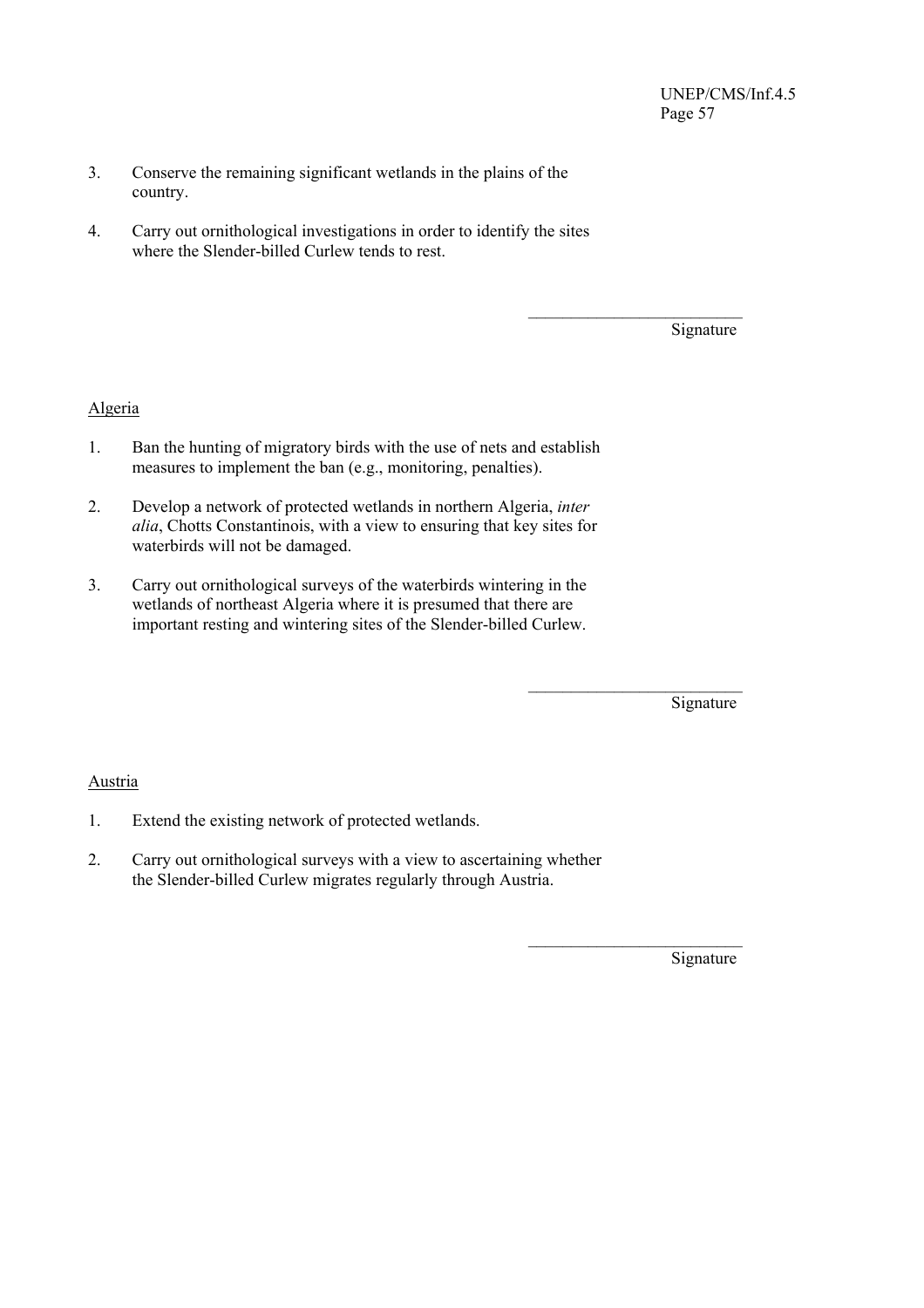# Bosnia and Herzegovina

It is not possible to develop an Action Plan before the situation in the country has normalized.

# Bulgaria

- 1. Extend the existing network of Protected wetlands, especially in the coastal areas on the Black Sea (Lake Atanasovo), along the Danube River and in the plains.
- 2. Limit hunting practices with respect to waterbirds, if necessary through the introduction of legal restrictions, in particular by banning hunting in wetlands where a high concentration of migratory waders has been detected; severely restrict activities of foreign hunters.
- 3. Provide more detailed surveys with regard to the migration of waders with a view to identifying the resting sites of the Slender-billed Curlew along the coasts of the Black Sea as well as of the migratory routes it takes when crossing the country.

 $\mathcal{L}_\text{max}$  and  $\mathcal{L}_\text{max}$  and  $\mathcal{L}_\text{max}$  and  $\mathcal{L}_\text{max}$  and  $\mathcal{L}_\text{max}$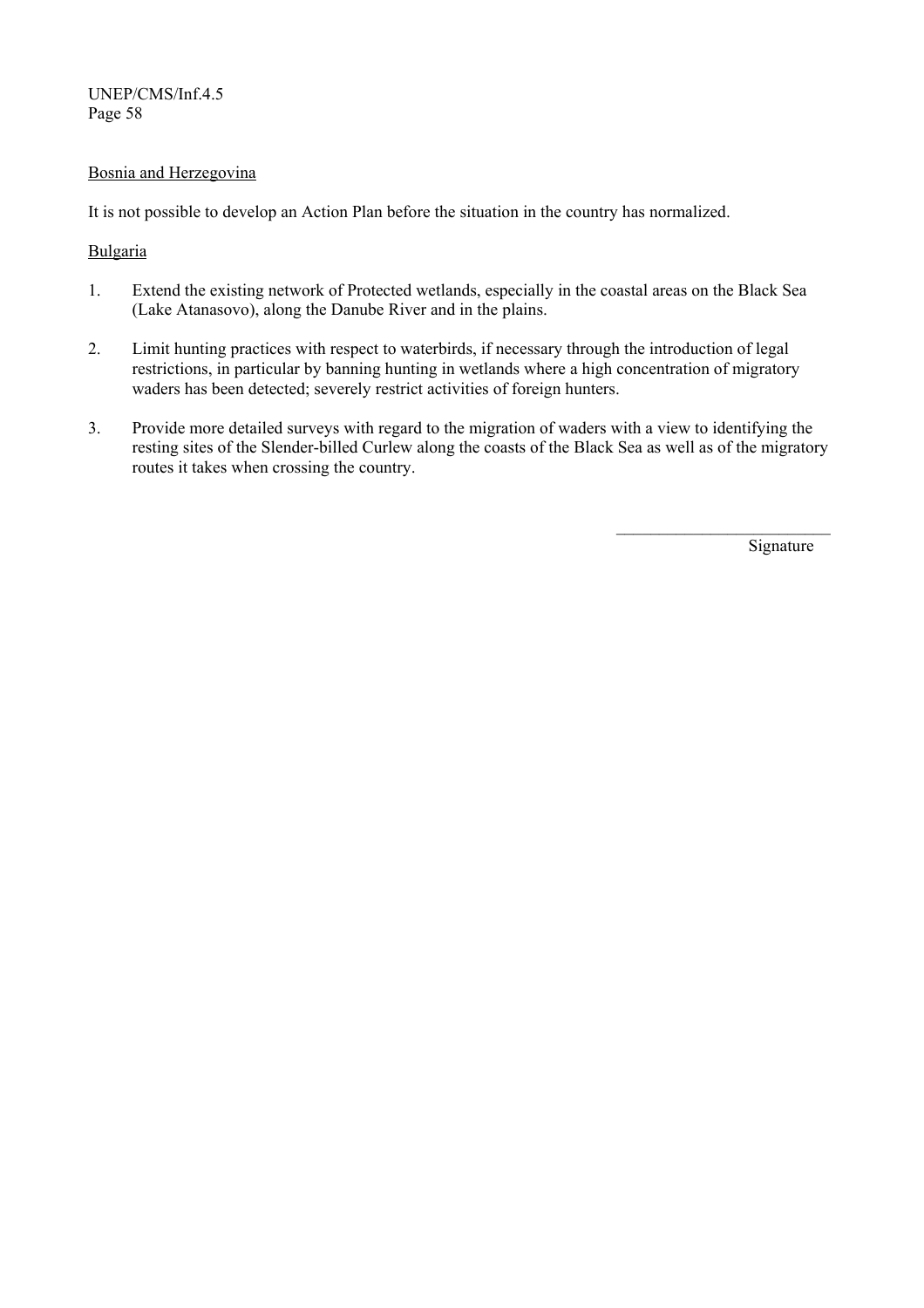# **Croatia**

1. Emphasize, when setting up a new framework of nature protection legislation, the conservation of wetlands, including identification and establishment of protected areas; give special attention to the wetlands of Donji-Miholjac as well as the fishponds of Jelas Polje where the Slender-billed Curlew has been recorded.

- 2. Provide for an effective protection of endangered species, *inter alia*, of migratory species, including the Slender-billed Curlew and lookalike wader species, when introducing new legal regulations for species conservation.
- 3. Rigorously control the activities of foreign hunters.
- 4. Monitor migratory waterbirds in order to identify other important resting sites where the Slender-billed Curlew stops on its migratory route.

 $\mathcal{L}_\text{max}$  and  $\mathcal{L}_\text{max}$  and  $\mathcal{L}_\text{max}$  and  $\mathcal{L}_\text{max}$  and  $\mathcal{L}_\text{max}$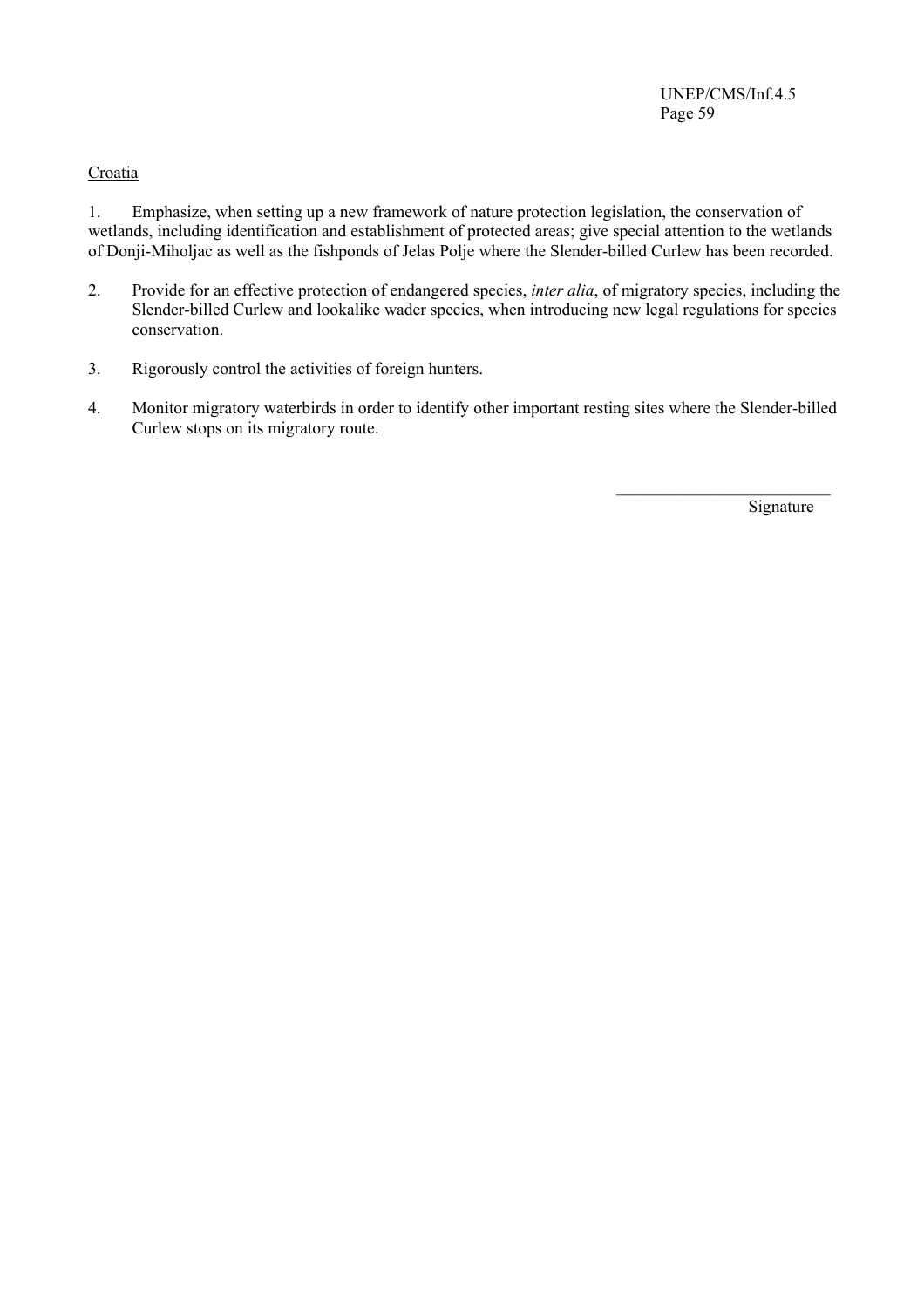# **Cyprus**

- 1. Protect the Slender-billed Curlew and look-alike wader species.
- 2. Protect wetlands that show a high concentration of migratory waterbirds.
- 3. Instruct hunters about the specific features of the species and the extent to which the Slender-billed Curlew is actually endangered and monitor whether the existing ban on hunting is being implemented.

 $\mathcal{L}_\text{max}$  and  $\mathcal{L}_\text{max}$  and  $\mathcal{L}_\text{max}$  and  $\mathcal{L}_\text{max}$  and  $\mathcal{L}_\text{max}$ 

4. Rigorously control the activities of foreign hunters.

**Signature** 

# EGYPT

- 1. Ban the hunting of migratory birds with the use of nets and take accompanying measures to facilitate the application of the existing ban on hunting protected bird species, including the Slender-billed Curlew; rigorously control the activities of foreign hunters.
- 2. Protect areas where the Slender-billed Curlew has been recorded and develop a network of protected wetlands, especially along the Nile river.
- 3. Carry out ornithological surveys of migratory waterbirds that rest in the Nile Delta and along the coast of the Red Sea in order to identify the most important resting and wintering sites.

 $\mathcal{L}_\text{max}$  and  $\mathcal{L}_\text{max}$  and  $\mathcal{L}_\text{max}$  and  $\mathcal{L}_\text{max}$  and  $\mathcal{L}_\text{max}$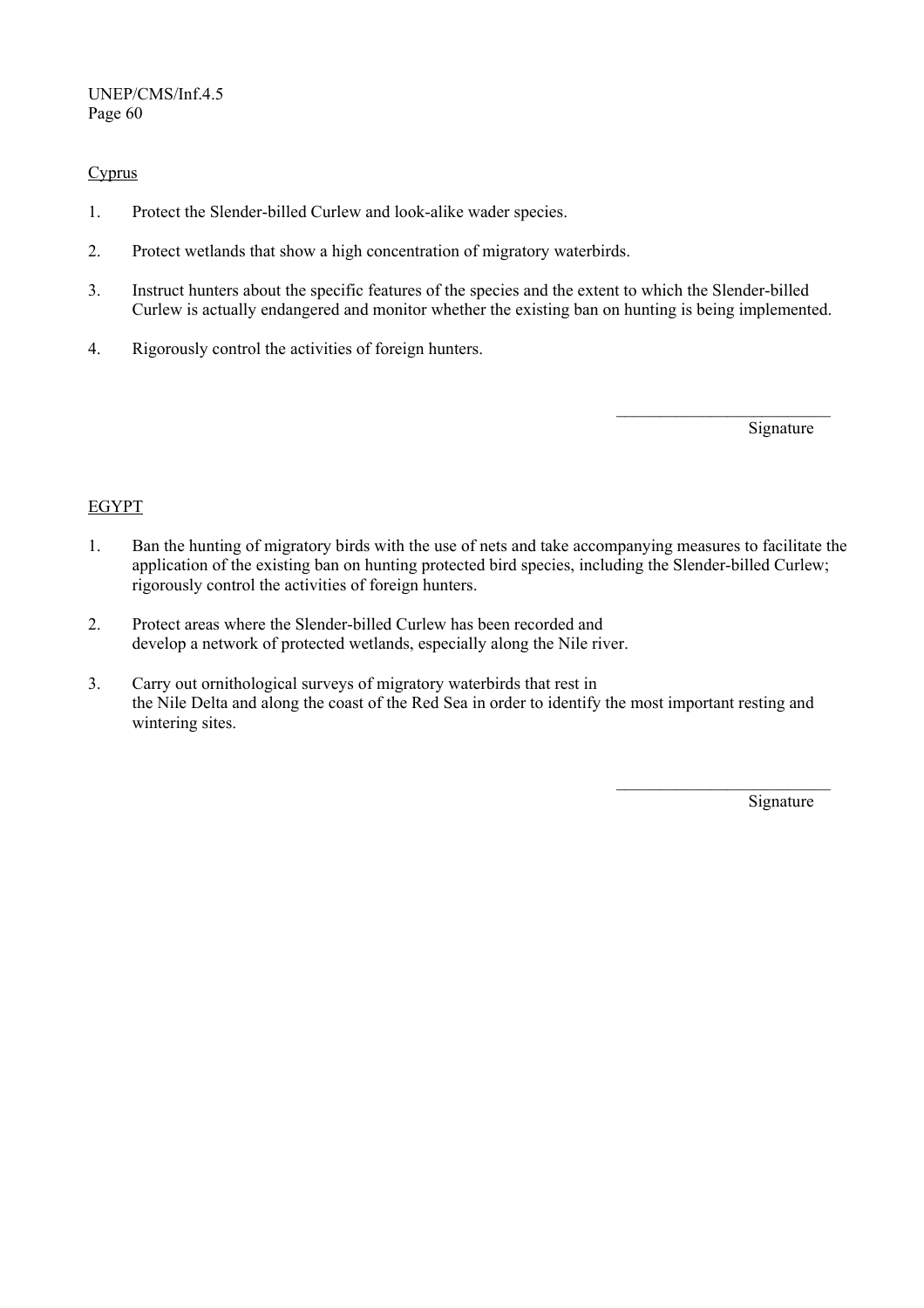#### EUROPEAN ECONOMIC COMMUNITY

- 1. Extend the network of protected wetlands in the southern member states of the EC and improve their management potential by
	- (a) identifying and establishing further Special Protection Areas under Directive 79/409; where necessary, introduce total bans on hunting within and around those areas;
	- (b) providing for sufficient wardens in wetlands where the Slender-billed Curlew rests;
	- (c) promoting information centres in selected sites.
- 2. Amend Appendix II/2 of the EC directive on bird protection by eliminating the genera *Numenius* and *Limosa* in the column for Italy.
- 3. Ensure that the use of the EC Development Fund concerning farming and other commercial activities does not adversely affect those wetlands that are important to *Numenius tenuirostris*.
- 4. Continue the projects initiated by the Commission in favour of *Numenius tenuirostris*. Use the data gathered in the course of those projects to evaluate the network of Special Protection Areas. Promote the monitoring of the species in southern EC member states.

 $\mathcal{L}_\text{max}$  and  $\mathcal{L}_\text{max}$  and  $\mathcal{L}_\text{max}$  and  $\mathcal{L}_\text{max}$  and  $\mathcal{L}_\text{max}$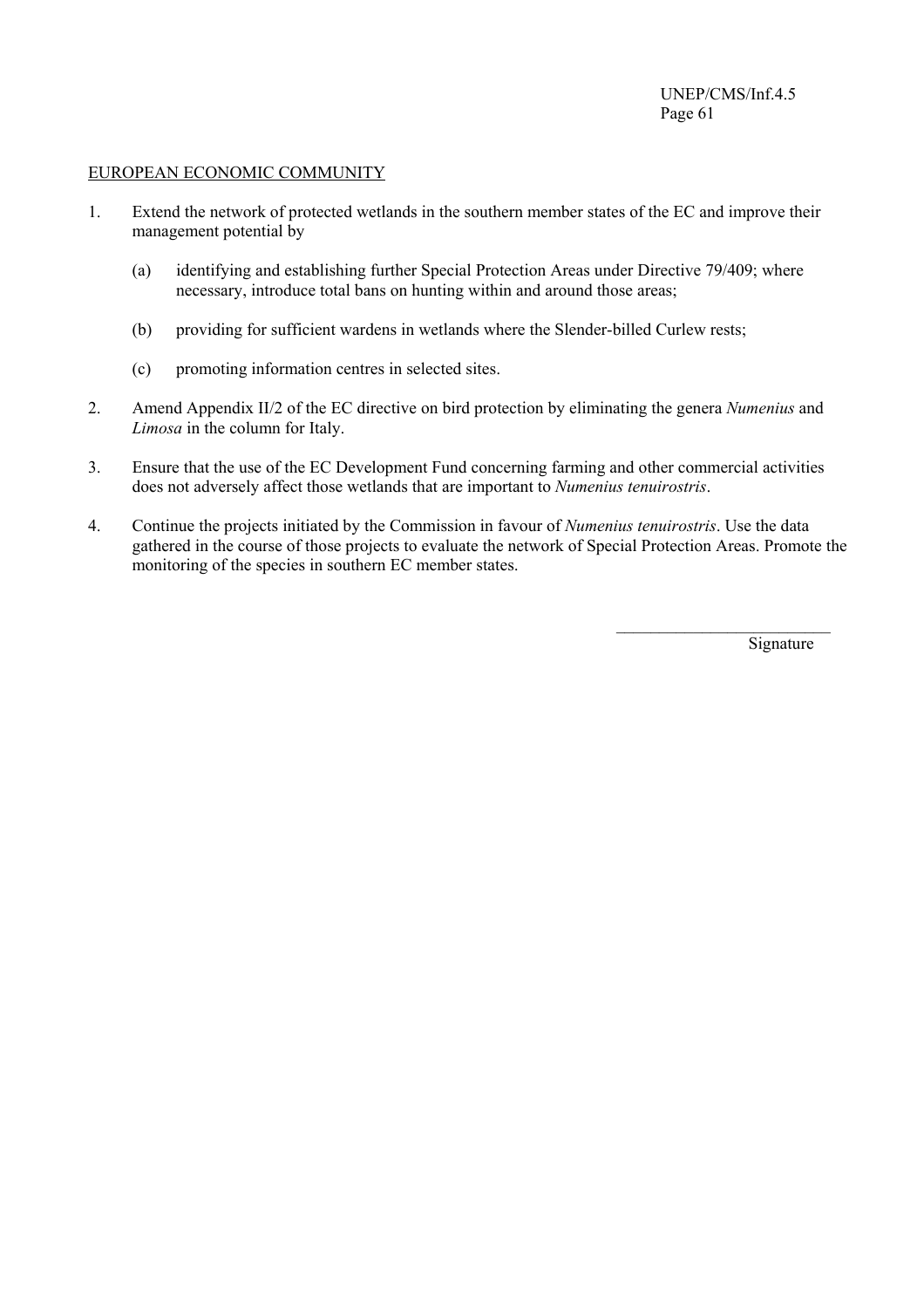### Greece (cf. also EC)

- 1. Extend the network of protected wetlands, and if necessary, impose and endorse bans on hunting.
- 2. Give full confirmation of the site boundaries and improve the quality of protection of the following Ramsar sites: Evros delta, Porto Lagos and the Axios delta. Such sites should be controlled by full time wardens, especially in non-hunting zones, and consideration should be given to transforming them into national parks.
- 3. Monitor migratory waterbirds, with emphasis on Lake Tigaki and Kos Island, with a view to identifying further resting sites and migratory routes of the Slender-billed Curlew.

 $\mathcal{L}_\text{max}$  and  $\mathcal{L}_\text{max}$  and  $\mathcal{L}_\text{max}$  and  $\mathcal{L}_\text{max}$  and  $\mathcal{L}_\text{max}$ 

4. Establish an information centre in the Ramsar site of the Evros delta.

Signature

# HUNGARY

- 1. Ensure that the current standard of protection is maintained in those areas that are acknowledged to be key sites of the Slender-billed Curlew (Hortobágy, Kardoskut) and extend the network of protected wetlands (cf. item 2).
- 2. Monitor the hunting situation with regard to large waders.
- 3. Monitor waterbirds, especially in those locations where fish ponds are situated, with a view to identifying further important resting sites.

Signature

Iraq

Carry out studies to examine potential resting and wintering sites of the Slender-billed Curlew, especially the marshes of Mesopotamia, in order to identify and establish protected areas; institute adequate protection regulations and hunting restrictions.

 $\mathcal{L}_\text{max}$  and  $\mathcal{L}_\text{max}$  and  $\mathcal{L}_\text{max}$  and  $\mathcal{L}_\text{max}$  and  $\mathcal{L}_\text{max}$ 

 $\mathcal{L}_\text{max}$  and  $\mathcal{L}_\text{max}$  and  $\mathcal{L}_\text{max}$  and  $\mathcal{L}_\text{max}$  and  $\mathcal{L}_\text{max}$ 

**Signature** 

Iran

Carry out studies to examine potential resting and wintering sites of the Slender-billed Curlew (*inter alia*, Caspian coast, Persian Gulf) in order to identify and establish protected areas; institute adequate protection regulations.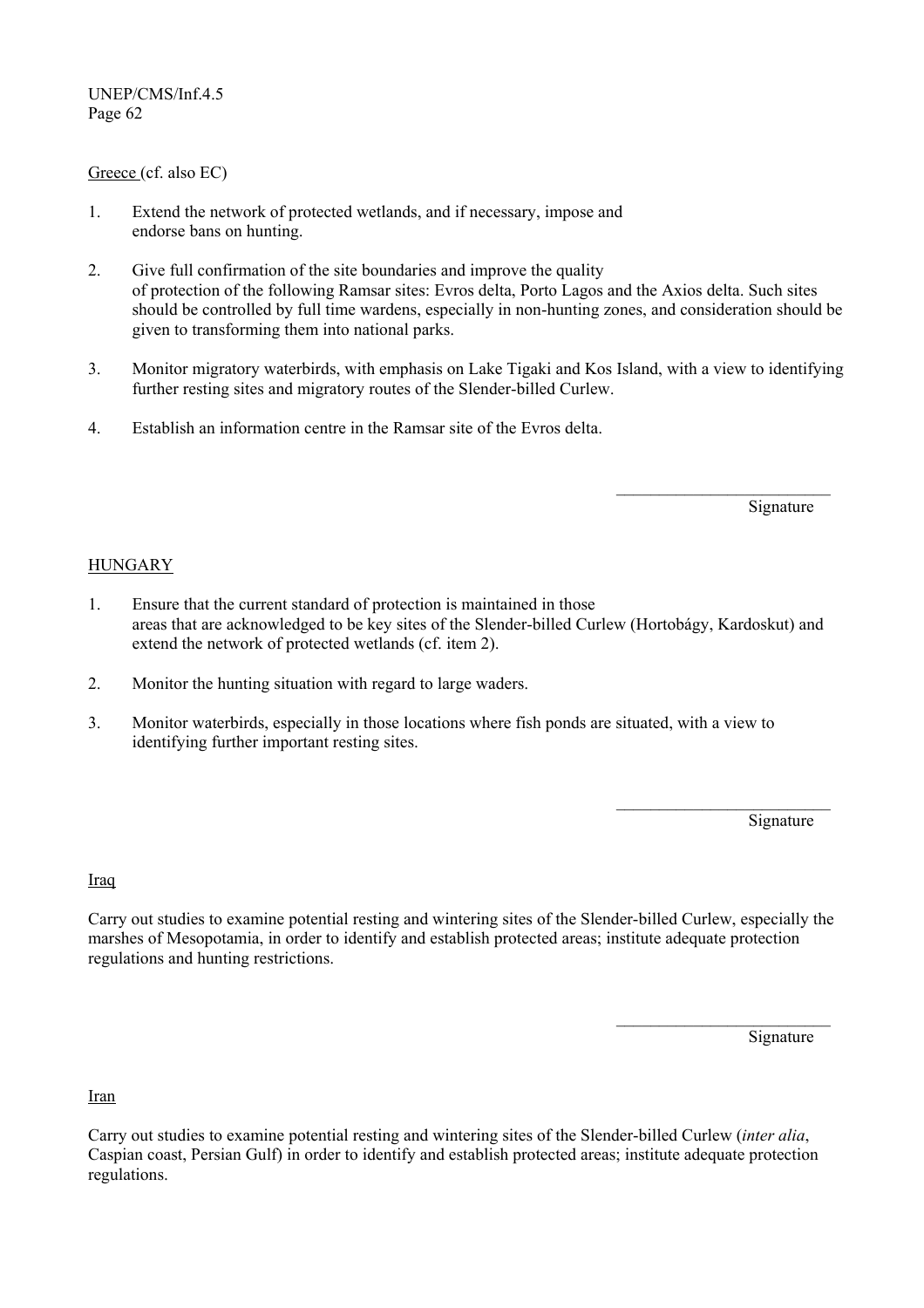Signature

# ITALY (cf. also EC)

1. Impose stronger controls on hunting activities, with a view to impeding illegal shooting of protected species. Protect big waders, especially as far as all species of *Numenius* and *Limosa* are concerned.

 $\mathcal{L}_\text{max}$  and  $\mathcal{L}_\text{max}$  and  $\mathcal{L}_\text{max}$  and  $\mathcal{L}_\text{max}$  and  $\mathcal{L}_\text{max}$ 

- 2. Identify and establish further protected areas for migratory waterbirds and if necessary impose bans on hunting.
- 3. Transform the Viareggio wetlands into a Ramsar site.
- 4. Continue to monitor the Slender-billed Curlew in order to identify further key sites of these birds (i.a. Ravenna coast, Circeo National Park, Po Delta, Orbetello lagoon, Padule Diaccia Botroma).

 $\mathcal{L}_\text{max}$  and  $\mathcal{L}_\text{max}$  and  $\mathcal{L}_\text{max}$  and  $\mathcal{L}_\text{max}$  and  $\mathcal{L}_\text{max}$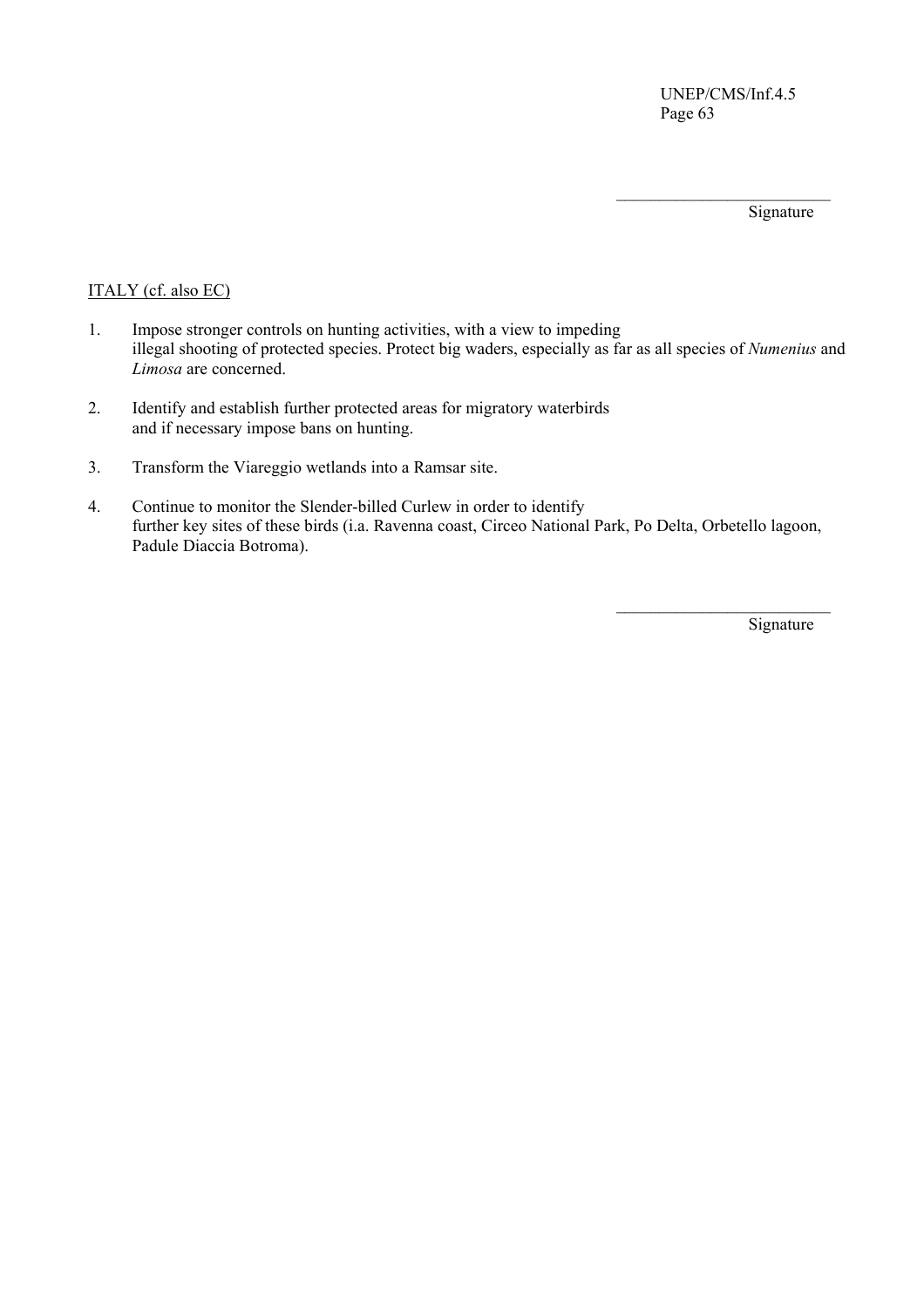# **Kazakhstan**

- 1. Enforce adequate protection regulations and hunting bans and provide guidelines for hunters (*inter alia*, promotion of the *Red Data Book of Endangered Species*).
- 2. Identify, on the basis of Slender-billed Curlew records, and establish a network of protected wetlands (i.e. Lake Kushuryn, Lake Tengis and the flood plain of Nura, parts of the Turgaj Valley), and gradually extend this network on the basis of new available data of the species (cf. 1 and 3).
- 3. Establish a system of protected areas of international importance.
- 4. Carry out ornithological surveys in the east of the country area around Semipalatinsk, especially Ust-Kamenogorsk, in order to determine whether these are also breeding sites.

 $\mathcal{L}_\text{max}$  and  $\mathcal{L}_\text{max}$  and  $\mathcal{L}_\text{max}$  and  $\mathcal{L}_\text{max}$  and  $\mathcal{L}_\text{max}$ 

Signature

# Malta

- 1. Protect the Slender-billed Curlew and look-alike wader species.
- 2. Protect wetlands that show a high concentration of migratory waterbirds.
- 3. Inform hunters about the specific features of the species and the extent to which the Slender-billed Curlew is actually endangered and monitor whether the ban on hunting is being fulfilled.

 $\mathcal{L}_\text{max}$  and  $\mathcal{L}_\text{max}$  and  $\mathcal{L}_\text{max}$  and  $\mathcal{L}_\text{max}$  and  $\mathcal{L}_\text{max}$ 

4. Rigorously control the activities of foreign hunters.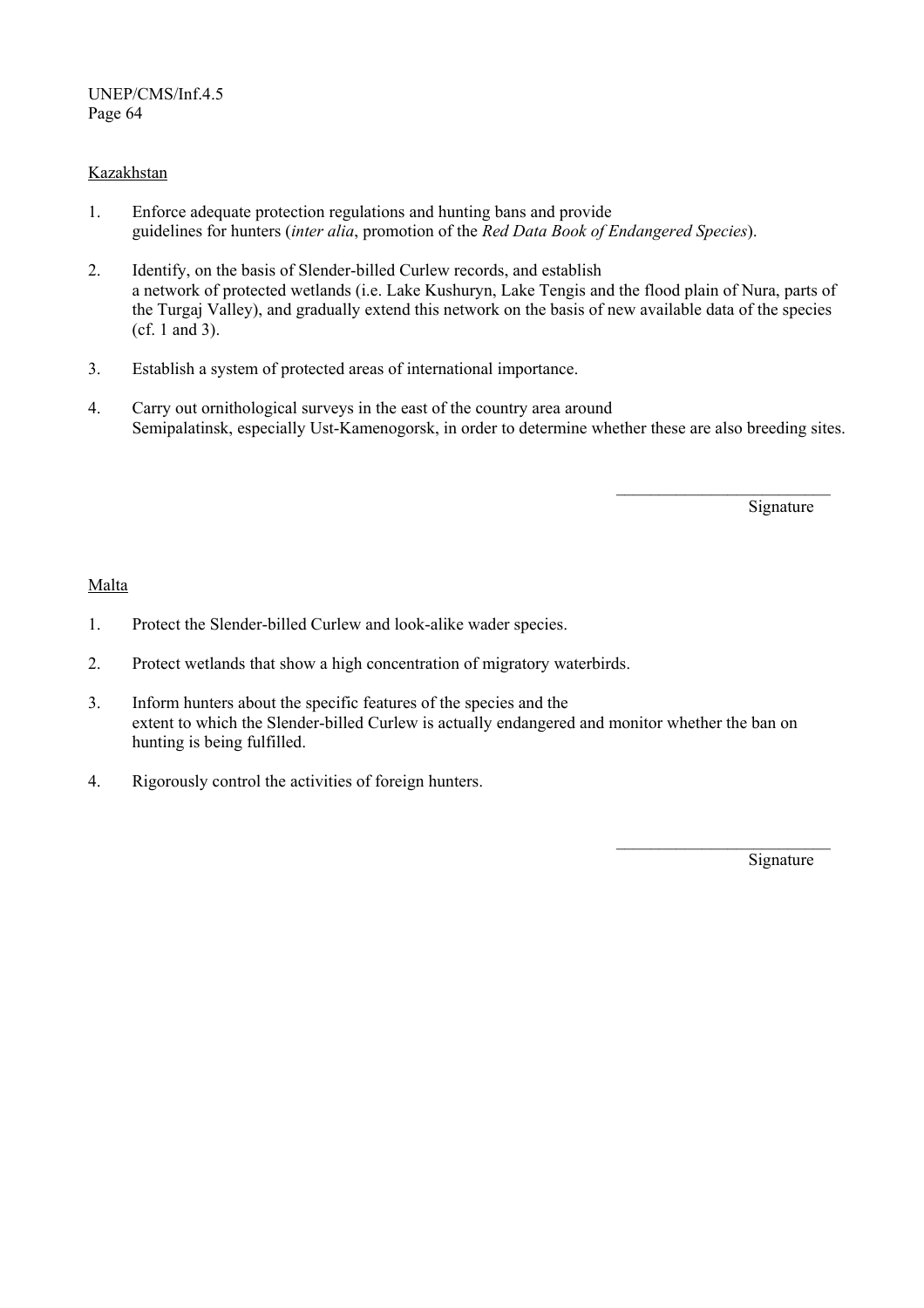### **MOROCCO**

- 1. Protect both *Limosa* species and fully enforce the protection of *Numenius* species.
- 2. Maintain and strengthen the level of protection afforded to the Merja Zerga Ramsar site which has been a wintering site for the Slender-billed Curlew in recent years, ban hunting in Merja Mellah and increase anti-poaching patrols. If necessary, hire wardens to protect the Slender-billed Curlew to ensure it is not disturbed by bird-watchers.
- 3. Increase monitoring of wintering waterbirds in the coastal areas of the country with a view to identifying further wintering sites of Slender-billed Curlew and putting these under protection.
- 4. Examine agricultural practices in areas surrounding the Slender-billed Curlew's wintering sites in order to establish whether practices such as grazing levels and application of pesticides have any kind of negative influence on the populations. Rigorously control the activities of foreign hunters.

 $\frac{1}{\sqrt{2}}$  , and the contract of the contract of the contract of the contract of the contract of the contract of the contract of the contract of the contract of the contract of the contract of the contract of the contra

**Signature** 

#### Oman

Carry out studies in potential resting and wintering sites of the Slender-billed Curlew in order to identify and establish protected areas; institute adequate protection regulations and hunting restrictions.

 $\mathcal{L}_\text{max}$  and  $\mathcal{L}_\text{max}$  and  $\mathcal{L}_\text{max}$  and  $\mathcal{L}_\text{max}$  and  $\mathcal{L}_\text{max}$ 

Signature

#### Romania

- 1. Protect all waders that could easily be confused with the Slender-billed Curlew.
- 2. Expand protection of the ecological character of the Danubian delta (and if necessary, establish a national park) where only sustainable use is allowed, impose severe restrictions on hunting.
- 3. Rigorously control the activities of hunters, including foreign hunter-tourists.
- 4. Identify and establish a network of protected wetlands of international importance, especially along the Danube and the Black Sea coastal areas.

 $\mathcal{L}_\text{max}$  and  $\mathcal{L}_\text{max}$  and  $\mathcal{L}_\text{max}$  and  $\mathcal{L}_\text{max}$  and  $\mathcal{L}_\text{max}$ 

Signature

Russian Federation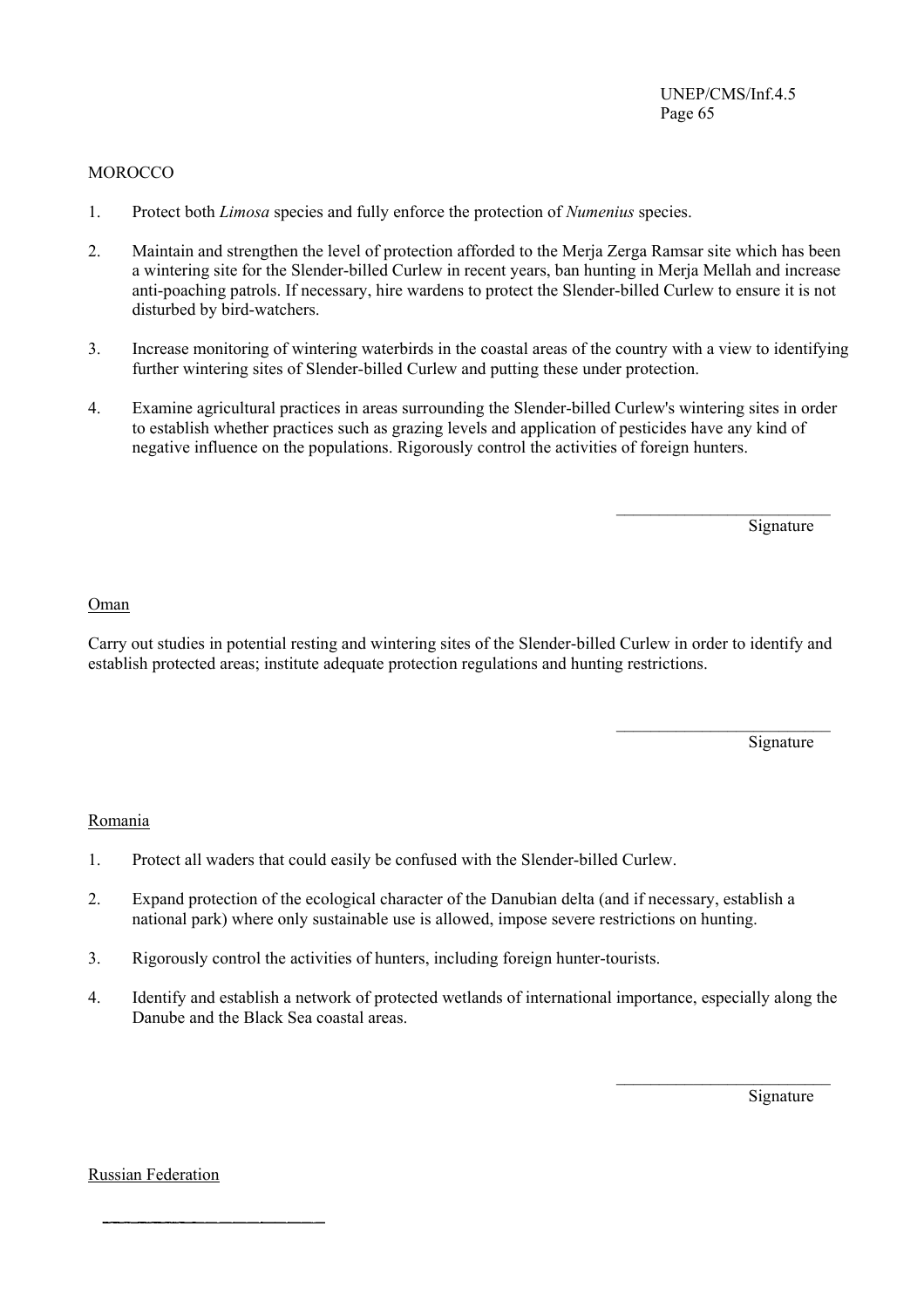- 1. Strictly control hunting restrictions, especially of big waders, and promote the *Red Data Book of Endangered Species.*
- 2. Rigorously control the activities of foreign hunters.
- 3. Carry out surveys and intensive research in order to find the breeding sites of the Slender-billed Curlew in south-western Siberia with a view to placing these under protection and
	- a. investigate the breeding biology of this bird species,
	- b. clarify the factors which are responsible for the decline of the breeding population and
	- c. enforce the necessary protection of breeding habitat.
- 4. Survey the species with a view to identifying the most important resting sites on the migratory routes and establish relevant protected areas (partly with a Ramsar status).

 $\mathcal{L}_\text{max}$  and  $\mathcal{L}_\text{max}$  and  $\mathcal{L}_\text{max}$  and  $\mathcal{L}_\text{max}$  and  $\mathcal{L}_\text{max}$ 

Signature

# SPAIN (cf. also EC)

- 1. Reinforce controls on hunting activities with a view to impeding illegal shooting of protected species, especially all waders in southern Spain.
- 2. Widely conserve the ecological structures of the wetlands in Coto Douana and establish protected areas in wetlands that waterbirds frequently visit during their migration and for wintering which may be potential resting sites of the Slender-billed Curlew.

 $\mathcal{L}_\text{max}$  and  $\mathcal{L}_\text{max}$  and  $\mathcal{L}_\text{max}$  and  $\mathcal{L}_\text{max}$  and  $\mathcal{L}_\text{max}$ 

3. Increase monitoring of migratory waterbirds in southern Spain with a view to establishing further protected sites where the Slender-billed Curlew passes on its migratory route.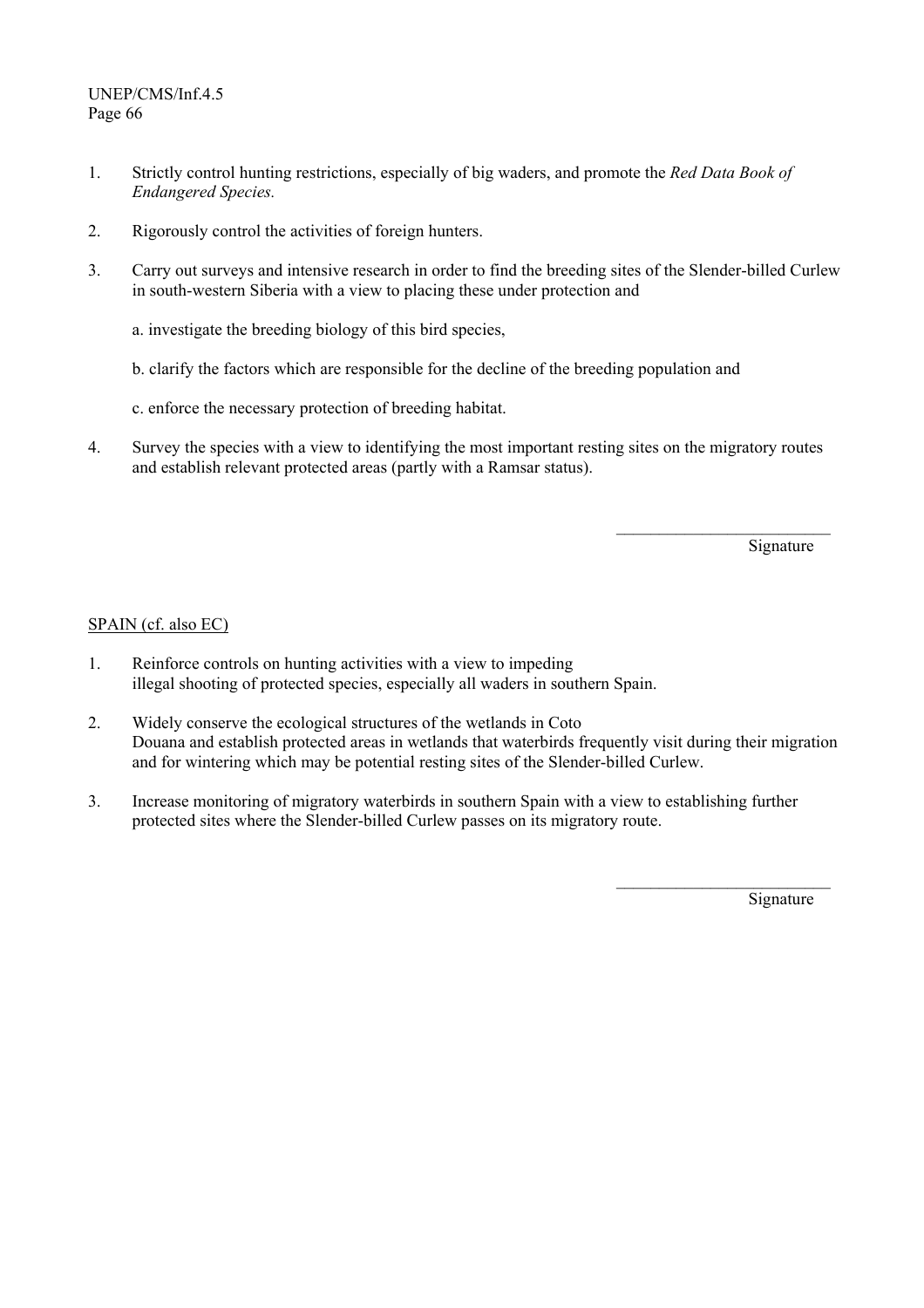# Tunisia

- 1. Regulate more stringently the hunting of waterbirds; rigorously control the activities of foreign hunters.
- 2. Extend the network of protected wetlands (*inter alia* as Ramsar sites).
- 3. Carry out an ecological study of the Kairouan wetlands with a view to elaborating conservation proposals.
- 4. Increase monitoring of wintering waterbirds in coastal regions and in wetlands in the eastern parts of the country with a view to identifying further important key sites of the Slender-billed Curlew.

 $\mathcal{L}_\text{max}$  and  $\mathcal{L}_\text{max}$  and  $\mathcal{L}_\text{max}$  and  $\mathcal{L}_\text{max}$  and  $\mathcal{L}_\text{max}$ 

5. Identify anthropogenic factors which may influence the decline of waders wintering in Tunisia.

**Signature** 

# **Turkey**

- 1. Regulate and endorse more stringently the hunting of waterbirds; rigorously control the activities of foreign hunters.
- 2. Establish a system of protected wetlands of international importance.
- 3. Monitor waterbirds that migrate and winter along the coasts and in the wetlands of central Turkey with a view to establishing protected areas in the most important resting sites of the Slender-billed Curlew.

 $\mathcal{L}_\text{max}$  and  $\mathcal{L}_\text{max}$  and  $\mathcal{L}_\text{max}$  and  $\mathcal{L}_\text{max}$  and  $\mathcal{L}_\text{max}$ 

Signature

# Turkmenistan

- 1. Regulate more stringently the hunting of waterbirds; rigorously control the activities of foreign hunters.
- 2. Establish a system of protected wetlands of international importance.
- 3. Carry out ornithological monitoring in potential resting sites of the Slender-billed Curlew on the Caspian coast, especially the bay of Kara-Bogaz-Gol, with a view to identifying and establishing protected areas.

 $\mathcal{L}_\text{max}$  and  $\mathcal{L}_\text{max}$  and  $\mathcal{L}_\text{max}$  and  $\mathcal{L}_\text{max}$  and  $\mathcal{L}_\text{max}$ 

Signature

### Uzbekistan

Carry out studies to examine potential resting and wintering sites of the Slender-billed Curlew in order to identify and establish protected areas; institute adequate protection regulations and hunting restrictions.

 $\mathcal{L}_\text{max}$  and  $\mathcal{L}_\text{max}$  and  $\mathcal{L}_\text{max}$  and  $\mathcal{L}_\text{max}$  and  $\mathcal{L}_\text{max}$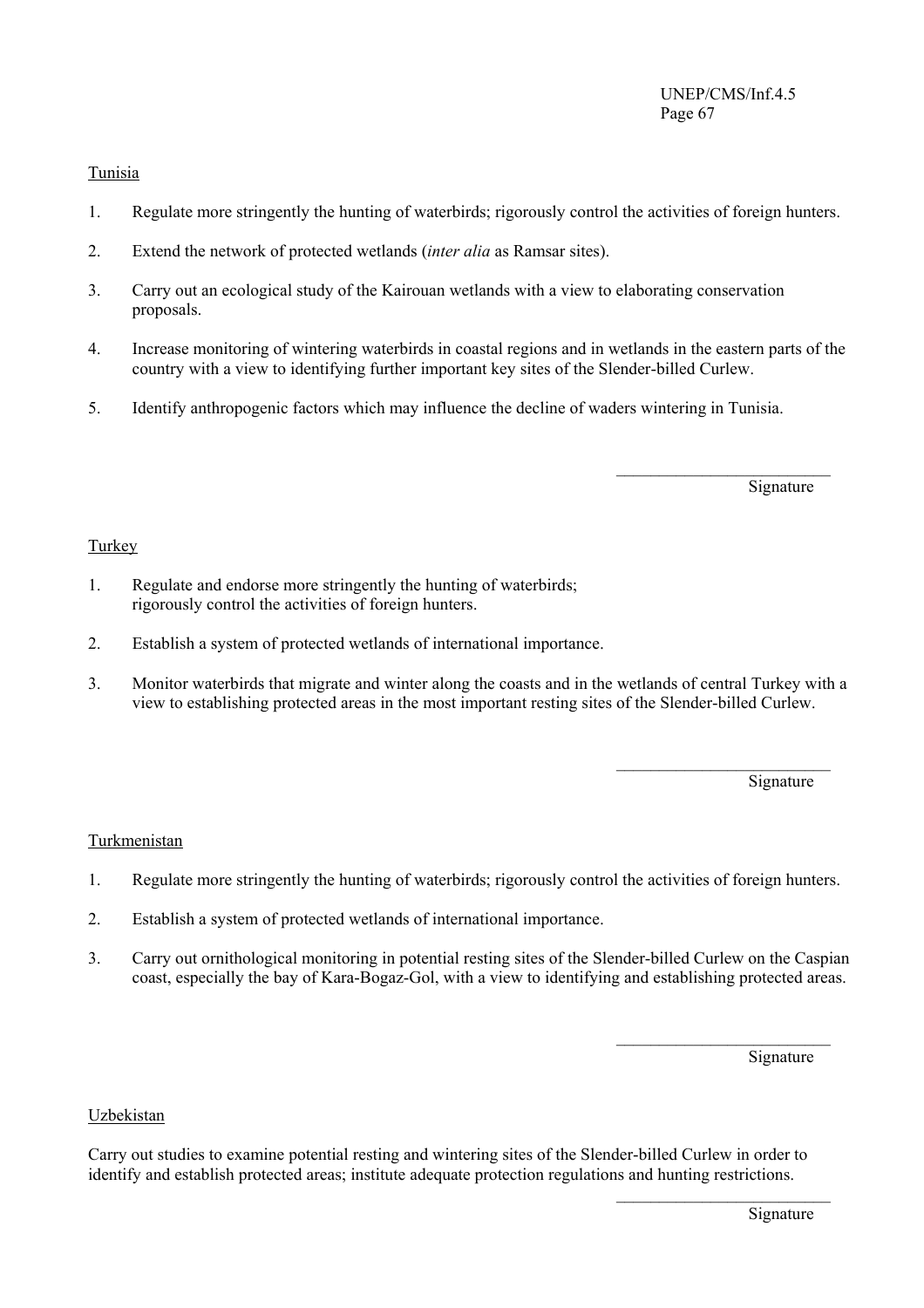# Ukraine

- 1. Regulate more stringently the hunting of waterbirds; rigorously control the activities of foreign hunters; impose a ban on hunting in protected wetlands.
- 2. Promote the *Red Data Book of Endangered Species.*
- 3. Continue to monitor migratory waterbirds with a view to establishing protected areas in the most important resting sites of the Slender-billed Curlew (Limans of the Azov Sea, Sivash Bay, Black Sea coastal areas, Danube Delta) and protect big waders that could easily be confused with the Slenderbilled Curlew.
- 4. Investigate those anthropogenic factors which might have an effect on the decline of migratory populations of the Slender-billed Curlew, such as hunting or harassment, grazing, use of pesticides, human settlement in coastal areas.

 $\mathcal{L}_\text{max}$  and  $\mathcal{L}_\text{max}$  and  $\mathcal{L}_\text{max}$  and  $\mathcal{L}_\text{max}$  and  $\mathcal{L}_\text{max}$ 

5. Expand the network of protected wetlands, especially in the south of the country.

**Signature** 

#### Yemen

Carry out studies to examine potential resting and wintering sites of the Slender-billed Curlew in order to identify and establish protected areas; establish adequate protection regulations and hunting restrictions.

 $\mathcal{L}_\text{max}$  and  $\mathcal{L}_\text{max}$  and  $\mathcal{L}_\text{max}$  and  $\mathcal{L}_\text{max}$  and  $\mathcal{L}_\text{max}$